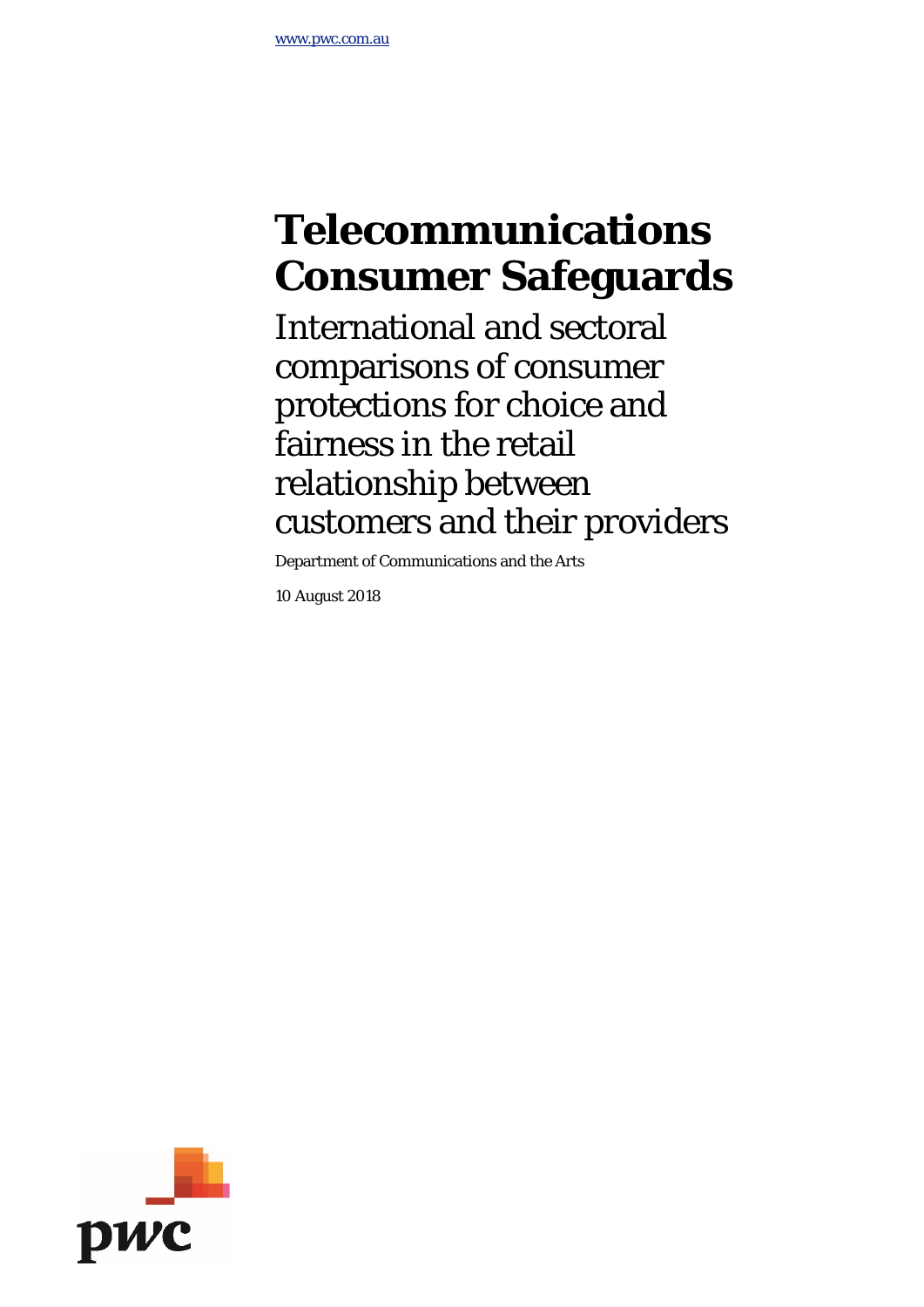# **Contents**

| $\mathbf{1}$ .     |     |                                                                 |  |  |  |  |  |  |  |
|--------------------|-----|-----------------------------------------------------------------|--|--|--|--|--|--|--|
|                    | 1.1 |                                                                 |  |  |  |  |  |  |  |
|                    | 1.2 |                                                                 |  |  |  |  |  |  |  |
|                    | 1.3 | Government mandated protections - legislative and regulatory  4 |  |  |  |  |  |  |  |
|                    | 1.4 |                                                                 |  |  |  |  |  |  |  |
| 2.                 |     |                                                                 |  |  |  |  |  |  |  |
|                    | 2.1 |                                                                 |  |  |  |  |  |  |  |
|                    | 2.2 |                                                                 |  |  |  |  |  |  |  |
| 3.                 |     | Choice and fairness protections in other countries11            |  |  |  |  |  |  |  |
|                    | 3.1 |                                                                 |  |  |  |  |  |  |  |
|                    | 3.2 |                                                                 |  |  |  |  |  |  |  |
|                    | 3.3 |                                                                 |  |  |  |  |  |  |  |
|                    | 3.4 |                                                                 |  |  |  |  |  |  |  |
|                    | 3.5 |                                                                 |  |  |  |  |  |  |  |
|                    | 3.6 |                                                                 |  |  |  |  |  |  |  |
|                    | 3.7 |                                                                 |  |  |  |  |  |  |  |
|                    | 3.8 |                                                                 |  |  |  |  |  |  |  |
| $\boldsymbol{4}$ . |     | Consumer protection laws in other Australian industries 40      |  |  |  |  |  |  |  |
|                    | 4.1 |                                                                 |  |  |  |  |  |  |  |
|                    | 4.2 |                                                                 |  |  |  |  |  |  |  |

# **Notice to any Reader of the Attached Report**

PricewaterhouseCoopers Consulting (Australia) Pty Ltd (PwC) was engaged by the Department of Communications and the Arts (DoCA) to prepare this report with the intention that it would be made available to persons participating in the Consumer Safeguards Review being undertaken by DoCA. This report was prepared from publicly available information at a point in time. Apart from high level cross checks on the information to identify obvious anomalies, we have not verified or otherwise confirmed the accuracy, validity or completeness of this information.

We accept no responsibility, duty or liability to any party in connection with this report. Anyone relying on this report do so at their own risk.

This disclaimer applies to the maximum extent permitted by law and, without limitation, to liability arising in negligence or under statute.

Liability limited by a scheme approved under Professional Standards legislation.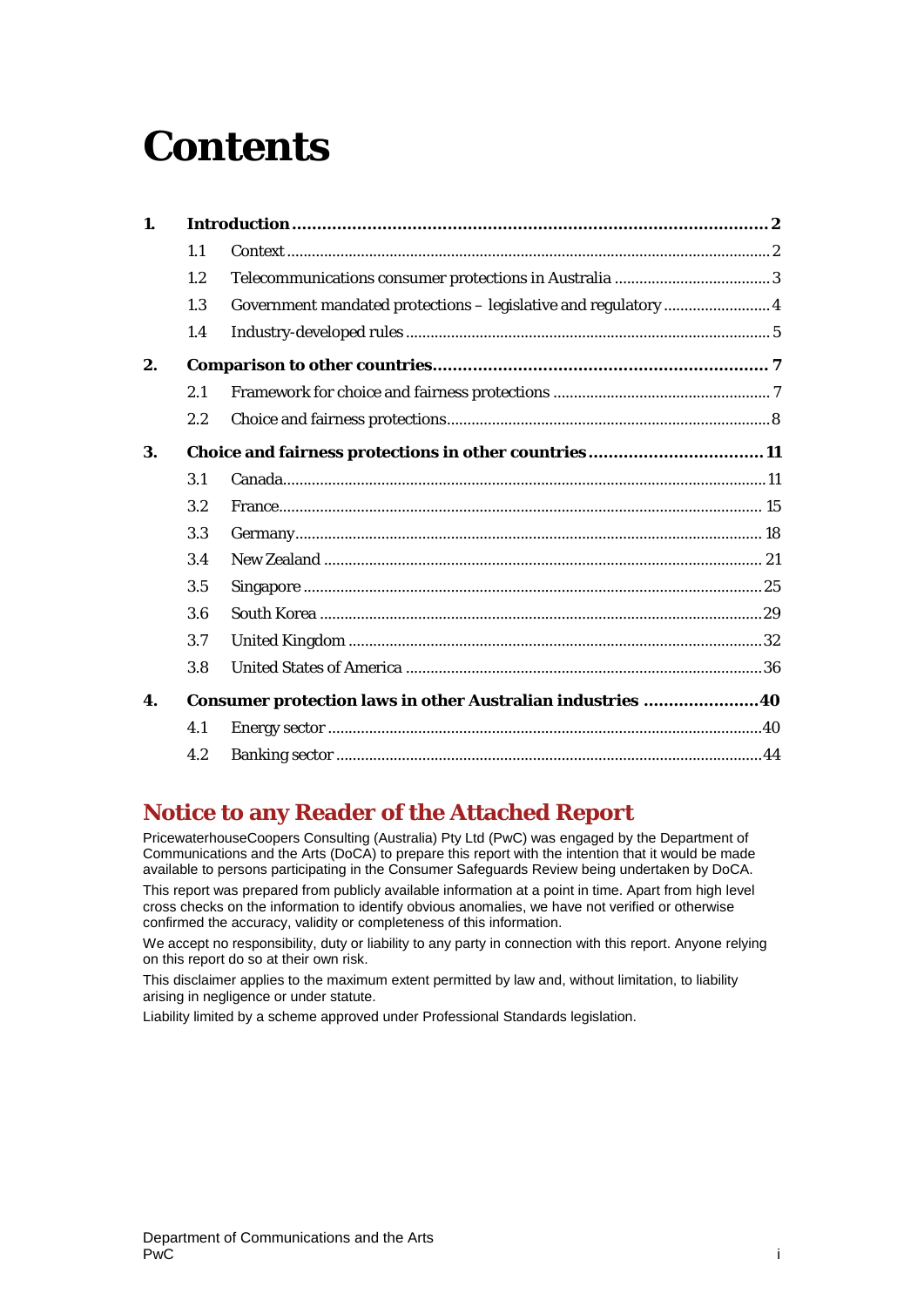# <span id="page-2-0"></span>**1. Introduction**

# <span id="page-2-1"></span>**1.1 Context**

On 17 April 2018, the Minister for Communications, Senator the Hon Mitch Fifield, released Terms of Reference for a Consumer Safeguards Review (the Review) that will develop the next generation of consumer safeguards for the telecommunications industry in Australia.

While many safeguards are already delivered through broader consumer protection provisions under the Australian Consumer Law, some form of telecommunications-specific safeguards may remain necessary. In this context, the Review will have regard to:

- the need for regulatory or institutional reform
- existing consumer protection frameworks
- the form safeguards should take
- where in the supply chain they should be applied
- the regulatory approach to be taken.

Over the past 20 years, the telecommunications industry has evolved significantly. The proliferation of technology, combined with decreasing costs (for both consumers and service providers), has led to widespread adoption and use of telecommunications. The development of new services and technologies has generated significant benefits for consumers, but it has also introduced greater complexity. Consumers are faced with a large number of choices when making decisions about services that best meet their needs; including (but not limited to) contract terms, inclusions and exclusions, bundling and multi-product offerings, as well as data and connection speeds.<sup>[1](#page-2-2) & [2](#page-2-3)</sup> It is important that Australia's consumer safeguards framework continues to protect consumers in this growing and changing market.

The companion background paper *Current telecommunications safeguards and regulatory environment* describes the broader telecommunications consumer protection regulatory framework. This paper is designed to assist stakeholders to contextualise issues against which Part C of the Review – Choice and fairness in the retail relationship between customers and their providers – is seeking comment, by providing information about the current mechanisms in Australia that facilitate this for consumers in the telecommunications market. Mechanisms in comparable countries around the world and other industries in Australia are also discussed.

Telecommunications-specific protections can be categorised as either:

**Government-mandated protections** – these include protections in primary legislation, as well as those set out in other regulation such as directions, determinations, standards, etc.[3](#page-2-4)

**Industry developed rules** – rules developed by industry bodies representing service providers that may or may not be enforceable by the regulator.

<span id="page-2-2"></span><sup>1</sup> ACCC (2018) Communications Sector Market Study, available at: [https://www.accc.gov.au/system/files/Communications%20Sector%20Market%20Study%20Final](https://www.accc.gov.au/system/files/Communications%20Sector%20Market%20Study%20Final%20Report%20April%202018_0.pdf) [%20Report%20April%202018\\_0.pdf](https://www.accc.gov.au/system/files/Communications%20Sector%20Market%20Study%20Final%20Report%20April%202018_0.pdf)

<span id="page-2-3"></span><sup>2</sup> OECD (2008) OECD Policy Guidance for Protecting and Empowering Consumers in Communications Services, available at:<http://www.oecd.org/sti/consumer/40878993.pdf>

<span id="page-2-4"></span><sup>&</sup>lt;sup>3</sup> Note that not all service providers are required to follow conditions/standards.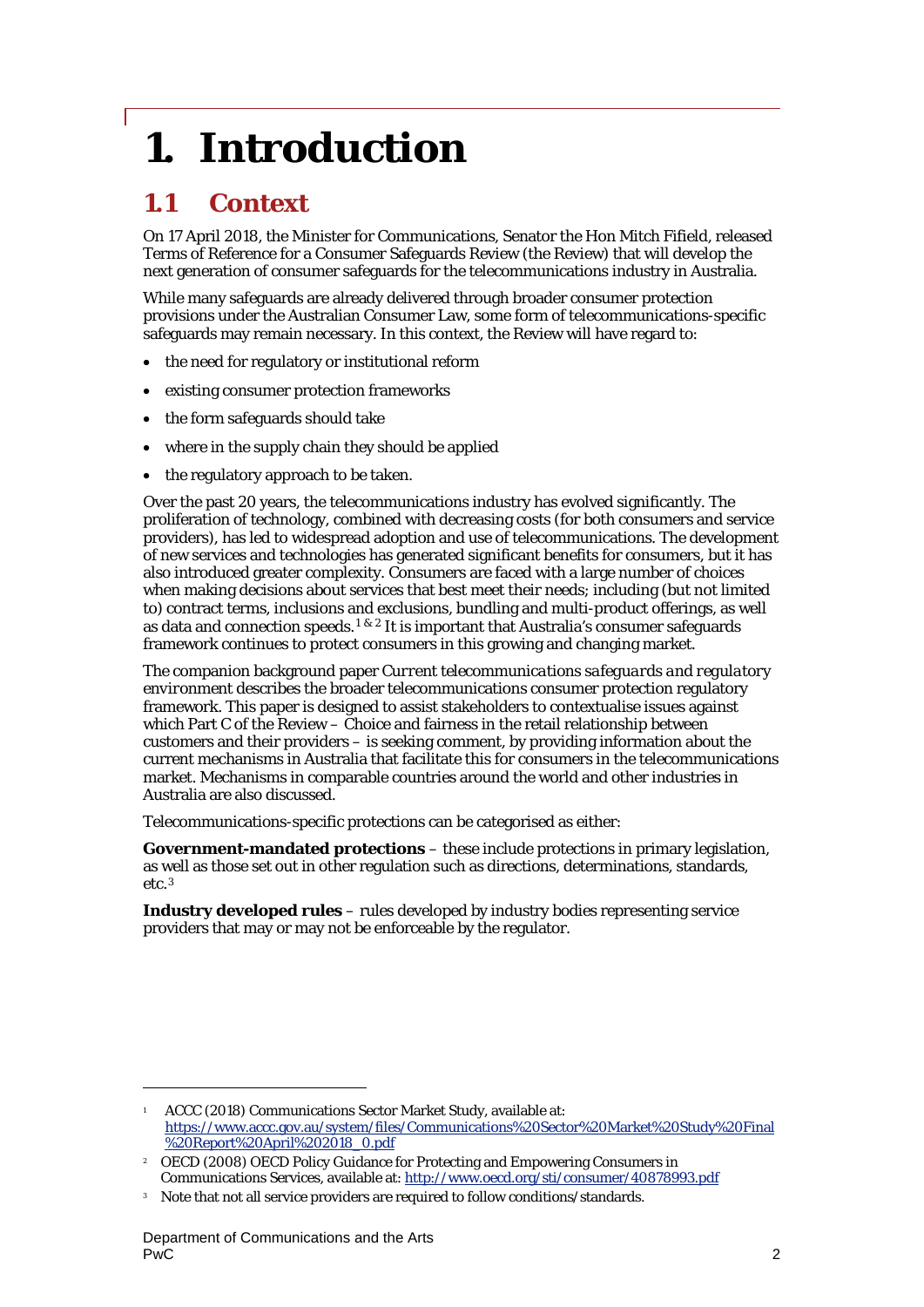Comparative countries included in this paper are:

- Canada
- **France**
- **Germany**
- New Zealand
- **Singapore**
- South Korea
- United Kingdom (UK)
- United States of America (USA).

For comparative purposes, the energy (electricity and gas) and banking sector in Australia were also examined.

It should be noted that due to the variance in definitions and applications across countries and industries, there are additional nuances that cannot be captured using only information gathered in a desktop review. The purpose of this paper is to provide a baseline level of information to inform consultation on mechanisms for choice and fairness in the Australian telecommunications market; it should not be considered exhaustive or used in isolation for decision making.

# <span id="page-3-0"></span>**1.2 Telecommunications consumer protections in Australia**

In Australia, general consumer protections are outlined in the Australian Consumer Law with industry-specific consumer safeguards that apply to telecommunications comprising a range of instruments – legislative, regulatory, industry-based and others.

Australia's framework for addressing choice and fairness is fairly unique in that more than one type of instrument is often used to address an issue. Most other countries have a combination of instruments to address choice and fairness, but use a single approach for each category. Canada and South Korea are the only exceptions, and they both do so to a lesser extent than Australia. For this reason, the following section has been structured according to the type of regulation used to facilitate choice and fairness, rather than the category of the issue.

|               | choice | r service |  | <b>Informed</b>   Custome   Contracts   Billing   Credit and Debt   Switching<br>Management providers |       |
|---------------|--------|-----------|--|-------------------------------------------------------------------------------------------------------|-------|
| Austra<br>lia | R I    |           |  |                                                                                                       | L R I |

#### **Table 1 Choice and fairness protections in Australia, by category**

Note:  $L =$  legislated,  $R =$  set by Regulator,  $I =$  Industry-led,  $N =$  no telecoms specific provisions.

The table above considers the body which sets the most stringent regulations.

The Australian Competition and Consumer Commission (ACCC) facilitates choice and fairness through general consumer law. The ACCC is an independent statutory authority, responsible for administering the Competition and Consumer Act 2010 ('CCA') and enforcing the Australian Consumer Law.

In terms of industry-specific responsibilities, the Australian Communications and Media Authority (the ACMA) has primary responsibility for the regulation of the Australian telecommunications industry. The ACMA seeks to regulate the market in a way that enables fair outcomes and supports consumers to make informed choices about their telecommunications services.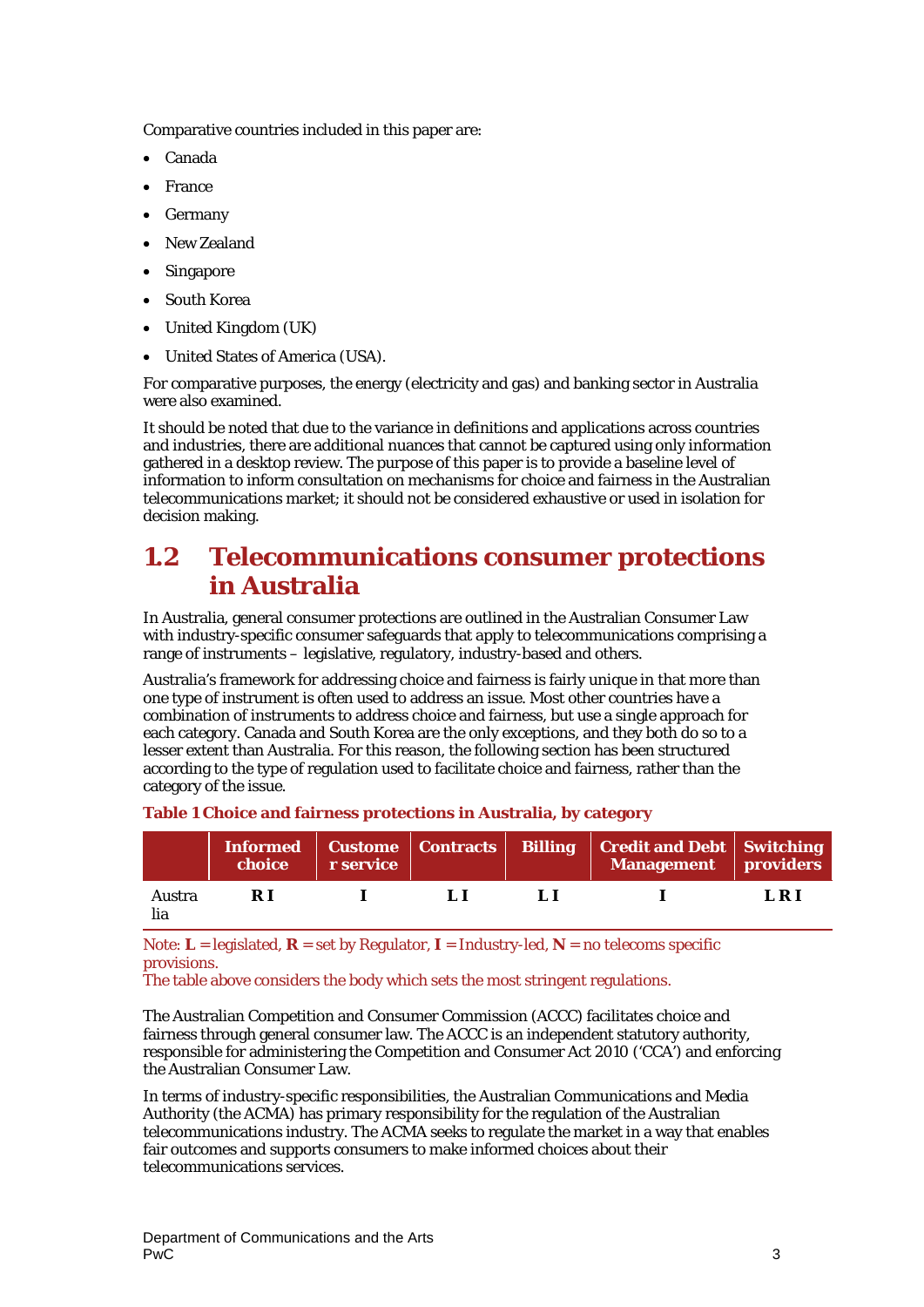Telecommunications-specific consumer protections in Australia are contained in the *Telecommunications Act 1997* (Telecommunications Act) and the *Telecommunications Consumer Protection and Service Standards Act 1999* (TCPSS Act).

# <span id="page-4-0"></span>**1.3 Government mandated protections – legislative and regulatory**

Many of the legislated protections provided under the Telecommunications Act and TCPSS Act are intended to set a baseline in terms of accessibility, reliability and functionality for a standard telephone service (STS). But some also operate to provide choice and fair outcomes for consumers. Provisions contained in the Telecommunications Act include:

- **Itemised billing:** a service provider who supplies a standard telephone service must provide itemised billing for each of its customers of such a service (schedule 2).
- **Pre selection:** the ACMA may require certain carriers and carriage service providers to provide pre-selection in favour of carriage service providers in relation to calls made using a standard telephone service (part 17).
- **Number portability:** carriage service providers are required to provide number portability (ability to port phone number to a new provider) when their customers decide to change (subdivision A Number Plan).
- **Standard terms and conditions:** contract terms and conditions are to be included as standard unless excluded (part 23).[4](#page-4-1)

The ACMA is responsible for enforcing these consumer protections. In cases where service providers breach the rules, the ACMA may give a provider a remedial direction, that is, a written direction requiring the provider to take a specified action to ensure the provider does not contravene the rule in the future. The ACMA may also issue a formal warning. This places the service provider on notice, thereby providing them with an opportunity to address those issues before a stronger enforcement action may be taken by the ACMA if the non-compliance is not rectified or it recurs.<sup>[5](#page-4-2)</sup> Where a carrier has contravened the conditions of its licence, the ACMA may issue a remedial direction, a formal warning or cancellation of the licence.

# **Industry standards**

Choice and fairness consumer protections are also set out in subordinate legislation, particularly industry standards. The Telco Act provides for the ACMA to make industry standards. The Minister can direct the ACMA to determine an industry standard. The ACMA can also make an industry standard where there is no industry code or the ACMA determines that a code is deficient. Compliance with industry standards is mandatory for service providers. Industry standards currently registered under the Telecommunications Act include:

- Telecommunications (International Mobile Roaming) Industry Standard 2013.
- Telecommunications (NBN Continuity of Service) Industry Standard 2018.
- Telecommunications (NBN Consumer Information) Industry Standard 2018 (effective from 21 September 2018).

<span id="page-4-2"></span><span id="page-4-1"></span><sup>4</sup> *Telecommunications Act 1997* (Cth).

<sup>5</sup> ACMA (2017) ACMA compliance and enforcement policy, available at: [https://www.acma.gov.au/theACMA/About/Corporate/Responsibilities/compliance-enforcement](https://www.acma.gov.au/theACMA/About/Corporate/Responsibilities/compliance-enforcement-policy)[policy](https://www.acma.gov.au/theACMA/About/Corporate/Responsibilities/compliance-enforcement-policy)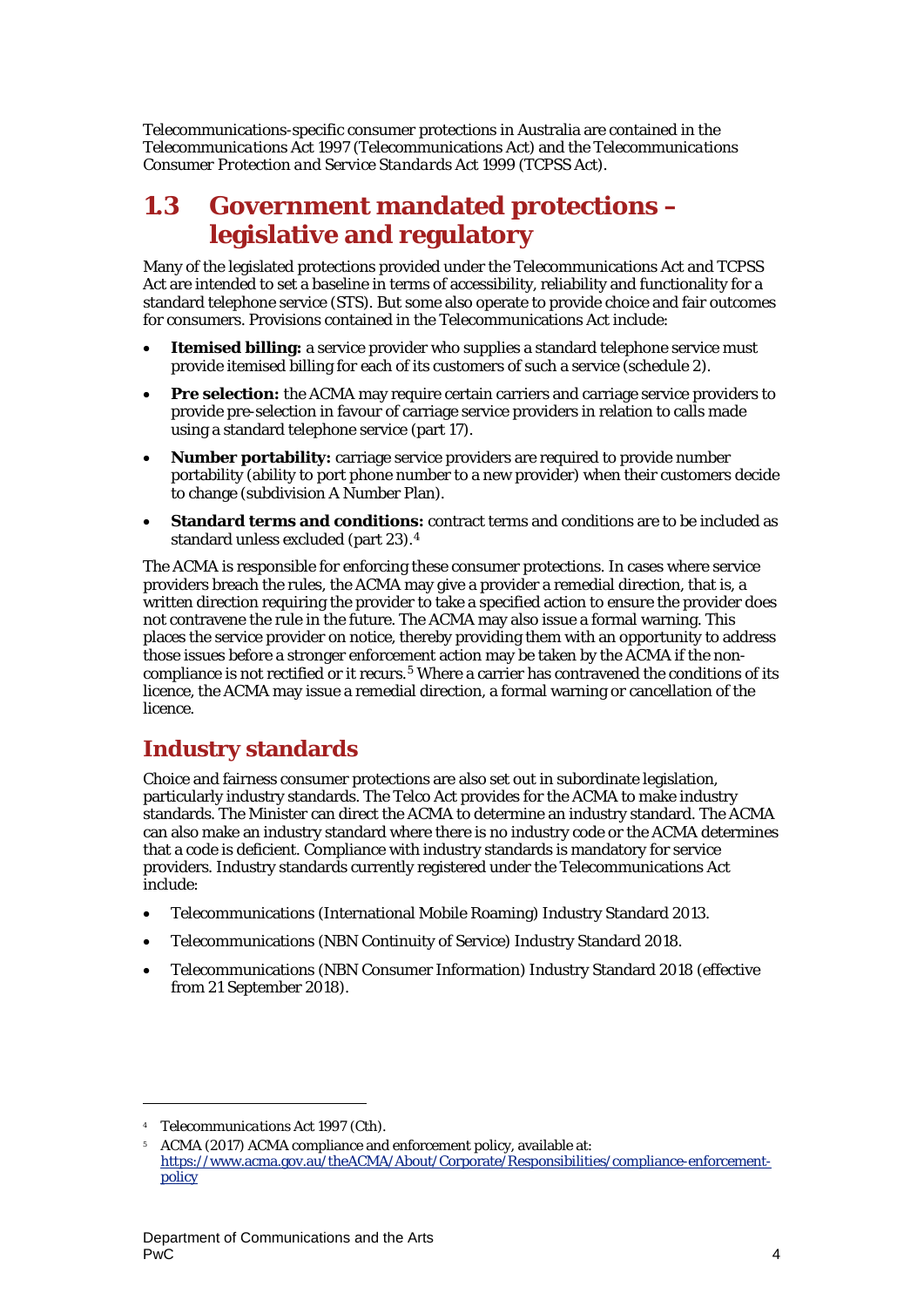The new NBN Consumer Information Standard also provides protections for consumers relating to choice and fairness. This Standard aims to ensure that consumers receive the appropriate pre-sale information and advice from carriage service providers on NBN services to help them make informed choices about those services. The information must be provided before the consumer enters a contract and includes typical busy period speed, technical limitations and guidance on the level of online usage the plan supports. $6$  The Standard commences on 21 September 2018.

The International Mobile Roaming Standard is of particular relevance to promoting consumer choice and fairness. The Standard requires that all Australians travelling overseas will receive an SMS alert advising them when they start roaming and a warning that significantly higher charges may apply. Additionally, customers of Optus, Telstra, and Vodafone receive an SMS outlining the costs of using roaming services in each country visited. In addition, it also includes ability to stop roaming and opt-out of receiving roaming usage alerts.

# <span id="page-5-0"></span>**1.4 Industry-developed rules**

# **Industry codes**

In addition to these protections, Part 6 of the Telecommunications Act provides for industry co-regulation. In particular, it contains a framework that enables industry to develop codes in relation to a range of consumer matters such as the provision of information to consumers and internal handling of consumer complaints.[7](#page-5-2) Industry codes may be registered with the ACMA, and compliance is voluntary, unless a participant is directed to comply by the ACMA.

The key telecommunications-specific industry codes relevant to promoting choice and fairness for consumers include:

- **Telecommunications Consumer Protections (TCP) Code** Establishes a retaillevel code of conduct for the telecommunications industry which provides a range of protections for mobile, fixed-line and internet customers.
- **Mobile Premium Services Code** Sets out rules for advertising and providing mobile premium services (examples include mobile ringtones, chat services, SMS).
- **Connect Outstanding Code** Defines principles and processes for the disconnection of a previous service, the connection of a new service and a process for reversals for invalid connections.

The TCP Code regulates the relationship between consumers and their providers, and as such contains broad protections for consumers in relation to choice and fairness in the supply of telecommunications services. The TCP Code was developed by the peak industry body, the Communications Alliance. It is registered with and enforced by the ACMA. The TCP Code sets minimum standards for all telecommunications providers (providing mobile, landline and internet services) in their interactions with consumers.[8](#page-5-3) The main areas covered by the TCP Code include:

- **Critical Information Summary** a short document that each telecommunications provider must have setting out essential information about every product they offer.
- **Informed choice** rules relating to communication and the provision of information between service providers and consumers.

1

<span id="page-5-1"></span><sup>6</sup> ACMA (2018) Consumer Information Standard: your obligations, available at: <https://www.acma.gov.au/theACMA/consumer-information-standard-your-obligations>

<span id="page-5-2"></span><sup>7</sup> Telecommunications Act 1997, Part 6, s113.

<span id="page-5-3"></span><sup>8</sup> Department of Communications and the Arts (Accessed June 2018) Consumer safeguards, available at[: https://www.communications.gov.au/policy/policy-listing/consumer-safeguards](https://www.communications.gov.au/policy/policy-listing/consumer-safeguards)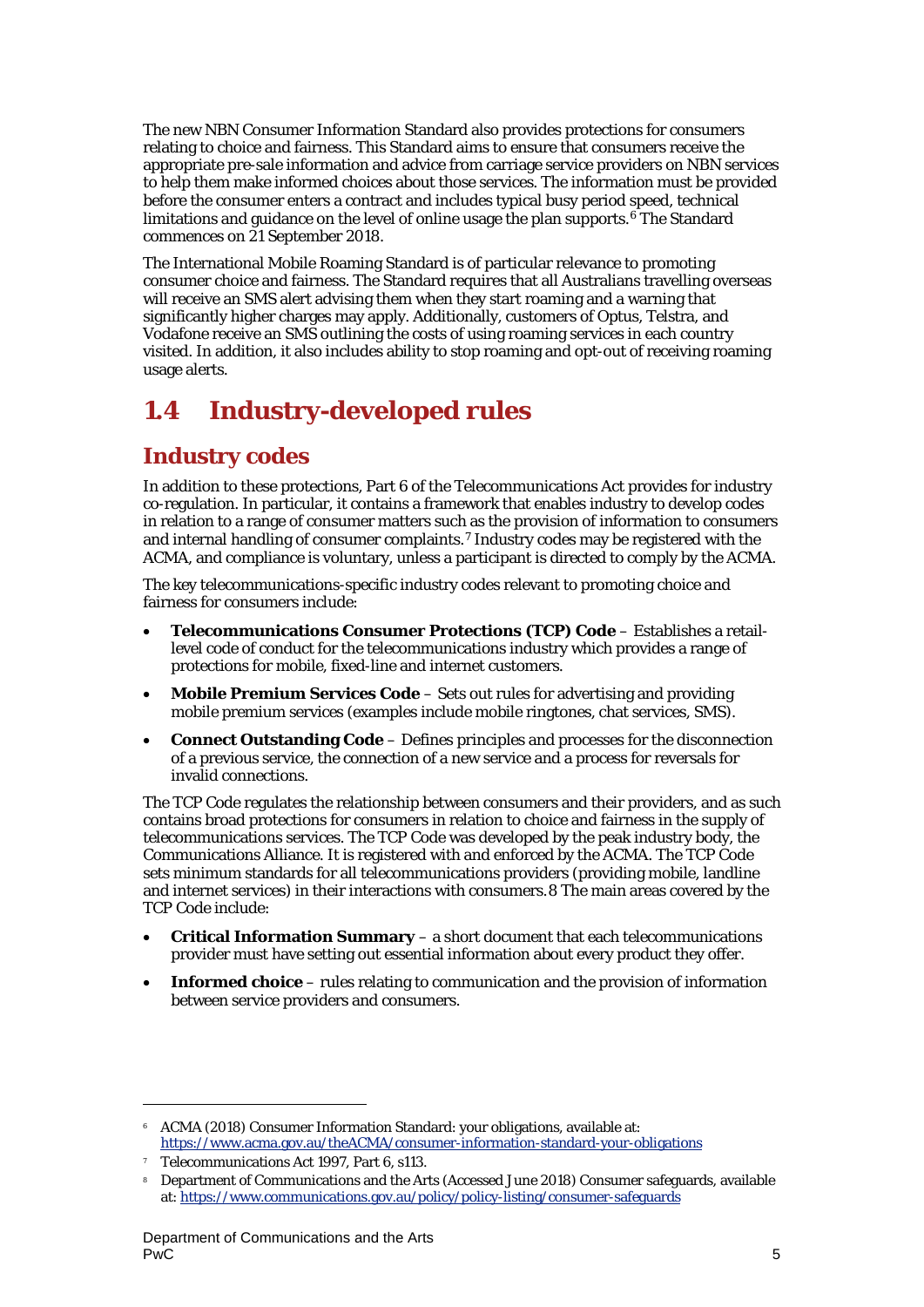- **Customer service** rules relating to how service providers interact with consumers (eg dealing with consumers in a fair and courteous manner or providing sufficient training for staff to effectively interact with their customers).
- **Contracts** rules that outline requirements relating to contracts between service providers and their consumers (eg information requirements and minimum terms).
- **Billing** rules relating to bills and billing including information provided in bills and charges to consumers for the supply of telecommunications products and services.
- **Credit and debt management** rules relating to the provision and management of credit and debt in connection with the supply of telecommunications products.
- **Switching providers** rules relating to consumer rights and provider obligations when consumers wish to change their service provider or a consumer's service is transferred as the result of a sale or restructure of the service provider.[9](#page-6-0)

The TCP code is currently undergoing review. The consultation draft includes a new chapter on financial hardship.

Compliance with the TCP Code is monitored by Communications Compliance Limited (CommCom), an independent compliance monitoring body established under the TCP Code. All telecommunications service providers, are required to comply with the requirements of the TCP Code, as well as lodge annual compliance documents with CommCom.[10](#page-6-1) If a provider does not supply the required documents and/or CommCom is not satisfied with the actions and plans of a provider, the provider is reported to the ACMA.[11](#page-6-2)

Compliance with a registered industry code is voluntary for industry participants. However, the ACMA has safety net powers under the Telecommunications Act to direct compliance with registered codes. These powers enable the ACMA to issue formal warnings in relation to a breach of a code and also direct industry participants to comply with the provisions of a code where the code has been, or is being, contravened.[12](#page-6-3) A breach of an ACMA direction to comply with a code may result in civil penalty proceedings.

Under the TCP code, the Telecommunications Industry Ombudsman (TIO) is also enabled to investigate breaches of the code. This provides an avenue for consumers to resolve complaints regarding areas covered by the code.[13](#page-6-4)

1

<span id="page-6-0"></span><sup>9</sup> Communications Alliance Ltd (2017) Industry Code: Telecommunications Consumer Protections Code, available at[: http://www.commsalliance.com.au/\\_\\_data/assets/pdf\\_file/0005/58595/TCP-](http://www.commsalliance.com.au/__data/assets/pdf_file/0005/58595/TCP-C628_2015-2017-Variation.pdf)[C628\\_2015-2017-Variation.pdf](http://www.commsalliance.com.au/__data/assets/pdf_file/0005/58595/TCP-C628_2015-2017-Variation.pdf)

<span id="page-6-1"></span><sup>10</sup> Communications Compliance (Accessed June 2018) About Us, available at: <http://commcom.com.au/compliance/compliance-framework-overview/>

<span id="page-6-2"></span><sup>&</sup>lt;sup>11</sup> Communications Compliance (Accessed June 2018) ACMA Referrals, available at: <http://commcom.com.au/compliance/acma-referrals/>

<span id="page-6-3"></span><sup>&</sup>lt;sup>12</sup> ACMA (2015) Register of telco industry codes & standards, available at: [https://www.acma.gov.au/theACMA/Library/Corporate-library/Forms-and-registers/register-of](https://www.acma.gov.au/theACMA/Library/Corporate-library/Forms-and-registers/register-of-telecommunications-industry-codes-and-standards#register)[telecommunications-industry-codes-and-standards#register](https://www.acma.gov.au/theACMA/Library/Corporate-library/Forms-and-registers/register-of-telecommunications-industry-codes-and-standards#register)

<span id="page-6-4"></span><sup>13</sup> Communications Alliance Ltd (2017) Industry Code: Telecommunications Consumer Protections Code. Section 1.7, available at: [http://www.commsalliance.com.au/\\_\\_data/assets/pdf\\_file/0005/58595/TCP-C628\\_2015-2017-](http://www.commsalliance.com.au/__data/assets/pdf_file/0005/58595/TCP-C628_2015-2017-Variation.pdf) [Variation.pdf](http://www.commsalliance.com.au/__data/assets/pdf_file/0005/58595/TCP-C628_2015-2017-Variation.pdf)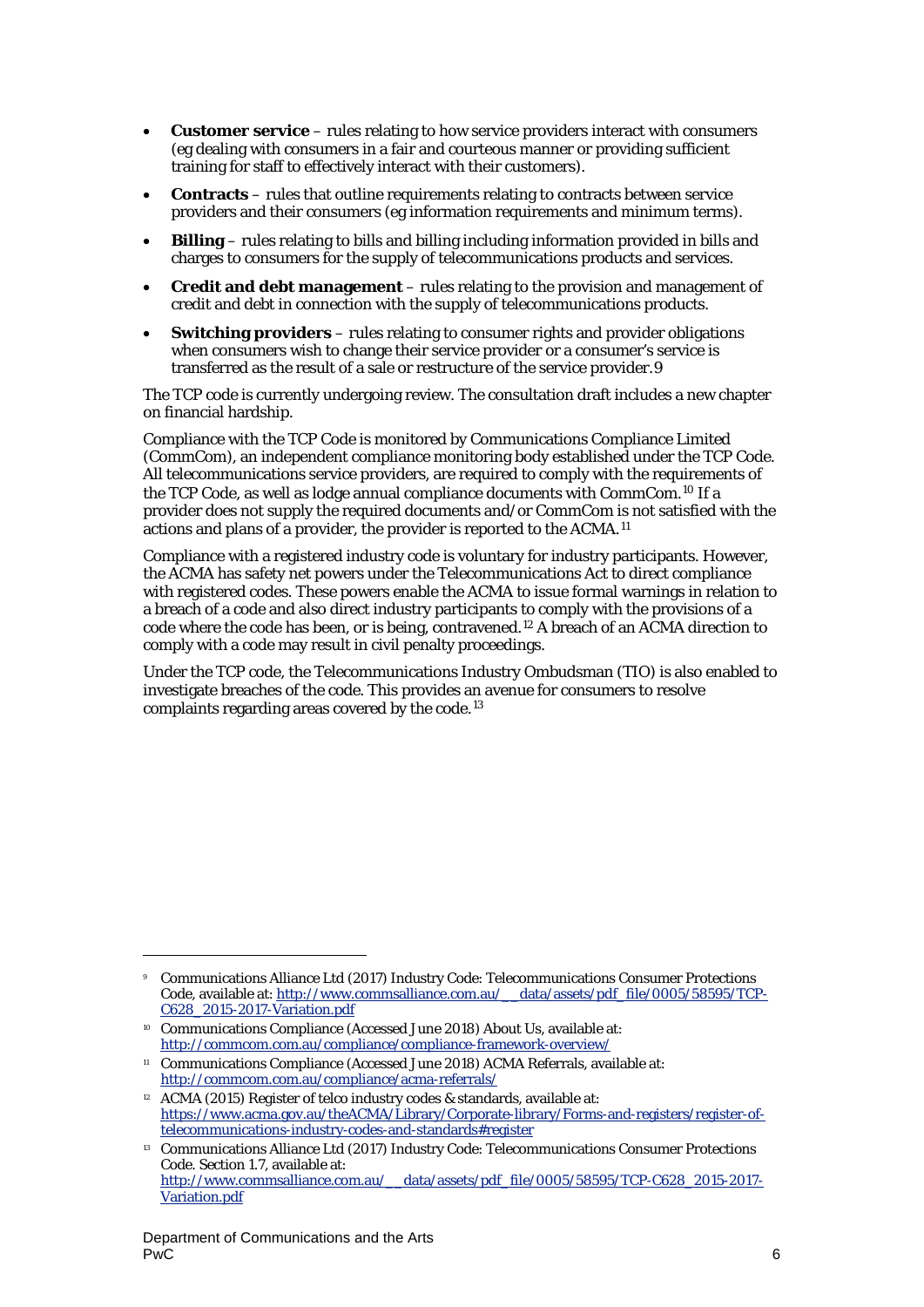# <span id="page-7-0"></span>**2. Comparison to other countries**

This report considers how the relationship between consumers and service providers is regulated to promote choice and fairness. This section compares regulatory approaches across different countries and industry sectors. It identifies that the tools for promoting choice and fairness vary across countries, where frequently more than one approach is used to set requirements on, or to establish commitments, with service providers.

# <span id="page-7-1"></span>**2.1 Framework for choice and fairness protections**

A summary of the approaches taken in different countries for promoting each of these areas is provided in [Table 2.](#page-7-2)

<span id="page-7-2"></span>

|                              | Table 2: Approach to choice and fairness protections in different countries and |
|------------------------------|---------------------------------------------------------------------------------|
| <b>Australian industries</b> |                                                                                 |

|                                                                               | Australia    | Canada       | France                    | Germany                   | <b>New Zealand</b> | Singapore                 | <b>South Korea</b>        | š                         | USA          | <b>Australian energy</b> | Australian banking |
|-------------------------------------------------------------------------------|--------------|--------------|---------------------------|---------------------------|--------------------|---------------------------|---------------------------|---------------------------|--------------|--------------------------|--------------------|
| Legislated<br>protections                                                     | $\checkmark$ | $\checkmark$ | √                         | $\checkmark$              | ✔                  | ✔                         | $\checkmark$              | √                         | $\checkmark$ | √                        | √                  |
| <b>Protections</b><br>through<br>conditions/<br>standards set by<br>regulator |              |              | ×                         |                           | X                  |                           |                           |                           |              |                          |                    |
| Industry code or<br>other industry-<br>led protections<br>(co-regulation)     | $\checkmark$ | $\checkmark$ | $\boldsymbol{\mathsf{x}}$ | $\boldsymbol{\mathsf{x}}$ | $\checkmark$       | $\boldsymbol{\mathsf{x}}$ | $\boldsymbol{\mathsf{x}}$ | $\boldsymbol{\mathsf{x}}$ | √            | ×                        |                    |

Note:  $(\checkmark)$  represents where a system appears to use a particular approach to provide consumer protections across any of the areas of the consumer/service provider relationship considered in this report. Differences in the scope or application are discussed in the text below. (✖) represents where the use of an approach did not appear to be used by a particular system.

In all of the countries considered, there are general consumer protections applicable to transactions across all industries. Beyond these general protections, all countries have some form of telecommunications-specific protections.

Within these telecommunications-specific protections, countries use a range of different tools and approaches for promoting choice and fairness among consumers. Approaches consist of legislated protections, regulator-set requirements and industry-led commitments to consumers. Countries may use all or some of these tools in combination.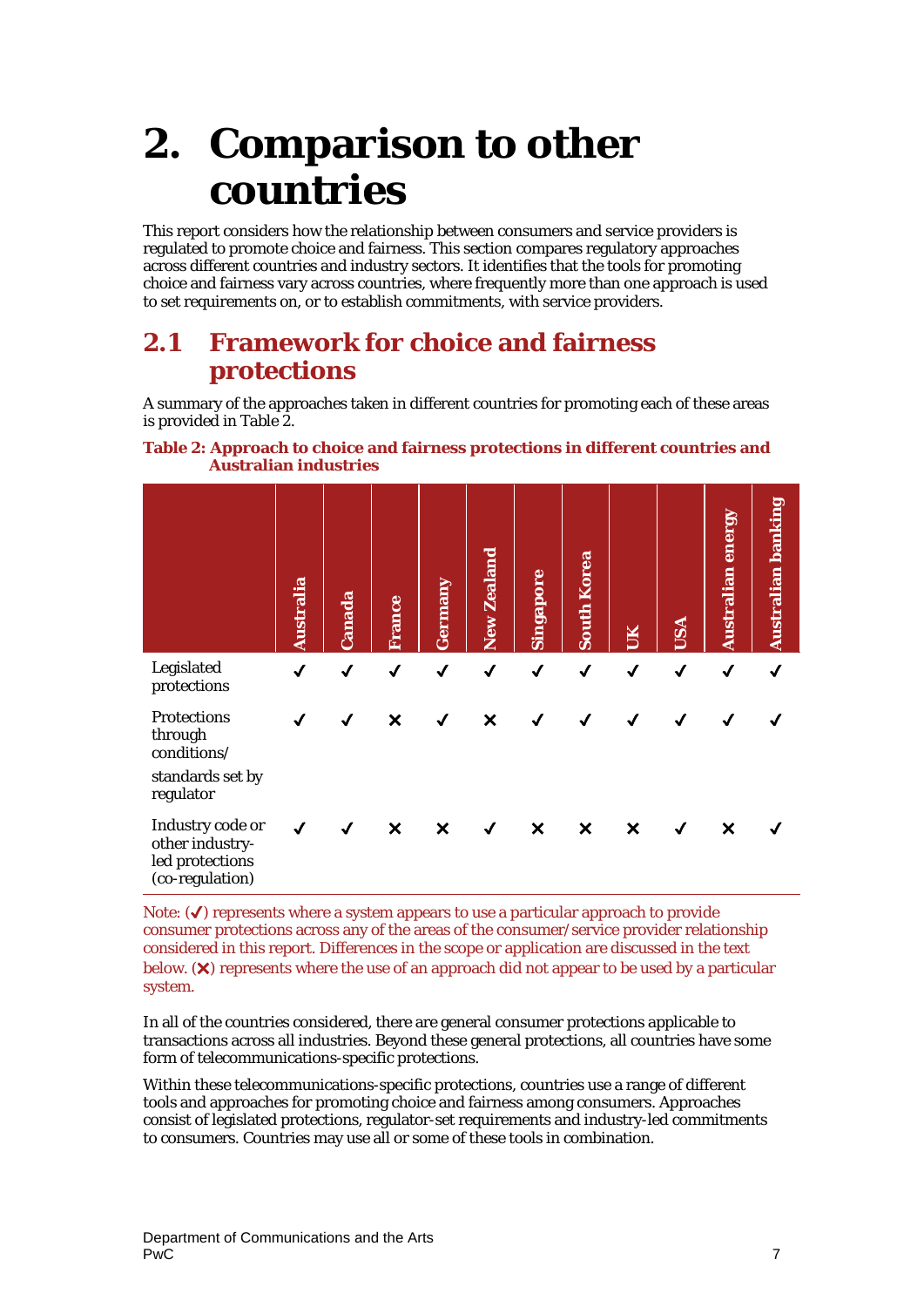Less than half of the countries examined in this paper take a co-regulatory approach to facilitating choice and fairness between consumers and service providers, including Australia. Under co-regulatory arrangements, industry develops requirements for service providers, which are then registered with, and enforced by, the regulator. In cases where industry codes do not exist or are deficient, the regulator is able to set industry standards.

The other common approach to consumer protection and promoting choice and fairness is a regulator-led approach whereby the telecommunications regulator sets specific conditions or requirements on providers relating to their relationship with consumers. This approach is used in the UK and Canada where the regulators set conditions that must be followed by all service providers operating in the industry. Compliance with the conditions is enforceable by the regulator. A similar model is used in the USA and South Korea, where the regulator has the power to set rules in relation to the communications industry that are applicable to all providers to which the rule relates. In Singapore, the regulator also sets rules for service providers, however, the requirements are placed on providers through conditions on their licence. Co-regulatory and regulator-led approaches operate alongside legislative instruments and are sometimes given their mandate through legislation.

Choice and fairness protections are also provided through self-regulation in some countries. This is where industry voluntarily develops, administers and, in some cases enforces, its own rules and standards. These codes and commitments typically are not enforceable by the regulator. In Australia, however, ACMA can direct an industry participant to comply. This is the main form of regulation for consumer choice and fairness in New Zealand. Industry codes relating to product disclosure, complaints handling and transfer of services are set and governed by the peak industry organisation. In other countries, such as the USA and Canada, self-regulation is used in addition to regulated requirements. In these countries, there are peak industry bodies that have developed industry codes containing commitments from service providers relating to information provision and consumer protections. The codes are only applicable to members of the industry body and cover only a particular section of the telecommunications sector (eg wireless services). Therefore, the codes do not replace the need for sector-wide requirements to be set by the regulator.

# <span id="page-8-0"></span>**2.2 Choice and fairness protections**

A summary of the approaches taken in different countries for promoting each of these areas is provided in [Table 3.](#page-8-1)

|                        | Australia   | Canada | France | Germany | New Zealand | Singapore | <b>South Korea</b> |     | <b>USA</b> | energy<br>Australian | Australian banking |
|------------------------|-------------|--------|--------|---------|-------------|-----------|--------------------|-----|------------|----------------------|--------------------|
| <b>Informed</b> choice | RI          | R I    | L      | L R     | T           | L R       | T.                 | R   | L R        | L                    | LI                 |
| <b>Customer</b>        | I           | R I    | N      | R       | T           | L R       | L R                | R   |            | L                    |                    |
| service                |             |        |        |         |             |           |                    |     |            |                      |                    |
| Contracts              | LI          | R      | L      | I.      | N           | L         | L R                | R   |            | I.                   | I R                |
| Billing                | LI          | N      | L      | L       | 1           | R         | I.                 | R   | L R        | L                    | LI                 |
| <b>Credit and Debt</b> | $\mathbf I$ | R      | N      | N       | 1 L         | N         | N                  | R   | Т          | R                    | $\bf{L}$           |
| Management             |             |        |        |         |             |           |                    |     |            |                      |                    |
| Switching              | L R         | R      | L      | L R     | L           | R         | L R                | L R | L R        | L R                  | R                  |
| providers              |             |        |        |         |             |           |                    |     |            |                      |                    |

<span id="page-8-1"></span>**Table 3: Choice and fairness protections across different countries and Australian industries, by category**

Note:  $L =$  legislated,  $R =$  set by Regulator,  $I =$  Industry-led,  $N =$  no telecoms specific provisions.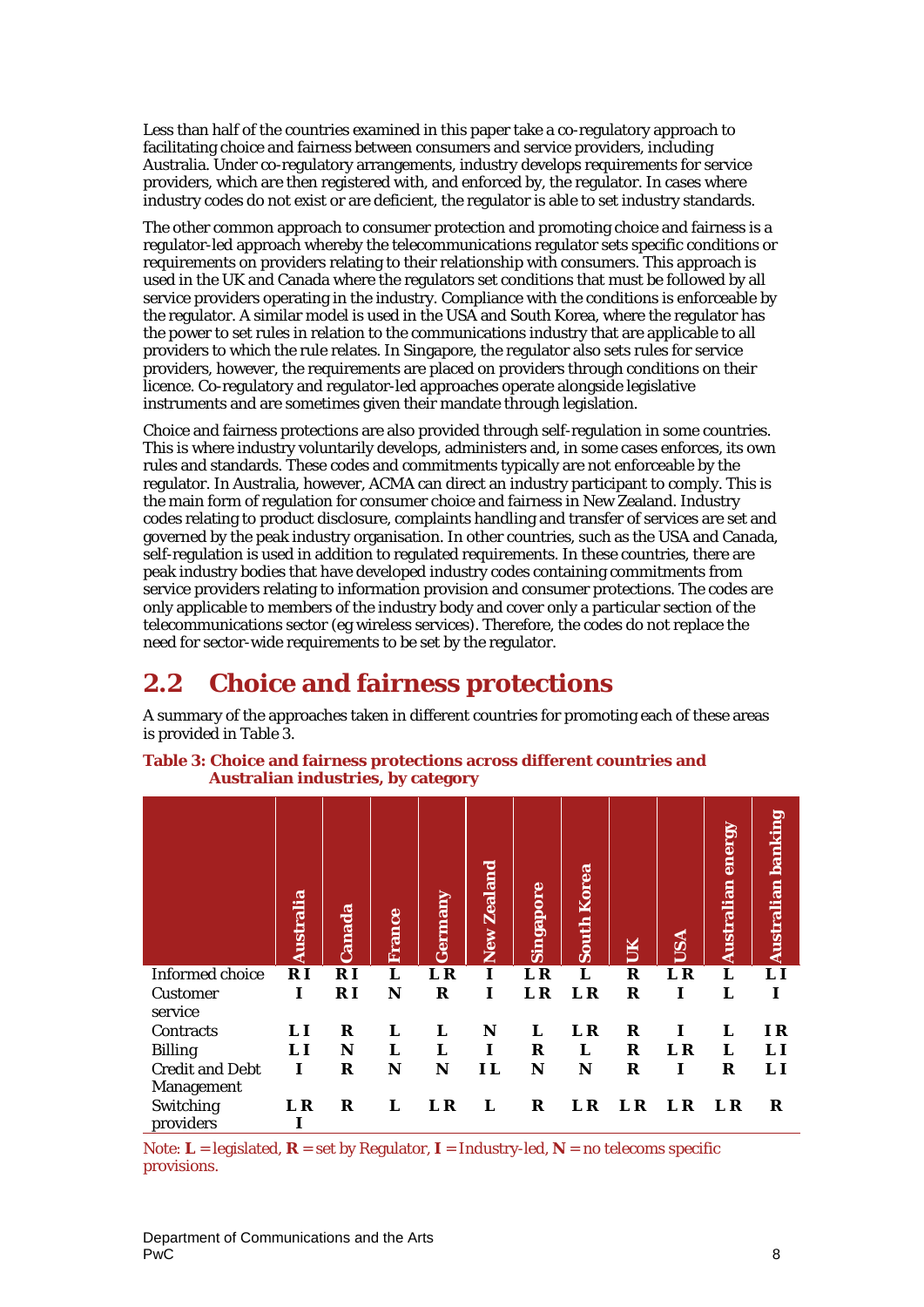# **2.2.1 Informed choice**

All of the countries considered have protections for consumers that promote informed choice. In the majority of countries these are provided directly through legislation and/or set by the regulator. In the Australian telecommunications industry, however, protections are contained in both industry standards set by the regulator and industry-led codes. In New Zealand these protections are predominantly contained in an industry-led code.

Most of the safeguards for informed choice require providers to ensure information about their services is available and accessible to their consumers (ie can be easily found and is in plain, easy to understand language). A key difference between countries is whether the information provisions applied to all service providers, such as in Australia, South Korea and France, or whether the requirements only apply to specific services such as broadband or wireless services. In Canada and New Zealand, the information provision protections do not appear to be sector-wide, but apply to wireless services and broadband respectively. In addition to its general requirements on service providers, Australia also has specific information provision requirements that apply to international roaming services and information regarding the NBN.

## **2.2.2 Customer service**

Customer service requirements, providing assistance and advice to meet the customer's needs, are present across all countries and sectors, except France. But whether they are contained in legislation, set by the regulator, or industry-led varies significantly between countries. In a number of countries, requirements such as those providing ready access to customer support services are included in industry-led commitments and applied only to a specific type of service. New Zealand appears to have the most extensive obligations in relation to customer service, with a series of industry codes that set obligations on providers regarding the customer experience. The Australian energy sector also has general provisions designed to ensure fair and honest dealings between a consumer and a retailer.

## **2.2.3 Contracts**

Requirements relating to telecommunications consumer contracts exist across all countries, except New Zealand. Each of the other countries have minimum requirements for certain terms and conditions to be included in consumer contracts. These are generally applicable to all service providers, except in Canada where requirements for consumer contracts are specifically applicable to wireless providers. In France, there are legislated requirements for consumer contracts relating to mandatory provisions, length of contract, modification, and termination. In the USA, requirements to provide consumers with contract terms and inform them of changes in service are set by the industry body and are not enforceable by the regulator.

The Australian energy sector has a different approach to consumer contracts, requiring retailers to offer consumers either standard or market contracts. Standard contracts have set terms and conditions that cannot be changed by the retailer and are offered to customers on a take it or leave it basis.

# **2.2.4 Billing**

All countries, except Canada, have specific requirements on providers in relation to billing. In general, most countries set requirements to ensure particular information is included in bills provided to consumers and to ensure the provider is accurately billing the consumer. These rules are generally applicable to all service providers, except in the USA where the billing rules identified are only applicable to providers of telephone services.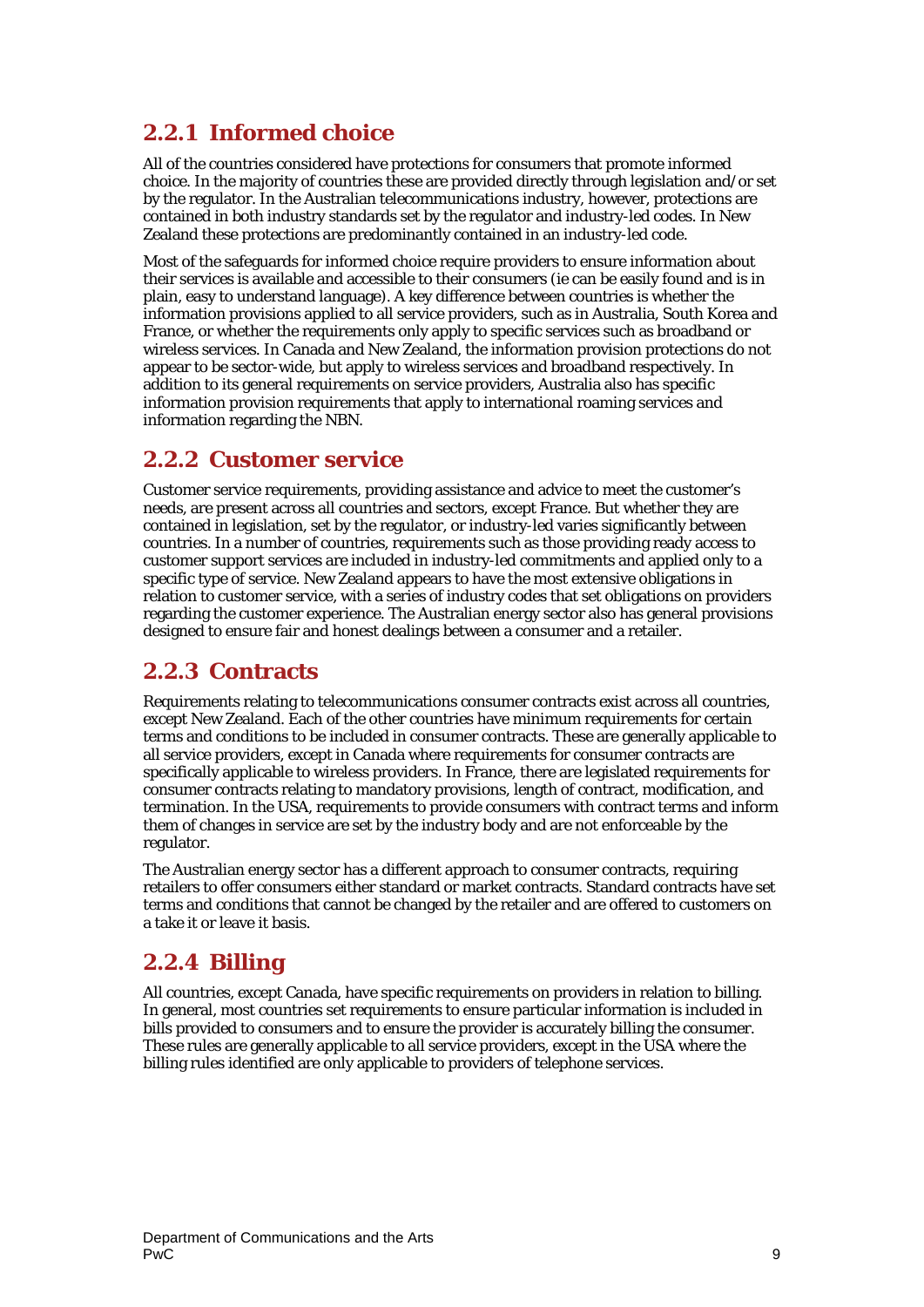# **2.2.5 Credit and debt management**

Regulatory requirements for credit and debt management are less common than requirements in the other areas considered, for the countries examined in this paper. In Canada, the UK and the USA, telecommunications-specific requirements are used to address credit and debt management, while all other countries rely on general protections. In the UK if a consumer has problems with their bill, the provider must act fairly and reasonably when taking action to secure payment. Providers must publish details of the measures they will take to effect payment or disconnection in the case of non-payment.

Of the countries considered, Australia appears to have the most comprehensive regulation relating to credit and debt management by telecommunications providers. Similarly, in the energy sector, there are specific requirements which mandate providers to establish customer hardship policies that include flexible payment options, identification and notification of financial counselling services, and reviews of the consumer's contract.

# **2.2.6 Switching providers**

All of the countries and sectors considered have requirements to enable consumers to quickly and efficiently switch providers. These obligations on service providers are typically contained in legislation or set by the regulator.

Requirements placed on service providers are generally focussed on the ability to transfer service providers while keeping the same phone number (ie number portability). In most countries, the requirement is for providers to ensure number portability is available to consumers for a reasonable fee and within a reasonable or specified timeframe. In the USA in particular, providers must enable a consumer to transfer their number and cannot ignore the request to transfer a number simply because a consumer has not paid a bill.

In Australia, there is a regulatory framework for number portability. It includes a combination of legislated requirements, formal government regulation and industry coregulation. The Telecommunications Act in Australia sets out the responsibilities of the ACMA and the ACCC in relation to portability of numbers. ACCC directions outline the services for which number portability must be provided, including local number and mobile numbers. The *Telecommunications Numbering Plan 2015* set by the ACMA ensures that service providers have the capability to port numbers and allow the consumer to do so. The ACMA enforces complaints with this plan. In addition to these requirements, there are also industry codes, such as the TCP code, which set out procedures for transferring phone numbers and timeframes for portability transactions.[14](#page-10-0)

In some countries, measures to enable consumers to switch providers are also identified for other types of telecommunications services. For example, in Canada, all service providers, internet providers and resellers are required to follow customer transfer and service cancellation requests. Additionally, New Zealand has multiple mechanisms for helping consumers switch providers and has specifically developed a guide for the transfer of fibre service providers to assist consumers as the use of fibre connections for broadband has become more common.[15](#page-10-1)

<span id="page-10-0"></span><sup>14</sup> ACMA (2018) Number portability overview, available at: [https://www.acma.gov.au/Citizen/Phones/Numbers/Keeping-your-number/number-portability](https://www.acma.gov.au/Citizen/Phones/Numbers/Keeping-your-number/number-portability-overview)[overview](https://www.acma.gov.au/Citizen/Phones/Numbers/Keeping-your-number/number-portability-overview)

<span id="page-10-1"></span><sup>15</sup> NZ Telecommunications Forum Inc, *Getting Connected to Fibre,* available at: <https://www.tcf.org.nz/consumers/internet/fibre/connecting-to-fibre/#whats-fibre>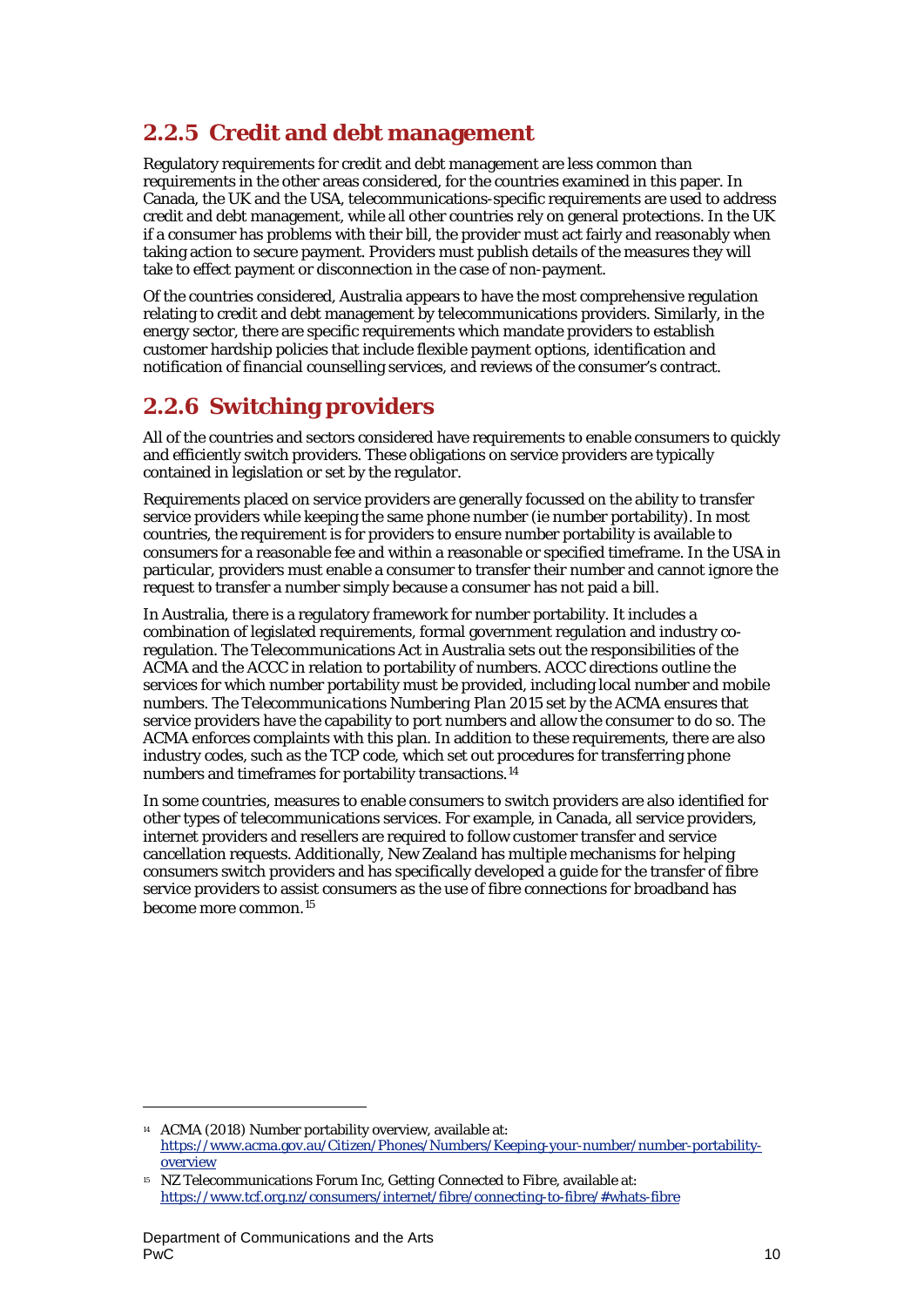# <span id="page-11-0"></span>**3. Choice and fairness protections in other countries**

# <span id="page-11-1"></span>**3.1 Canada**

**Table 4 Approach to choice and fairness protections in Canada**

|        | choice | r service | Informed   Custome   Contracts   Billing | <b>Credit and</b><br><b>Debt</b><br><b>Management</b> | <b>Switching</b><br>providers |
|--------|--------|-----------|------------------------------------------|-------------------------------------------------------|-------------------------------|
| Canada |        |           |                                          |                                                       |                               |

Note: **C** = general consumer law, **T** = telecommunications-specific regulation, **I** = Industryled.

The table above considers the body which sets the most stringent regulations.

# **3.1.1 Framework for consumer safeguards**

## **Federal protections**

In Canada, both the federal and provincial governments share responsibility for consumer protection. Typically, the federal government focuses on creating a safe, fair and competitive market place for consumers. It also exercises oversight of consumer transactions for some telecommunications services.[16](#page-11-2) At a federal level, the main government body responsible for telecommunications consumer protection is the Canadian Radio-Television and Telecommunications Commission (CRTC).

The CRTC issues decisions, notices and orders with respect to regulation of telecommunications providers in Canada. The CRTC also has the power to set conditions on the offering and provision of telecommunications services by carriers and non-carriers.[17](#page-11-3) A fundamental decision of the CRTC, relevant to consumer safeguards, is Telecom Regulatory Policy CRTC 2017-11 which sets out the application of regulatory obligations to non-carriers (retailers or resellers) offering and providing telecommunications services. The policy sets out the existing consumer safeguard obligations applicable to these service providers.[18](#page-11-4) Through the decision, the CRTC directs all non-carriers, as a condition of providing services, to abide by all applicable consumer safeguard obligations including the requirement to register.[19](#page-11-5)

The Appendix to Telecom Regulatory Policy CRTC 2017-11 contains the current consumer safeguard obligations that must be complied with by telecommunications providers. These include safeguards in the areas of accessibility (particularly in relation to information for persons with a disability); privacy obligations; customer transfer obligations; internet traffic management practices; the Wireless Code; Service cancellation; the National Do Not Call list and Registration.[20](#page-11-6)

<span id="page-11-2"></span><sup>16</sup> Stikeman Elliott LLP (2017) Canada: Consumer Protection Law Overview.

<span id="page-11-3"></span><sup>17</sup> *Telecommunications Act 1993* s24 and 24.1.

<span id="page-11-4"></span><sup>18</sup> CRTC (2017) Telecom Regulatory Policy 2017-11, available at: <https://crtc.gc.ca/eng/archive/2017/2017-11.htm>

<span id="page-11-5"></span><sup>19</sup> CRTC (2017) Telecom Regulatory Policy 2017-11, available at: <https://crtc.gc.ca/eng/archive/2017/2017-11.htm>

<span id="page-11-6"></span><sup>20</sup> CRTC (2017) Telecom Regulatory Policy 2017-11, available at: <https://crtc.gc.ca/eng/archive/2017/2017-11.htm>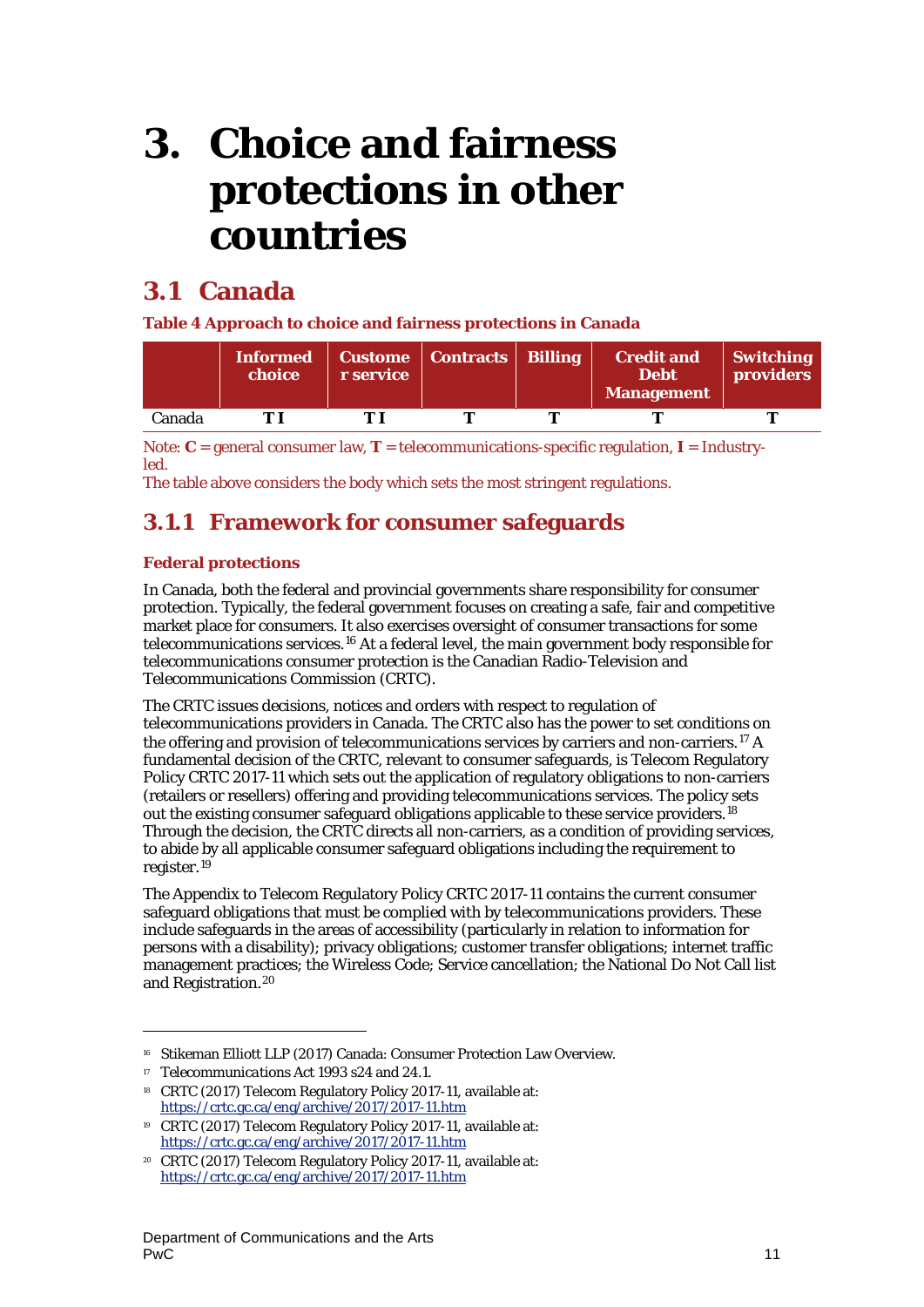In addition to these general obligations, the CRTC has imposed specific consumer safeguard obligations in relation to wireless services (ie retail mobile phone voice and data services). Under the consumer safeguard obligations, where applicable, providers are to comply with the Wireless Code. This is a code created by the CRTC for the purpose of ensuring consumers of retail mobile services are better informed of their rights and obligations contained in their contracts with wireless service providers. It is a mandatory code of conduct for all providers of retail mobile wireless voice and data services.<sup>[21](#page-12-0)</sup>

Although there are specific requirements for mobile wireless services, the CRTC's position in relation to fixed line internet services, is that there are a sufficient number of companies providing these services to ensure competition, pricing discipline, innovation and buying options. The CRTC does not intervene in the rates, quality of service issues, or business practices of internet service providers as they relate to retail customers.[22](#page-12-1) The CRTC does not regulate retail internet service prices, except in specific territories.<sup>[23](#page-12-2)</sup>

## **State protections**

Consumer issues that generally fall under provincial and territorial governments include consumer contracts and the terms on which businesses transact with consumers. For example, consumer protection statutes in Alberta, British Columbia, Ontario and Quebec set out requirements for specific types of consumer agreements, and prohibit a range of unfair practices in consumer transactions.[24](#page-12-3) Some provinces also have legislated consumer rights with respect to telecommunications services. For example, Ontario has a *Wireless Services Agreement Act 2013* that is applicable to consumers of Wireless Services located in Ontario.[25](#page-12-4)

## **Industry-led protections**

 $\overline{a}$ 

In Canada there is also an industry body that provides additional information and protections to consumers of wireless services. This body is called the Canadian Wireless Telecommunications Association (CWTA). The purpose of this body is to represent industry before all levels of government and various regulatory bodies to promote the industry and ensure continued growth of the wireless sector in Canada.[26](#page-12-5)

The CWTA has developed a Code of Conduct for Wireless Service Providers in Canada which commits members of the CTWA to a number of consumer safeguards. [27](#page-12-6) Under the Code, the members of CWTA have made a number of promises that add to the consumer safeguards in the industry.

<span id="page-12-0"></span><sup>21</sup> CRTC (2017) Telecom Regulatory Policy CRTC 2017-200, available at: <https://crtc.gc.ca/eng/archive/2017/2017-200.htm>

<span id="page-12-1"></span><sup>22</sup> CRTC (2017) Internet: Our role, available at[: https://crtc.gc.ca/eng/internet/role.htm.](https://crtc.gc.ca/eng/internet/role.htm) 

<span id="page-12-2"></span><sup>23</sup> CRTC (2017) Understanding Internet Billing Practices and Pricing, available at: <https://crtc.gc.ca/eng/internet/facbill.htm>

<span id="page-12-3"></span><sup>24</sup> Stikeman Elliott LLP (2017) Canada: Consumer Protection Law Overview.

<span id="page-12-4"></span><sup>25</sup> Wireless Service Agreement Act, 2013 (Ontario).

<span id="page-12-5"></span><sup>26</sup> CWTA (Accessed June 2018) About CTWA, available at[: https://www.cwta.ca/about-cwta/](https://www.cwta.ca/about-cwta/)

<span id="page-12-6"></span><sup>&</sup>lt;sup>27</sup> CWTA, Code of Conduct, available at[: https://www.cwta.ca/for-consumers/code-of-conduct/](https://www.cwta.ca/for-consumers/code-of-conduct/)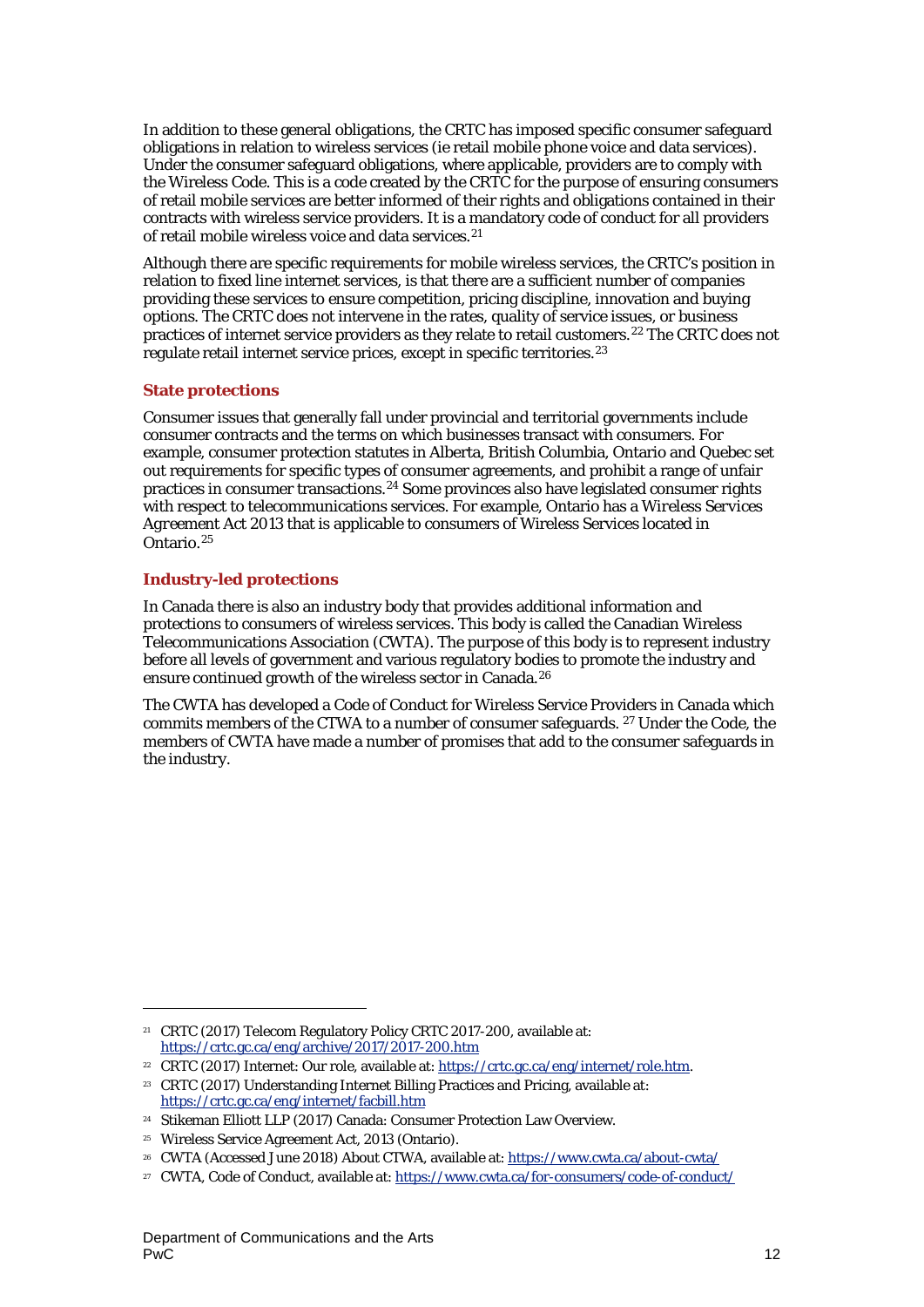# **3.1.2 Consumer protections**

## **Informed choice**

There do not appear to be any general obligations on all telecommunications providers in Canada in relation to informed choice. However, there are provisions in the Wireless Code applicable to wireless service providers. Under the Code, providers are obliged to provide clarity in communication, and ensure contracts with consumers are presented in a clear and simple manner. Prices must also be clearly presented and indicate whether tax is included.<sup>[28](#page-13-0)</sup> The Code also places a requirement on providers to provide a Critical Information Summary which provides information on important elements of the contract for the consumer. The Code sets out minimum requirements for information to be included in this summary.

Additionally, members of the CWTA commit to provide consumers with complete details on the rates, terms and coverage offer in each of their plans.<sup>[29](#page-13-1)</sup>

## **Customer service**

The Wireless Code contains some provisions relevant to customer service of wireless service providers. For example, the Code contains a range of requirements in relation to 'Mobile Device Issues' including unlocking of phones, warranties, lost or stolen devices and repairs.

Under the CWTA Code of Conduct, members have committed to communicate with customers in a way they understand (ie using plain and simple language) and to provide ready access to customer service.[30](#page-13-2)

## **Contracts**

1

Although the CRTC has the power to set conditions on all telecommunications providers with respect to service terms and conditions in contracts with users of telecommunications services, there currently does not appear to be any minimum requirements for contracting applicable to all providers. The Wireless Code, however, has specific requirements for Wireless providers. This includes provisions for key contract terms and conditions that must be included in consumer contracts. For example, clearly setting out the minimum monthly charge and the commitment period including the contract end data. There are specific requirements for both post and prepaid contracts.[31](#page-13-3)

The Wireless Code also covers changes to key contract terms and conditions requiring the provider to get information and express consent from the account holder or consumer before making any changes.[32](#page-13-4) The code also outlines how fees should be charged in relation to contract cancellation or extension.[33](#page-13-5)

In addition, Wireless Service Providers that are members of the CWTA have committed to helping consumers understand the terms of their contracts, and protect consumer rights when they change the terms of the consumer's contract.<sup>[34](#page-13-6)</sup>

<span id="page-13-0"></span><sup>28</sup> CRTC (2017) Wireless Code, simplified. Part A.

<span id="page-13-1"></span><sup>29</sup> CWTA (2009) Code of Conduct, available at[: https://www.cwta.ca/for-consumers/code-of-conduct/](https://www.cwta.ca/for-consumers/code-of-conduct/)

<span id="page-13-2"></span><sup>30</sup> CWTA (2009) Code of Conduct, available at[: https://www.cwta.ca/for-consumers/code-of-conduct/](https://www.cwta.ca/for-consumers/code-of-conduct/)

<span id="page-13-3"></span><sup>31</sup> CRTC (2017) Wireless Code, simplified. Part B.

<span id="page-13-4"></span><sup>32</sup> CRTC (2017) Wireless Code, simplified. Part D.

<span id="page-13-5"></span><sup>33</sup> CRTC (2017) Wireless Code, simplified. Part G.

<span id="page-13-6"></span><sup>34</sup> CWTA (2009) Code of Conduct, available at[: https://www.cwta.ca/for-consumers/code-of-conduct/](https://www.cwta.ca/for-consumers/code-of-conduct/)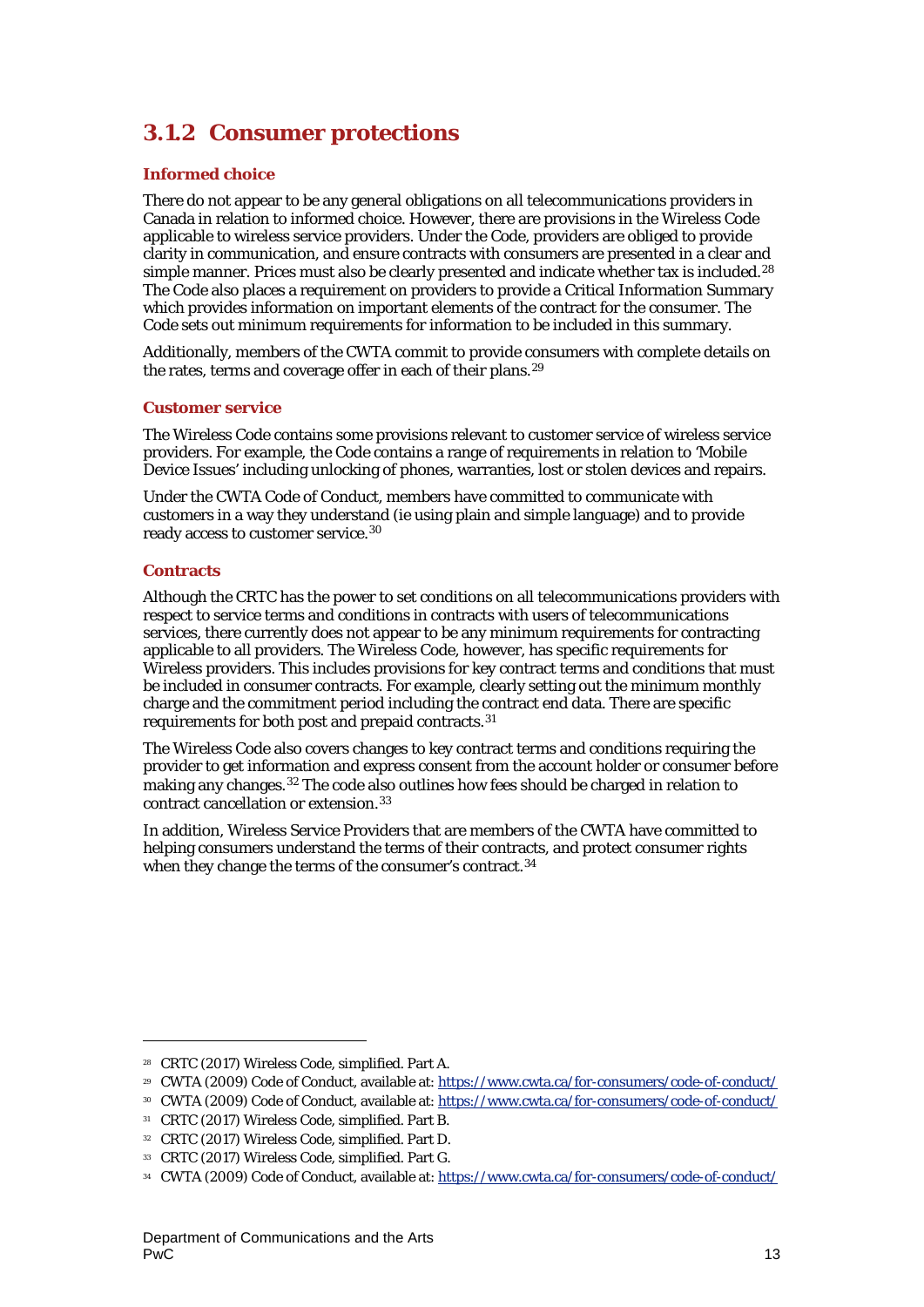## **Billing**

There appear to be minimal consumer safeguards in relation to billing by telecommunications providers in Canada. The primary safeguards provided under the Wireless Code include the requirement for wireless providers to give consumers notifications regarding international roaming, as well as requirements to set caps on data roaming charges, coverage charges, and charges for unsolicited services and mobile premium services.<sup>[35](#page-14-0)</sup>

#### **Credit and debt management**

It is unclear whether there is any general obligation on all telecommunications providers in Canada in relation to credit and debt management. There are however requirements on wireless service providers under the Wireless Code. This requires all wireless service providers to make reasonable attempts to notify customers before disconnecting their wireless service. The customer must be made aware of the specific terms leading to further suspensions and disconnection should the customer not pay according to the terms in their promise-to-pay agreement. If the customer fulfills the terms of the promise-to-pay agreement, the disconnection cycle is to be considered complete and any future non-payment would start a new disconnection cycle.[36](#page-14-1)

## **Switching providers**

Requirements on telecommunications providers relating to switching providers are included as part of the general conditions imposed on all telecommunications providers. The CRTC requires that all providers of local exchange services are required to release telephone numbers for porting where consumers wish to move to other providers. All telecommunications service providers, internet service providers and resellers are required to follow customer transfer and service cancellation requests from a prospective new service provider acting on behalf of a customer.[37](#page-14-2)

1

<span id="page-14-0"></span><sup>35</sup> CRTC (2017) Wireless Code, simplified. Part E.

<span id="page-14-1"></span><sup>36</sup> CRTC (2017) Telecom Regulatory Policy CRTC 2017-200, available at: <https://crtc.gc.ca/eng/archive/2017/2017-200.htm>

<span id="page-14-2"></span><sup>37</sup> CRTC (2017) Telecom Regulatory Policy 2017-11, available at: <https://crtc.gc.ca/eng/archive/2017/2017-11.htm>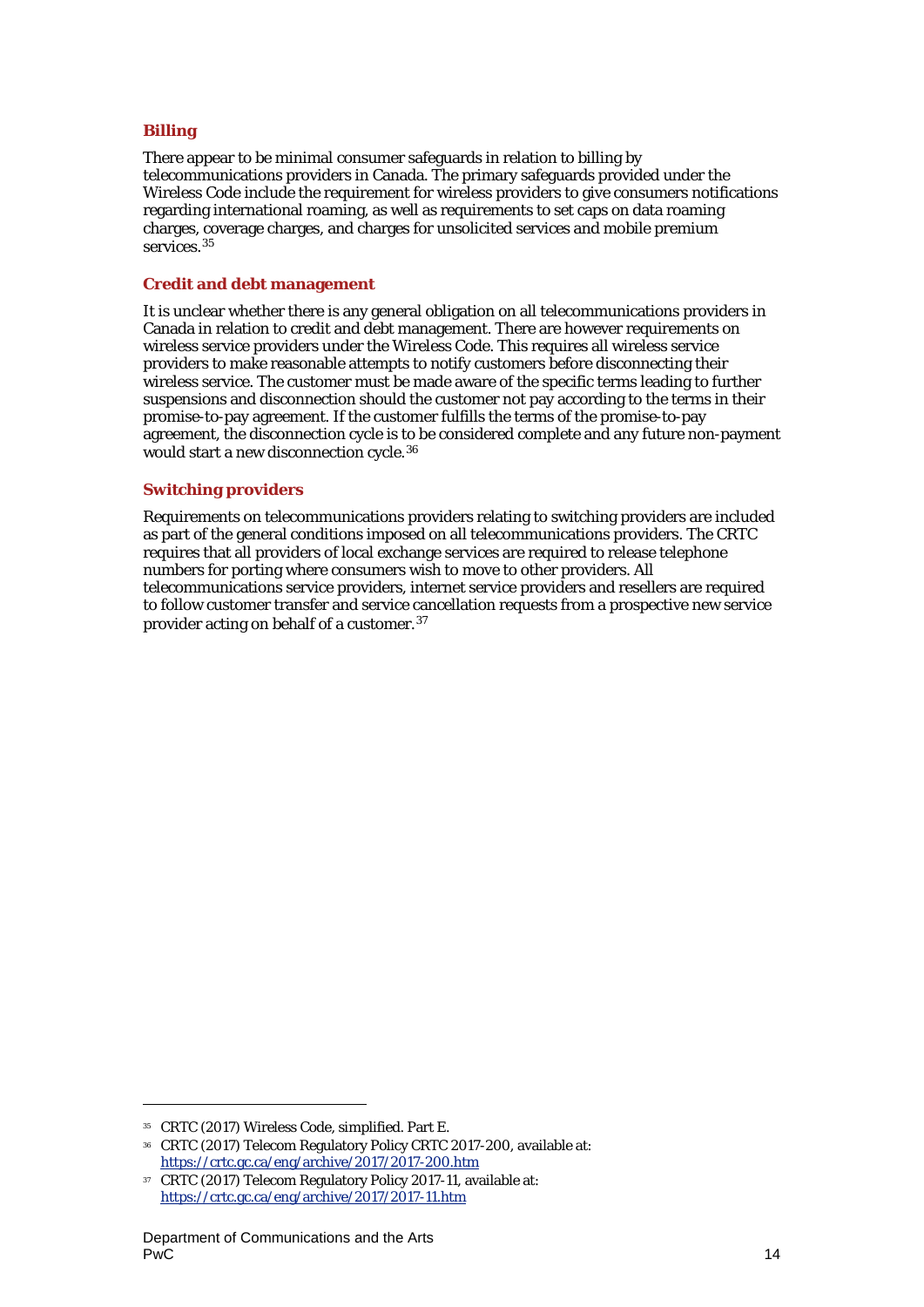# <span id="page-15-0"></span>**3.2 France**

|        | /Informed<br>choice | <i>Customer</i><br>service | <b>Contracts</b> | <b>Billing</b> | <b>Credit and</b><br><b>Debt</b><br><b>Management</b> | <b>Switching</b><br><b>providers</b> |
|--------|---------------------|----------------------------|------------------|----------------|-------------------------------------------------------|--------------------------------------|
| France |                     |                            |                  |                |                                                       |                                      |

**Table 5 Approach to choice and fairness protections in France**

Note: **C** = general consumer law, **T** = telecommunications-specific regulation, **I** = Industryled,  $N = no$  specific provisions.

The table above considers the body which sets the most stringent regulations.

# **3.2.1 Framework for consumer safeguards**

The Authority for Regulation of the Electronic Communications and Postal Sectors (ARCEP) is the regulator responsible for overseeing the electronic communications industry in France. ARCEP is an independent administrative body that regulates the industry on behalf of the State.

The roles and responsibilities of ARCEP are outlined in the Code on Post and Electronic Communications (the Communications Code). Under the Communications Code, ARCEP regulates all electronic communications including fixed line services, mobile services and the airwaves that wireless devices use to operate.[38](#page-15-1)

One of ARCEP's main objectives is to regulate the market such that consumers are provided with transparent, high quality services at reasonable rates. ACRCEP does so in collaboration with other administrations, specifically those overseeing consumer protection.<sup>[39](#page-15-2)</sup>

The Communications Code provides for a number of measures for regulating the telecommunications industry. In particular in contains a range of rules designed to protect consumers and their personal data.[40](#page-15-3) Measures include:

- requirements to include certain mandatory terms in consumer contracts
- conditions relating to the term and termination of contracts
- requirements to make certain information available to the consumer, including a description of the services offered and standard tariffs
- requirements for number portability

 $\overline{a}$ 

• restrictions on sales and marketing activities. $41$ 

<span id="page-15-1"></span><sup>38</sup> DLA Piper (2016) Telecommunications Laws Of the World – France, available at: https://www.dlapiperintelligence.com/telecoms/index.html?t=laws&c=FR

<span id="page-15-2"></span><sup>39</sup> ARCEP (2010) The French regulator of the electronic communications and postal sectors, available at: https://www.arcep.fr/fileadmin/reprise/presentation/plaquette-insti/plaquette-insti-engjune2010.pdf

<span id="page-15-3"></span><sup>40</sup> DLA Piper (2016) Telecommunications Laws Of the World – France, available at: https://www.dlapiperintelligence.com/telecoms/index.html?t=laws&c=FR

<span id="page-15-4"></span><sup>41</sup> DLA Piper (2016) Telecommunications Laws Of the World – France, available at: https://www.dlapiperintelligence.com/telecoms/index.html?t=laws&c=FR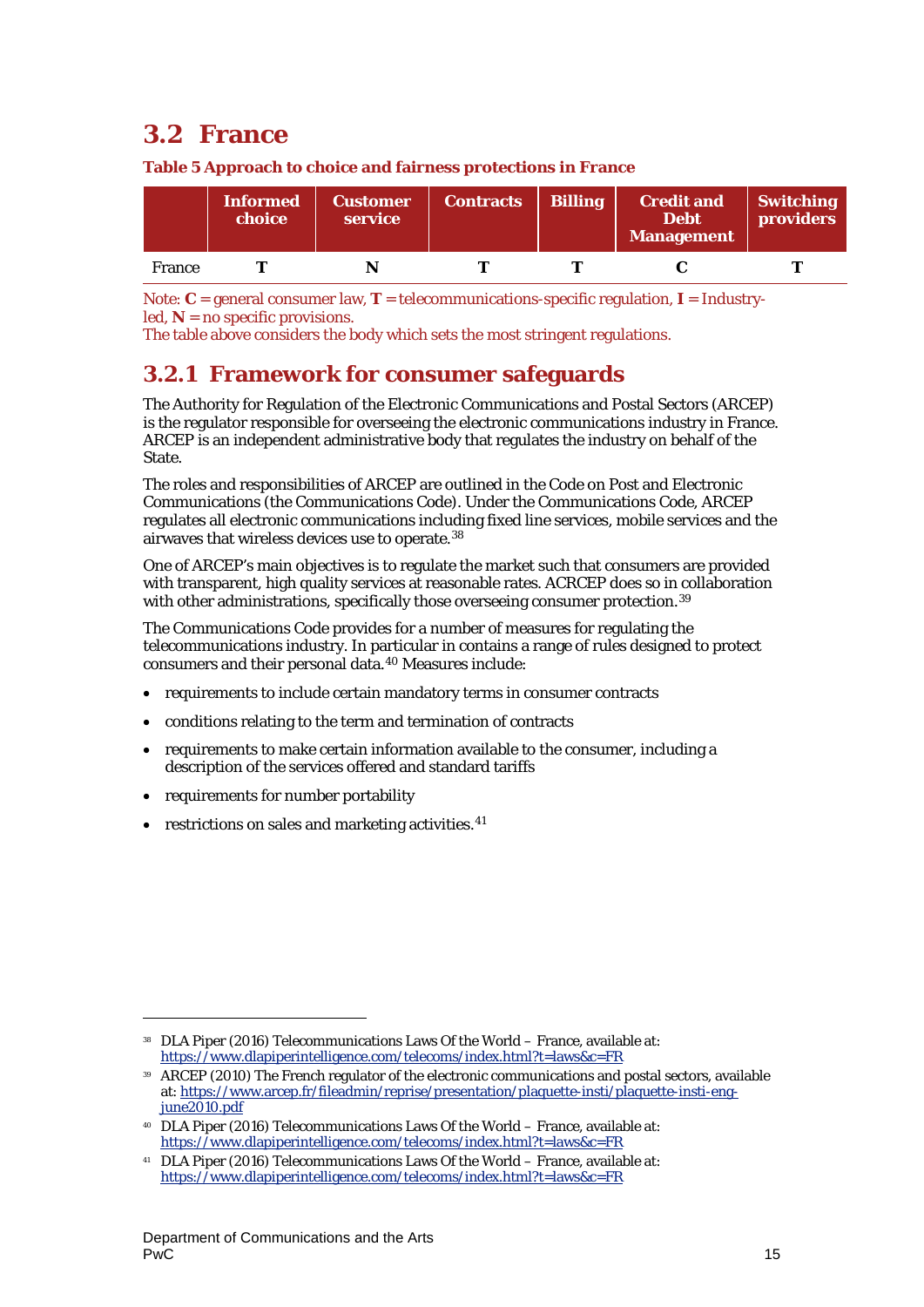In addition to the consumer protection measures contained in the Communications Code, there are also provisions in the general consumer law, in addition to general unfair contract terms, that are applicable specifically to the telecommunications industry.[42](#page-16-0) For example, there is a section of the French Consumer Code that specifically regulates the offer of telecommunications services to consumers.[43](#page-16-1)

Additionally, EU level protections exist however they are focussed on promoting market opening and creating equal competition conditions.[44](#page-16-2)

# **3.2.2 Consumer protections**

## **Informed choice**

One of the objectives of ARCEP, through its powers under the Communications Code, is to ensure consumers have access to transparent information from service providers in relation to services offered and rates charged. Measures to enable this under the Communications Code include the requirement to make certain information available to the consumer, including a description of the services offered as well as the standards tariffs for that service.

## **Customer service**

Beyond the restrictions on sales and marketing activities of service providers under the Communications Code, it is unclear whether there are additional requirements or standards for customer service placed on French telecommunications providers.

## **Contracts**

1

The Communications Code includes requirements for service providers to include certain mandatory terms in consumer contracts. In particular, it refers to articles of the French Consumer Code that outline information that providers must give to a consumer. Contracts must include:

- information about the service provider (identity and address)
- services offered (including service quality and time in which they will be made available)
- details of the schedule of charges and where updated information may be found
- arrangements for compensation and reimbursement if service quality outlined in the contract is not achieved
- contract term and conditions for renewal and interruption of services
- dispute resolution arrangements.

There are also rules in relation to the modification of contract terms. If a provider wishes to modify contractual terms, the consumer must be notified at least one month before the changes take effect and consumer must be able to terminate the contract without charge until four months after the implementation of the new conditions, or the consumer has expressly accepted the new terms.[45](#page-16-3)

<span id="page-16-0"></span><sup>42</sup> DLA Piper (2016) Telecommunications Laws Of the World – France, available at: https://www.dlapiperintelligence.com/telecoms/index.html?t=laws&c=FR

<span id="page-16-1"></span><sup>43</sup> Pinsent Masons LLP (2018) Communications: regulation and outsourcing in France: overview, available at[: https://uk.practicallaw.thomsonreuters.com/3-619-](https://uk.practicallaw.thomsonreuters.com/3-619-%202685?transitionType=Default&contextData=(sc.Default)&firstPage=true&bhcp=1)

[<sup>2685?</sup>transitionType=Default&contextData=\(sc.Default\)&firstPage=true&bhcp=1](https://uk.practicallaw.thomsonreuters.com/3-619-%202685?transitionType=Default&contextData=(sc.Default)&firstPage=true&bhcp=1) <sup>44</sup> Regulation (EU) 2017/2394 of the European Parliament and of the Council, available at:

<span id="page-16-3"></span><span id="page-16-2"></span><https://eur-lex.europa.eu/legal-content/EN/TXT/PDF/?uri=CELEX:32017R2394&from=EN> <sup>45</sup> Pinsent Masons LLP (2018) Communications: regulation and outsourcing in France: overview,

available at[: https://uk.practicallaw.thomsonreuters.com/3-619-](https://uk.practicallaw.thomsonreuters.com/3-619-2685?transitionType=Default&contextData=(sc.Default)&firstPage=true&bhcp=1) [2685?transitionType=Default&contextData=\(sc.Default\)&firstPage=true&bhcp=1](https://uk.practicallaw.thomsonreuters.com/3-619-2685?transitionType=Default&contextData=(sc.Default)&firstPage=true&bhcp=1)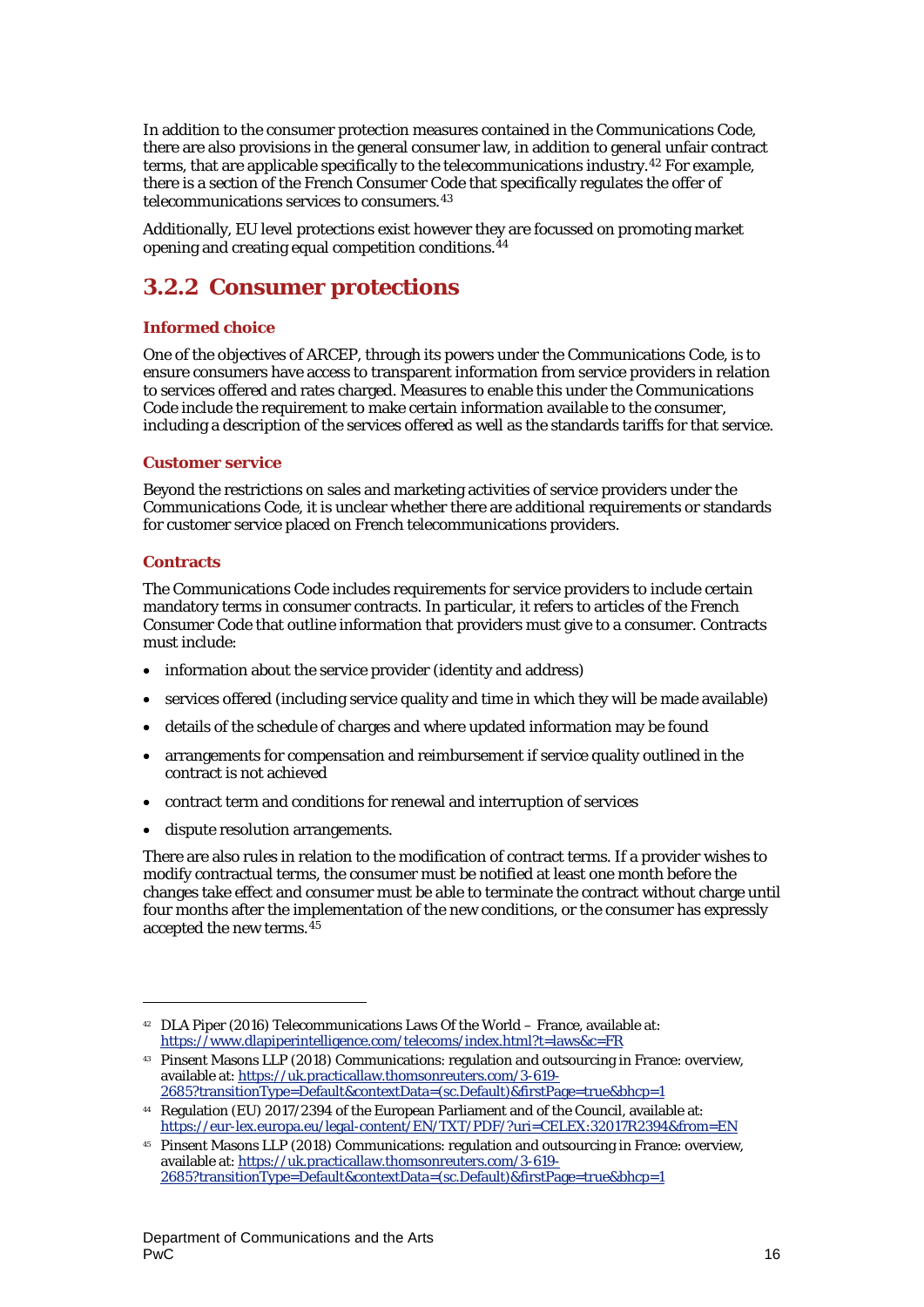Protections provided by the Communications Code also relate to the term of contracts and termination. For example, contracts between a provider and the consumer cannot be for more than 24 months. Where a provider offers a contract for more than 12 months, it must offer the same contract for a shorter term (less than 12 months) at a price that is not prohibitive. The provider must also allow the consumer to terminate the contract after 12 months, with the consumer only being required to pay one quarter of the total amount due to the expiration of the term.[46](#page-17-0)

### **Billing**

Under the French Consumer Code there are some provisions in relation to billing for telephone services. For example, providers must give clear information on the billing system applied to calls before a consumer subscribes to a service, regardless of the payment method chosen.[47](#page-17-1)

#### **Credit and debt management**

Beyond general consumer law, specific measures in relation to credit and debt management could not be identified through a desktop review of publicly available information in English.

#### **Switching providers**

A requirement for number portability is provided for in the Communications Code.[48](#page-17-2) This rule states that providers are required to offer their consumers the ability to keep their numbers for a reasonable price. Providers are also required to ensure that the delay in service provision when transferring from one provider to another is not greater than one day.[49](#page-17-3) This rule is consistent with the European Union Directive that requires countries within the EU to ensure that all consumers who request to keep their telephone number may do so.

<span id="page-17-0"></span><sup>46</sup> Pinsent Masons LLP (2018) Communications: regulation and outsourcing in France: overview, available at[: https://uk.practicallaw.thomsonreuters.com/3-619-](https://uk.practicallaw.thomsonreuters.com/3-619-2685?transitionType=Default&contextData=(sc.Default)&firstPage=true&bhcp=1) [2685?transitionType=Default&contextData=\(sc.Default\)&firstPage=true&bhcp=1](https://uk.practicallaw.thomsonreuters.com/3-619-2685?transitionType=Default&contextData=(sc.Default)&firstPage=true&bhcp=1)

<span id="page-17-1"></span><sup>47</sup> French Consumer Code, Article L113-4.

Article L44 of the Post and Electronic Communications Code.

<span id="page-17-3"></span><span id="page-17-2"></span><sup>49</sup> Article L44 of the Post and Electronic Communications Code.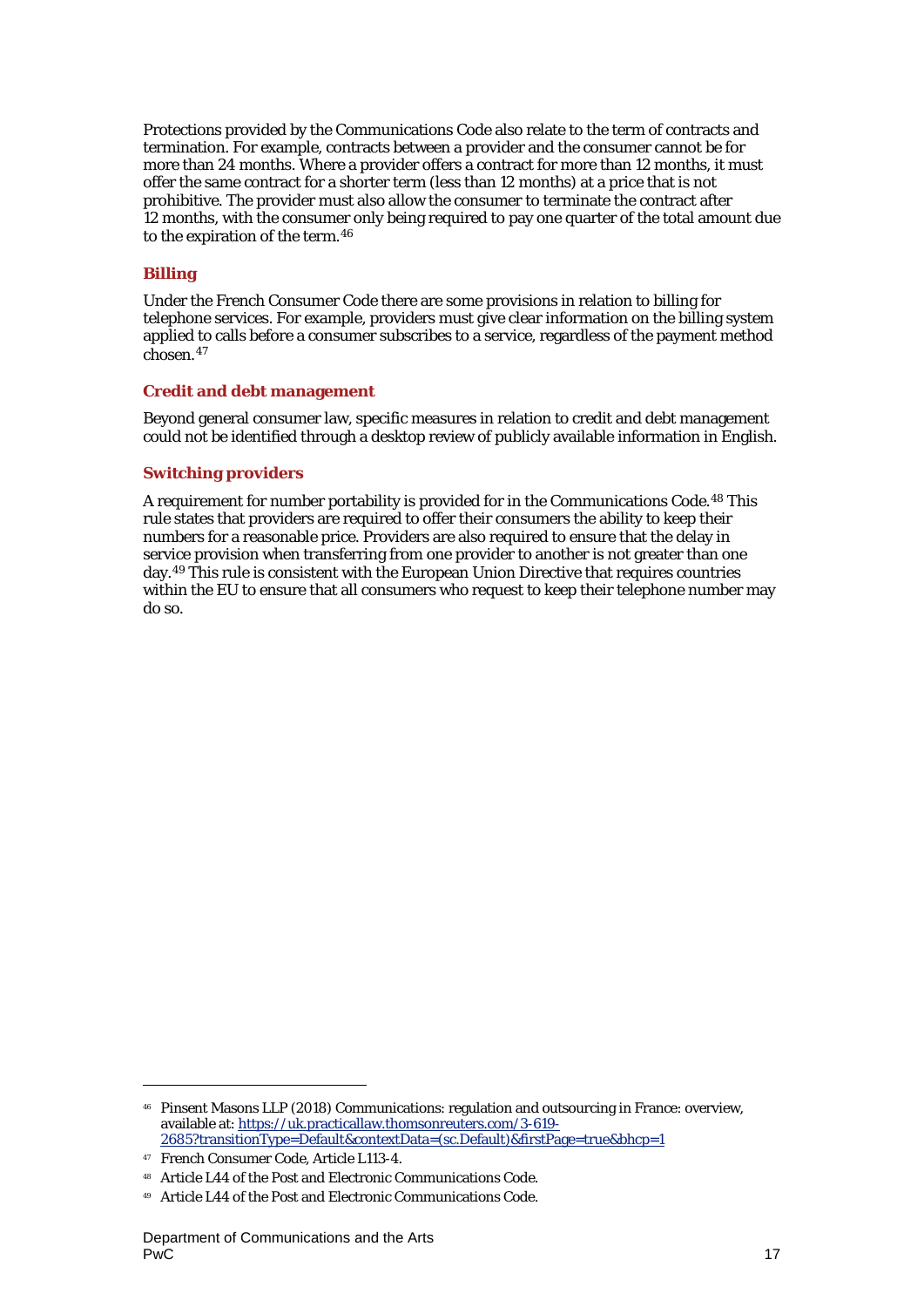# <span id="page-18-0"></span>**3.3 Germany**

|         | <b>Informed</b><br>choice | <b>Customer</b><br>service | Contracts   Billing \ | <b>Credit and</b><br><b>Debt</b><br><b>Management</b> | <b>Switching</b><br><b>providers</b> |
|---------|---------------------------|----------------------------|-----------------------|-------------------------------------------------------|--------------------------------------|
| Germany |                           |                            |                       |                                                       |                                      |

**Table 6 Approach to choice and fairness protections in Germany**

Note: **C** = general consumer law, **T** = telecommunications-specific regulation, **I** = Industryled.

The table above considers the body which sets the most stringent regulations.

# **3.2.1 Framework for consumer safeguards**

The German *Telecommunications Act 2004* ('German Telco Act') grants significant powers to the Bundesnetzagentur. This is a regulatory body with regulatory authority over electricity, gas, telecommunications, post and railways.[50](#page-18-1) Additionally, EU level protections exist however they are focussed on promoting market opening and creating equal competition conditions.<sup>[51](#page-18-2)</sup>

The Bundesnetzagentur has regulatory authority over certain market components delegated to it under the German Telco Act. This includes numbering and transfer regulation, frequency controls, and emergency call regulation.

Other legal instruments impact upon the functioning of the German telecommunications market. For example, with regard to the fair competition protections governed by the Federal Cartel Office the Bundesnetzagentur must make decisions with them, however, do not have to adhere to the Cartel Office's proposed remedies.<sup>[52](#page-18-3)</sup>

# **3.2.2 Consumer protections**

## **Informed choice**

1

Service providers are required to provide specific information and other provisions in the contracts they have with consumers. Additionally, there are general publication requirements on service providers designed to enable objective decision making by consumers.

The regulator has the power to conduct studies to measure the difference between contractually agreed data transmission rates and the data transmission rate actually provided.[53](#page-18-4)

<span id="page-18-1"></span><sup>50</sup> Bundesnetzagentur (2018) About the Bundesnetzagentur, available at: [https://www.bundesnetzagentur.de/EN/General/Bundesnetzagentur/About/AboutTheBundesnetza](https://www.bundesnetzagentur.de/EN/General/Bundesnetzagentur/About/AboutTheBundesnetzagentur_node.html) [gentur\\_node.html](https://www.bundesnetzagentur.de/EN/General/Bundesnetzagentur/About/AboutTheBundesnetzagentur_node.html)

<span id="page-18-2"></span><sup>51</sup> DLA Piper (2016) Telecommunications Laws Of the World – France, available at: <https://www.dlapiperintelligence.com/telecoms/index.html?c=DE&c2=&t=laws>

<span id="page-18-3"></span><sup>52</sup> Heuking Kühn Lüer Wojtek (2011) Germany, telecommunications laws, available at: [https://www.heuking.de/fileadmin/DATEN/Dokumente/Veroeffentlichungen/2011/096\\_Tel12\\_Ch](https://www.heuking.de/fileadmin/DATEN/Dokumente/Veroeffentlichungen/2011/096_Tel12_Chapter-11_Germany.pdf) [apter-11\\_Germany.pdf](https://www.heuking.de/fileadmin/DATEN/Dokumente/Veroeffentlichungen/2011/096_Tel12_Chapter-11_Germany.pdf)

<span id="page-18-4"></span><sup>53</sup> Bundesnetzagentur (2013) Measures aimed at promoting transparency for consumers and on measuring procedures, available at: [https://www.bundesnetzagentur.de/SharedDocs/Downloads/EN/Areas/Telecommunications/Com](https://www.bundesnetzagentur.de/SharedDocs/Downloads/EN/Areas/Telecommunications/Companies/TelecomRegulation/TransparencyForConsumers/DocTransparencyForConsumers.pdf?__blob=publicationFile&v=2) [panies/TelecomRegulation/TransparencyForConsumers/DocTransparencyForConsumers.pdf?\\_\\_bl](https://www.bundesnetzagentur.de/SharedDocs/Downloads/EN/Areas/Telecommunications/Companies/TelecomRegulation/TransparencyForConsumers/DocTransparencyForConsumers.pdf?__blob=publicationFile&v=2) [ob=publicationFile&v=2](https://www.bundesnetzagentur.de/SharedDocs/Downloads/EN/Areas/Telecommunications/Companies/TelecomRegulation/TransparencyForConsumers/DocTransparencyForConsumers.pdf?__blob=publicationFile&v=2)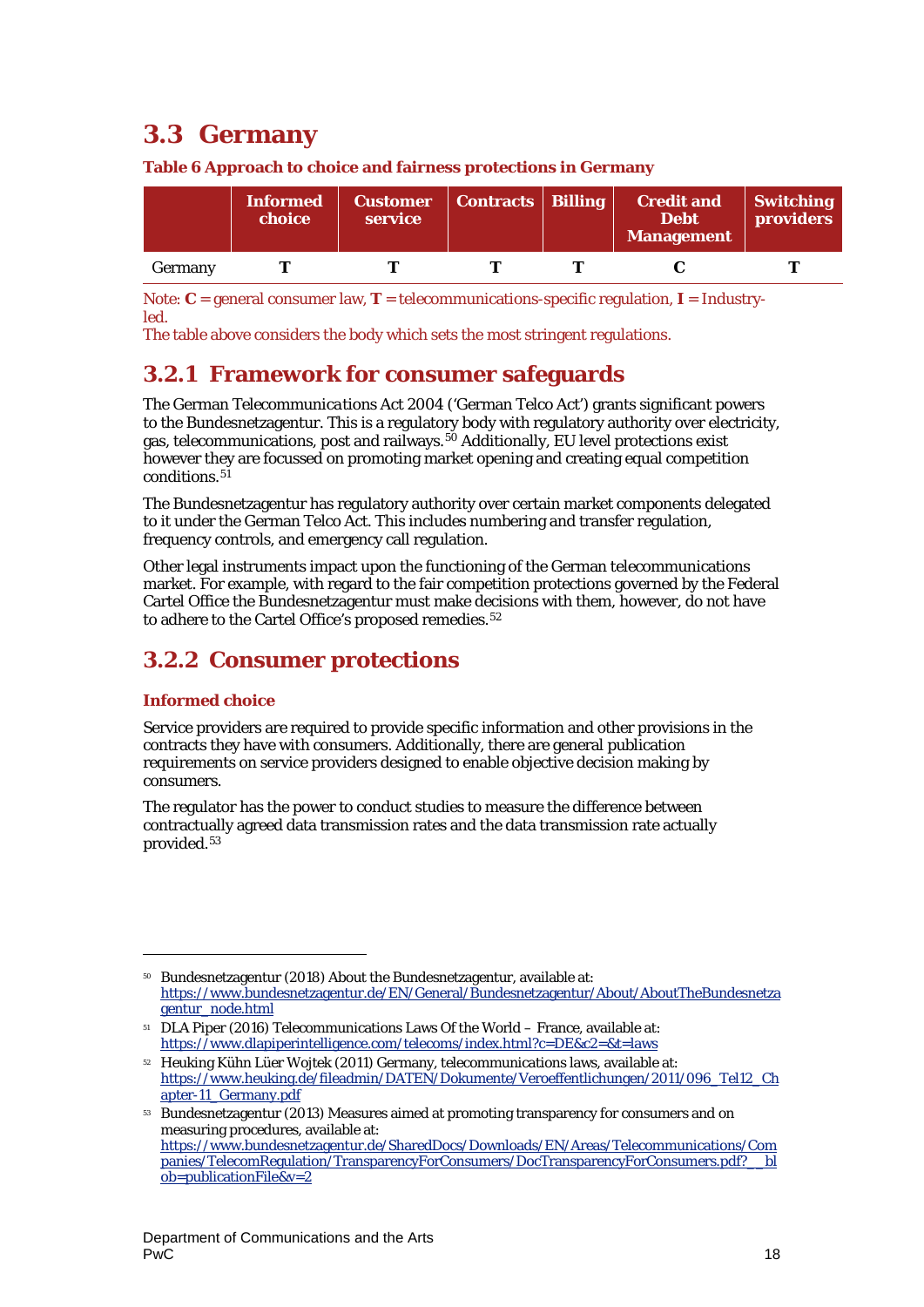## **Customer service**

The German Telco Act enables regulations to be issued which govern the interactions that a customer has with their service provider, as well as redress options in the event of disputes. Areas considered include:

- the liability of providers and damage claims
- unbundling services
- conditions for network access on fair and equal grounds
- general terms and conditions
- information requirements
- time limits on offers
- billing and rate level verification
- alternative dispute resolution.<sup>[54](#page-19-0)</sup>

#### **Contracts**

Under the German Telco Act the regulator has the ability to impose certain requirements upon service providers to protect consumers. The German Telco Act distinguishes 'end users' from networks and service providers that are customers of the network wholesalers). Additional protections also include:

- the inclusion of certain minimum terms within their contracts
- $\bullet$  the initial minimum contract term may not be more than two years.<sup>[55](#page-19-1)</sup>

## **Billing**

Billing is one of the core service provider obligations which the regulator considers. These protections are issued under the German Telco Act. There are numerous requirements placed upon service providers to ensure bills are accurate and align with expectations. Protections include:

- free itemised billing upon request to ensure consumers can monitor their accuracy
- safeguards to prevent customers from inadvertently exceeding their usage limits and thereby triggering excess usage charges
- clearly organised and highlighted changes of services on bills
- providing clear descriptions of all charges and services offered by the service provider.<sup>[56](#page-19-2)</sup>

The regulator has also issued regulations within the scope of the German Telco Act to govern the internal processes of service providers to ensure that the billing tools meet public expectations.[57](#page-19-3)

<span id="page-19-0"></span><sup>54</sup> S 45 TKG.

<span id="page-19-1"></span><sup>55</sup> DLA Piper (2016) Telecommunications Laws Of the World – France, available at: <https://www.dlapiperintelligence.com/telecoms/index.html?c=DE&c2=&t=laws>

<span id="page-19-2"></span><sup>56</sup> OECD (2004) OECD Reviews Of Regulatory Reform, Regulatory Reform In Germany, Regulatory Reform In Telecommunications, available at[: https://www.oecd.org/regreform/32408088.pdf](https://www.oecd.org/regreform/32408088.pdf)

<span id="page-19-3"></span><sup>57</sup> Bundesnetzagentur (2018) Billing accuracy, available at: [https://www.bundesnetzagentur.de/EN/Areas/Telecommunications/Companies/ServicerProvider](https://www.bundesnetzagentur.de/EN/Areas/Telecommunications/Companies/ServicerProviderObligation/BillingAccuracy/BillingAccuracy_node.html) [Obligation/BillingAccuracy/BillingAccuracy\\_node.html](https://www.bundesnetzagentur.de/EN/Areas/Telecommunications/Companies/ServicerProviderObligation/BillingAccuracy/BillingAccuracy_node.html)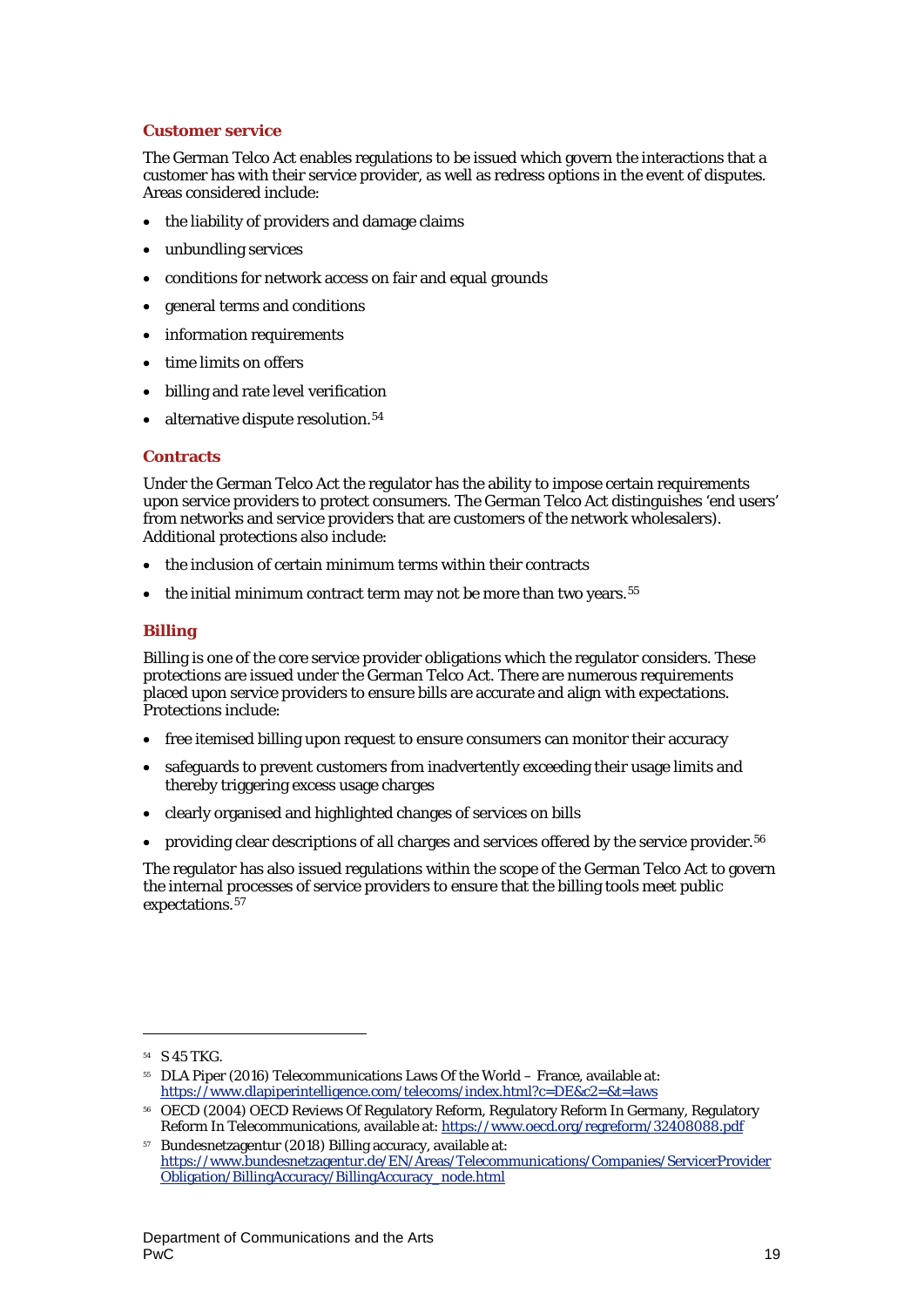### **Credit and debt management**

Within the German system of telecommunications regulation there do not appear to be specific provisions for debt management and credit collection. The general provisions which govern debt collection procedures are contained within the general Civil Code.<sup>[58](#page-20-0)</sup>

## **Switching providers**

In Germany, there are provisions to ensure that consumers are able to port their fixed line and mobile numbers across providers. There are price control mechanisms for the porting process as well as regulatory oversight, and the ability to suspend the porting process contained within the German Telco Act.<sup>[59](#page-20-1)</sup> This rule is consistent with the European Union Directive that requires countries within the EU to ensure that all consumers who request to keep their telephone number may do so.

<span id="page-20-0"></span><sup>58</sup> Euler Hermes (2017) Collection profile, Germany, available at: [http://www.eulerhermes.com/mediacenter/Lists/mediacenter](http://www.eulerhermes.com/mediacenter/Lists/mediacenter-documents/Collection_profiles_2017/Germany.pdf)[documents/Collection\\_profiles\\_2017/Germany.pdf](http://www.eulerhermes.com/mediacenter/Lists/mediacenter-documents/Collection_profiles_2017/Germany.pdf)

<span id="page-20-1"></span><sup>59</sup> S5 Telecommunications Act 2001.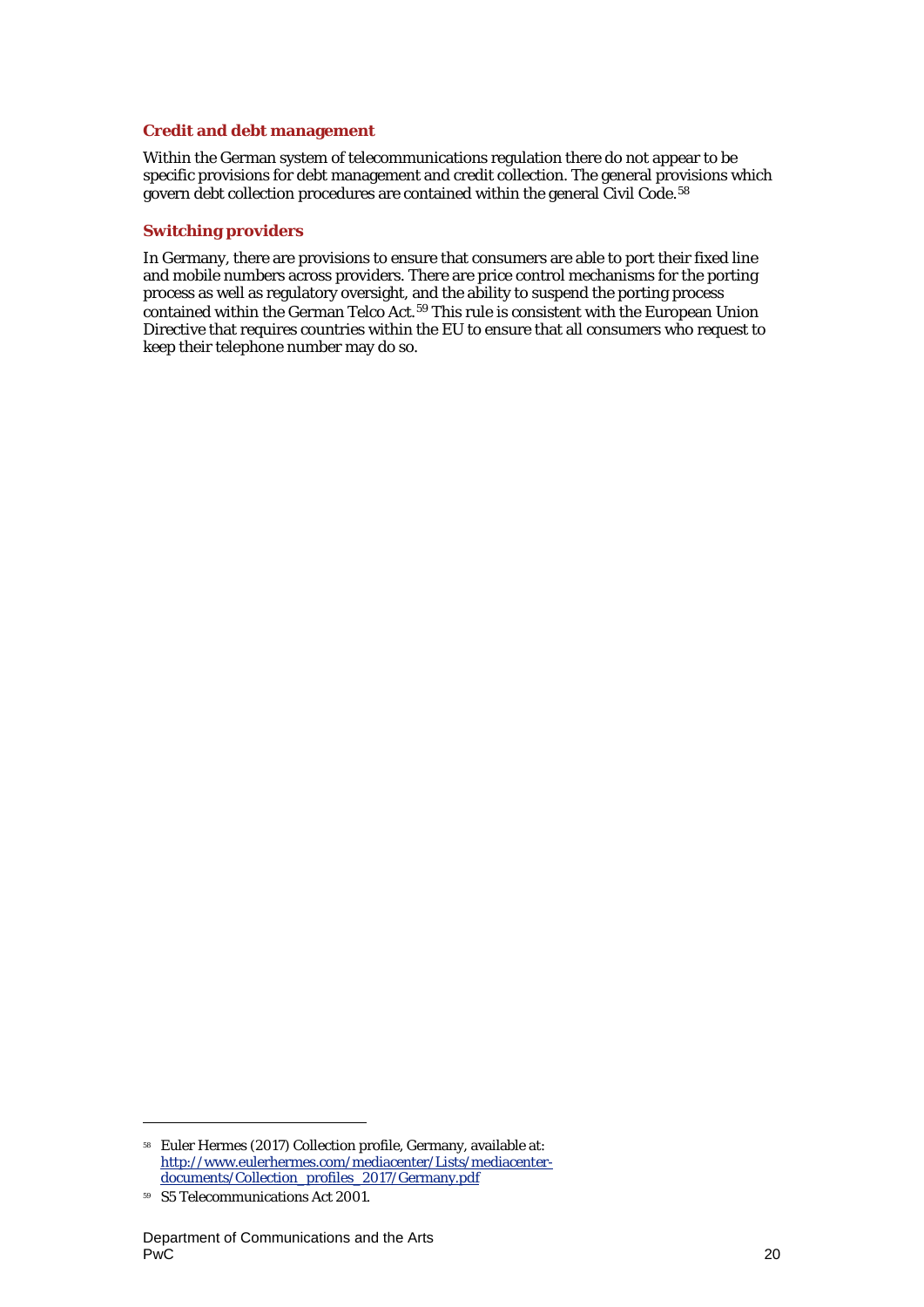# <span id="page-21-0"></span>**3.4 New Zealand**

|                | Informed<br>choice | Customer   Contracts   Billing<br>service |  | <b>Credit and</b><br><b>Debt</b><br>Management | <b>Switching</b><br><b>providers</b> |
|----------------|--------------------|-------------------------------------------|--|------------------------------------------------|--------------------------------------|
| <b>New</b>     |                    |                                           |  |                                                |                                      |
| <b>Zealand</b> |                    |                                           |  |                                                |                                      |

**Table 7 Approach to choice and fairness protections in New Zealand**

Note: **C** = general consumer law, **T** = telecommunication- specific regulation, **I** = Industryled.

The table above considers the body which sets the most stringent regulations.

# **3.4.1 Framework for consumer safeguards**

To ensure consumers are able to make informed choices and are treated fairly by their provider, the New Zealand regulatory system employs a variety of key instruments. These include:

- codes set by an industry body, the Telecommunications Forum (TCF), that members must abide by
- general instruments which cover the entire market.

This reflects a co-regulatory approach where the regulator allows the industry body to set codes by which members must abide. Key codes include:

- the broadband product disclosure code
- customer complaints and dispute resolution
- customer transfer code for regulated services.

The TCF has powers of sanction which include public notice of a breach and notification to the Commerce Commission where a regulated code is breached.<sup>[60](#page-21-1)</sup>

There are different types of codes which are issued by the TCF, these include mandatory codes (compulsory for all members), regulated codes (enforced by the Commerce Commission) and self-regulated codes (binding if signed with enforcement mechanisms).<sup>[61](#page-21-2)</sup> Under the NZ *Telecommunications Act 2001* (NZ Telco Act), the only regulated codes are those which apply to access agreements for Designated and Specified Services (particular services provided, as identified in the NZ Telecommunications Act.<sup>[62](#page-21-3)</sup>

The New Zealand telecommunications regulator is the Commerce Commission. The Commission is a broad regulatory body with responsibilities for a variety of industries. Its core focus is on competition policy and consumer protection. It sets rules related to key activities including number portability. Most of its powers relevant to the telecommunications industry are granted by the NZ Telco Act. This includes the power of review granted to the Commission. This power has been exercised in its review of unfair contract terms.

There are additional broad regulations which cover telecommunications, as well as other industries. For example, the *Consumer Guarantees Act 1993* and the *Fair Trading Act 1986* set restrictions on trading practices. These general provisions include limits on debt collection practices and fair contracting.

<span id="page-21-1"></span><sup>&</sup>lt;sup>60</sup> New Zealand Telecommunications Forum (2012) Code Compliance Framework, available at: <https://www.tcf.org.nz/assets/codes/tcf-code-compliance-framework-endorsed-march-2012.pdf>

<span id="page-21-2"></span><sup>&</sup>lt;sup>61</sup> New Zealand Telecommunications Forum (2016) Code Types, available at: <https://www.tcf.org.nz/industry/standards-compliance/about/code-types/>

<span id="page-21-3"></span><sup>&</sup>lt;sup>62</sup> Seth Eeles (2002) An Overview of New Zealand's New Telecommunications Regulatory Regime, available at[: http://www5.austlii.edu.au/au/journals/CommsLawB/2002/9.pdf](http://www5.austlii.edu.au/au/journals/CommsLawB/2002/9.pdf)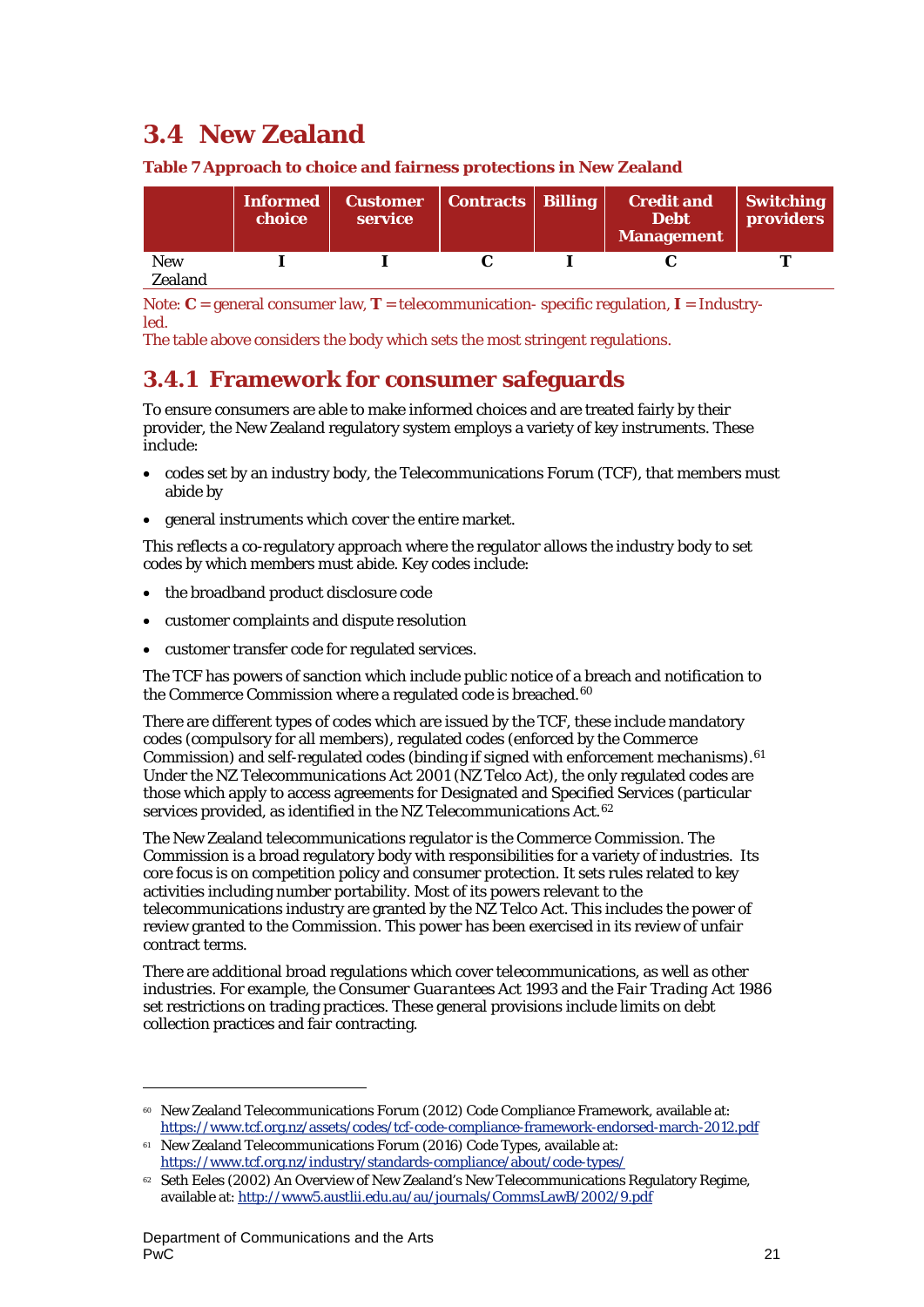# **3.4.2 Consumer protections**

## **Informed choice**

A fundamental element of informed choice is the ability to compare similar information across providers. The TCF sets a code for members which outlines the requirements for disclosure for broadband services. Within the *Broadband Product Disclosure Code* there exist multiple information provision requirements to enable consumers to accurately compare providers. These include service description, availability; service charge, additional data, set up charge, performance, access type (technology), and other information about the contract.[63](#page-22-0)

## **Customer service**

The TCF sets a series of obligations on its members regarding customer experience[64.](#page-22-1) The relevant codes are:

- Broadband Product Disclosure Code 2013
- Customer Complaints and Dispute Resolution 2016
- Customer Transfer Code for Fibre 2016
- Customer Transfer Code for Regulated Services 2013
- Disconnection Code 2013.

These govern the interactions between providers and their customers. These codes are mainly designed to consider disputes around topics outlined in codes or when consumers change providers to ensure appropriate conduct by the providers. Some of the codes are voluntary, while others are regulated.

## **Contracts**

 $\overline{a}$ 

The Fair Trading Act contains provisions which relate to unfair contracting and were introduced as amendments to the law in 2015. As the regulator, the Commission released a series of guidelines which relate primarily to contracts offered on a 'take it or leave it' basis to consumers for personal use.[65](#page-22-2) The central elements of the provisions are that the relevant terms must not:

- cause a significant imbalance between the parties
- be unnecessary to protect the legitimate interests of the business
- cause detriment to the consumer.

If a consumer believes that these conditions are have been breached, complaints may be issued to the Commission.<sup>[66](#page-22-3)</sup>

<span id="page-22-0"></span><sup>63</sup> New Zealand Telecommunications Forum (2013) Broadband Product Code, available at: [https://www.tcf.org.nz/industry/standards-compliance/customer-experience/broadband-product](https://www.tcf.org.nz/industry/standards-compliance/customer-experience/broadband-product-disclosure/broadband-product-disclosure-code.pdf)[disclosure/broadband-product-disclosure-code.pdf](https://www.tcf.org.nz/industry/standards-compliance/customer-experience/broadband-product-disclosure/broadband-product-disclosure-code.pdf)

<span id="page-22-1"></span><sup>64</sup> New Zealand Telecommunications Forum (2018) Industry Standards & Guides, available at: [https://www.tcf.org.nz/industry/resources/publications/industry-standards-guides/#customer](https://www.tcf.org.nz/industry/resources/publications/industry-standards-guides/#customer-experience)[experience](https://www.tcf.org.nz/industry/resources/publications/industry-standards-guides/#customer-experience)

<span id="page-22-2"></span><sup>&</sup>lt;sup>65</sup> New Zealand Commerce Commission (2015) Unfair contract terms guidelines, available at: <http://www.comcom.govt.nz/fair-trading/guidelines/unfair-contract-term-guidelines/>

<span id="page-22-3"></span><sup>66</sup> New Zealand Commerce Commission (2015) Unfair contract terms guidelines, available at: [http://www.comcom.govt.nz/fair-trading/fair-trading-act-fact-sheets/consumers-and-unfair](http://www.comcom.govt.nz/fair-trading/fair-trading-act-fact-sheets/consumers-and-unfair-contract-terms/)[contract-terms/](http://www.comcom.govt.nz/fair-trading/fair-trading-act-fact-sheets/consumers-and-unfair-contract-terms/)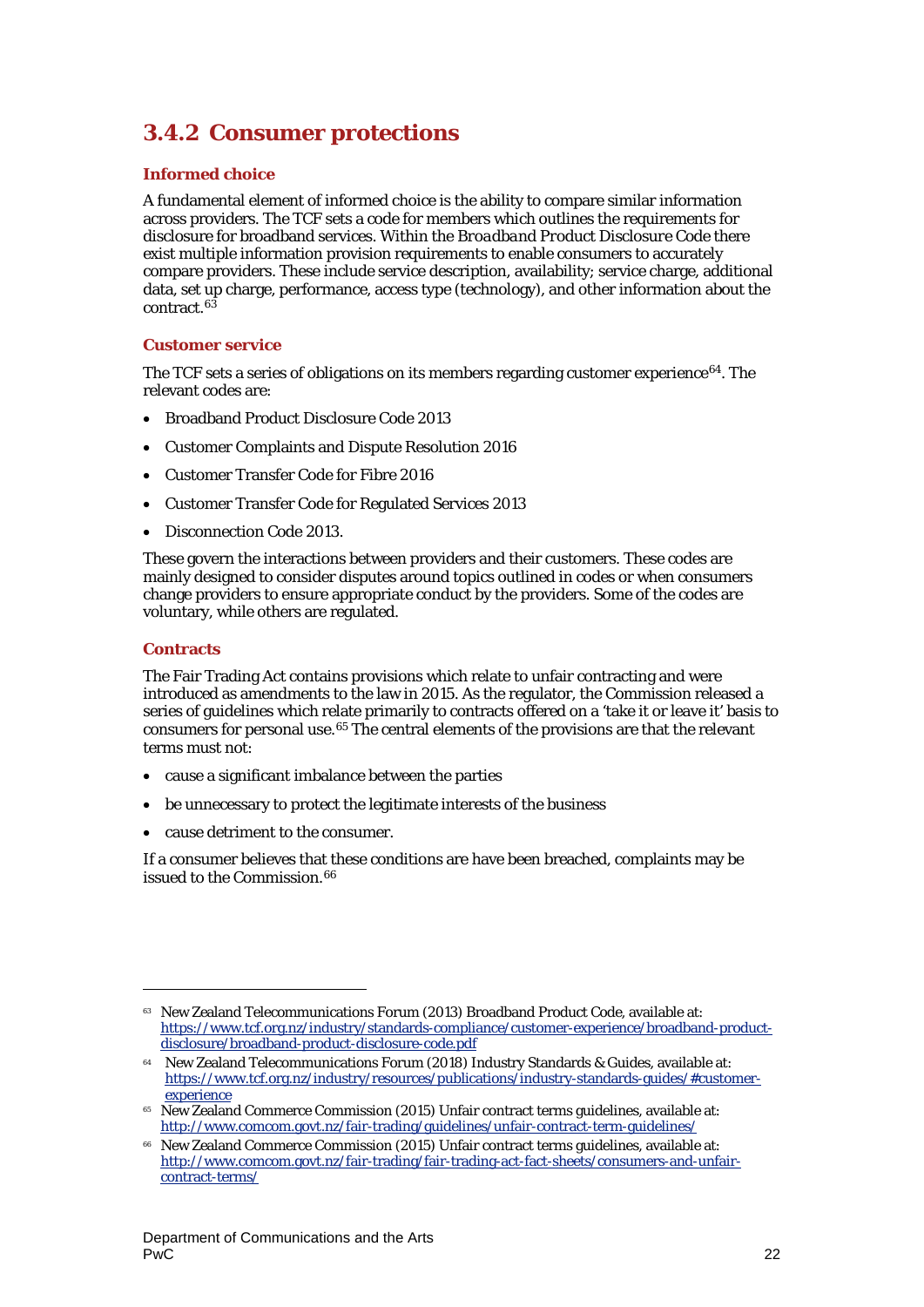Following the introduction of these fair contracting amendments the Commission has, and is continuing to, release reports on the level of compliance within various industries in relation to the terms. The first of these consumer reports was issued in February of 2016 for the telecommunications industry. The results were generally positive and most providers are endeavouring to comply with the regulations.<sup>[67](#page-23-0)</sup>

## **Billing**

Codes of conduct for billing are set by the TCF members. Areas covered include:

- making all reasonable efforts to ensure billing accuracy and in the event that an error occurs, members will use reasonable efforts to correct any billing inaccuracies in a timely manner
- making corrections for over- and under-charging
- ensuring separation of fixed and variable charges.<sup>[68](#page-23-1)</sup>

This sets both the limits regarding how a provider must act in the process of billing to ensure accuracy, and the limitations and requirements for their subsequent actions in the event of an error. This code is a TCF self-regulated mandatory code.

## **Credit and debt management**

New Zealand provides significant protections for debt collection. These provisions are general in nature and relate to the methods which are available to debt collectors. Debt collectors must comply with all consumer laws such as the Consumer Guarantees Act and the Fair Trading Act. Protections include that debt collectors:

- must only contact a debtor when it is necessary to do so and when the contact is made for a reasonable purpose
- must not:

 $\overline{a}$ 

- use physical force, pressure, or unreasonably harass or hassle the debtor or their family
- mislead or deceive, nor threaten legal action without any grounds to do so
- take unfair advantage of a vulnerability, disability or other similar circumstances
- tell the debtor's family, friends, employer or others about the debt without their consent
- provide false information to a credit reporting agency
- $-$  charge unreasonable debt collection fees.  $69$

The TCF also considers the relationship between the providers and those who have not paid their bills. This includes the procedure for disconnection should someone not have paid a bill.[70](#page-23-3), [71](#page-23-4)

<span id="page-23-0"></span><sup>67</sup> New Zealand Commerce Commission (2018) Unfair contract terms reviews, available at: <http://www.comcom.govt.nz/the-commission/consumer-reports/uct-reviews/>

<span id="page-23-1"></span><sup>&</sup>lt;sup>68</sup> New Zealand Telecommunications Forum (2016) Consumer Complaints Code, available at: [https://www.tcf.org.nz/industry/standards-compliance/customer-experience/customer](https://www.tcf.org.nz/industry/standards-compliance/customer-experience/customer-complaints/customer-complaints-code.pdf)[complaints/customer-complaints-code.pdf](https://www.tcf.org.nz/industry/standards-compliance/customer-experience/customer-complaints/customer-complaints-code.pdf)

<span id="page-23-2"></span><sup>69</sup> New Zealand Consumer Protection (Accessed June 2018) Debt Collection, available at: [https://www.consumerprotection.govt.nz/help-product-service/credit-banking-finance/debt-and-](https://www.consumerprotection.govt.nz/help-product-service/credit-banking-finance/debt-and-debt-collection/debt-collection/)

<span id="page-23-3"></span> $\overline{D}$  New Zealand Telecommunications Forum (2016) Consumer Complaints Code, available at: [https://www.tcf.org.nz/industry/standards-compliance/customer-experience/customer](https://www.tcf.org.nz/industry/standards-compliance/customer-experience/customer-complaints/customer-complaints-code.pdf)[complaints/customer-complaints-code.pdf](https://www.tcf.org.nz/industry/standards-compliance/customer-experience/customer-complaints/customer-complaints-code.pdf)

<span id="page-23-4"></span> $71$  New Zealand Telecommunications Forum (2013) Disconnection Code, available at: <https://www.tcf.org.nz/industry/standards-compliance/customer-experience/disconnection-code/>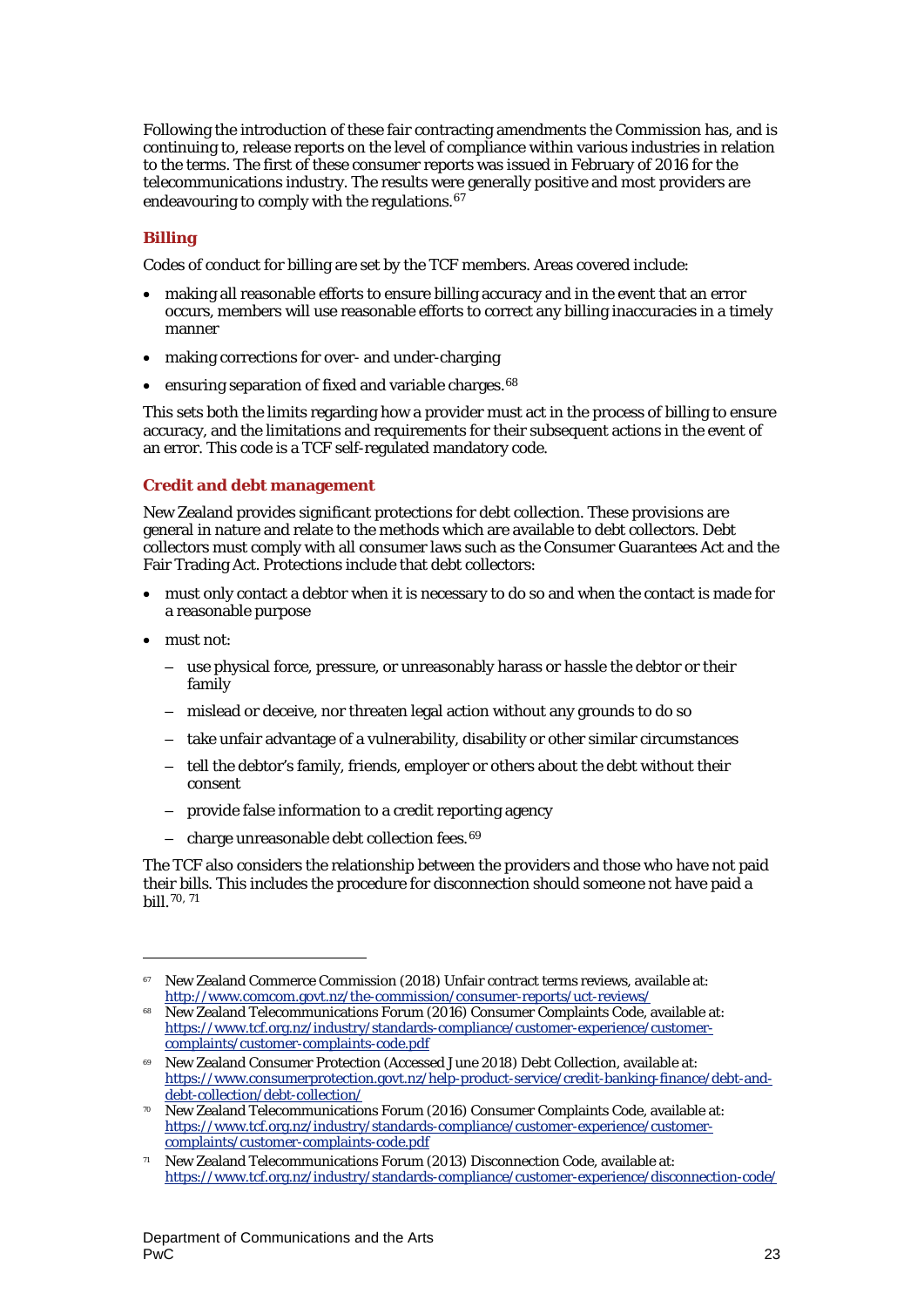## **Switching providers**

There are multiple mechanisms established to enable the switching of providers easily within the New Zealand telecommunications market. This includes the Customer Transfer Code for regulated services. This is a regulated code which means that breaches of the code can be enforced by the regulator. Regulated services are the designated access services and specified services which are defined in a schedule in the NZ Telco Act.[72](#page-24-0)

As fibre connections for broadband become more common in New Zealand the TCF has defined a code for the transfer process between fibre service providers. This is designed to provide customers a positive experience when they request a transfer as it is not regulated under the NZ Telco Act.[73](#page-24-1)

A central element of the ability to switch providers for both mobile and fixed line services is the ability to port numbers between providers. New Zealand has implemented a scheme to address this. It is regulated by the Commission under the NZ Telco Act*.[74](#page-24-2)*

1

<span id="page-24-0"></span><sup>72</sup> New Zealand Telecommunications Forum (2013) Customer Transfer Code for Regulated Services, available at[: https://www.tcf.org.nz/industry/standards-compliance/customer](https://www.tcf.org.nz/industry/standards-compliance/customer-experience/customer-transfer-regulated-services/)[experience/customer-transfer-regulated-services/](https://www.tcf.org.nz/industry/standards-compliance/customer-experience/customer-transfer-regulated-services/)

<span id="page-24-1"></span><sup>73</sup> New Zealand Telecommunications Forum (2016) Customer Transfer Code for Fibre Services, available at[: https://www.tcf.org.nz/industry/standards-compliance/customer](https://www.tcf.org.nz/industry/standards-compliance/customer-experience/customer-transfer-fibre/)[experience/customer-transfer-fibre/](https://www.tcf.org.nz/industry/standards-compliance/customer-experience/customer-transfer-fibre/)

<span id="page-24-2"></span><sup>74</sup> New Zealand Commerce Commission (2016) Local and Mobile Number Portability, available at: [http://www.comcom.govt.nz/regulated-industries/telecommunications/regulated-services/local](http://www.comcom.govt.nz/regulated-industries/telecommunications/regulated-services/local-and-mobile-number-portability/)[and-mobile-number-portability/](http://www.comcom.govt.nz/regulated-industries/telecommunications/regulated-services/local-and-mobile-number-portability/)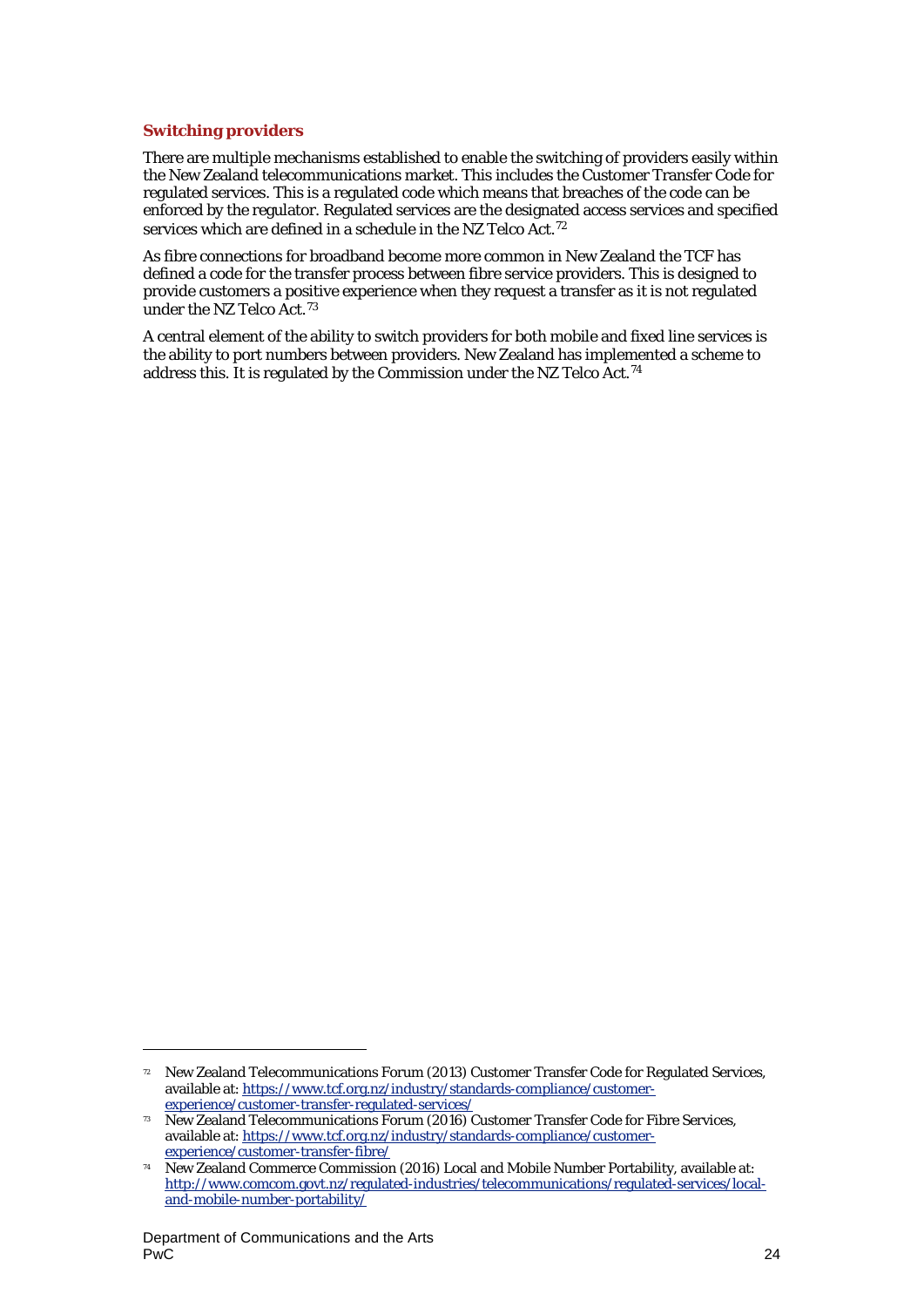# <span id="page-25-0"></span>**3.5 Singapore**

**Table 8 Approach to choice and fairness protections in Singapore**

|                  | <b>choice</b> | service |  | Informed   Customer   Contracts   Billing   Credit and Debt   Switching<br>Management providers |  |
|------------------|---------------|---------|--|-------------------------------------------------------------------------------------------------|--|
| <b>Singapore</b> |               |         |  |                                                                                                 |  |

Note: **C** = general consumer law, **T** = telecommunications-specific regulation, **I** = Industryled.

The table above considers the body which sets the most stringent regulations.

# **3.5.1 Framework for consumer safeguards**

The regulator is the Infocomm Media Development Authority (IMDA) and it exercises the significant regulatory powers granted to it under the *Telecommunications Act 1999* (Singaporean Telco Act). The IMDA has regulatory authority over information technology, telephony and media. In telecommunications its core tools are for controls over its licensees.

The key regulation that relates to the treatment of consumers is the Code of Practice for Competition in the Provision of Telecommunication Services 2012. Depending on their respective classification, each provider has differing levels of duties to their end users as a regular or dominant licensee.<sup>[75](#page-25-1)</sup>

The Competition and Consumer Commission of Singapore is a statutory board under the Ministry of Trade and Industry. It administers and enforces unfair trade practice provisions in Singapore under the *Consumer Protection (Fair Trading) Act 2003*.

The Credit Collection Association of Singapore is an industry body that addresses the lack of general provisions for credit collection processes. There are however a series of laws which are relevant to the industry and are considered below.

# **3.5.2 Consumer protections**

## **Informed Choice**

 $\overline{a}$ 

The IMDA has broad powers of regulation with regard to the competition within the telecommunications sector. To enable competition within the sector and enable consumers to make informed duties there are a series of duties to end users which are applied to all licencees. These include:

- a duty to comply with IMDA's quality of service standards (unless the parties have contracted out of them willingly)
- a duty to disclose prices, terms and conditions prior to providing any service to an end user, in a readily available, current and easy-to-understand fashion
- service quality information disclosure requirements.<sup>[76](#page-25-2)</sup>

<span id="page-25-1"></span><sup>75</sup> A Licensee will be classified as dominant if: (a) it is licensed to operate facilities used for the provision of Services in Singapore that are sufficiently costly or difficult to replicate such that requiring new entrants to do so would create a significant barrier to rapid and successful entry into the telecommunication market in Singapore by an efficient competitor; or (b) it has the ability to exercise Significant Market Power in any market in 13 which it provides Services pursuant to its licence.

Non-dominant Licensees: In the absence of evidence to the contrary, IDA will presume that all Licensees are non-dominant.

<span id="page-25-2"></span><sup>76</sup> Code Of Practice For Competition In The Provision Of Telecommunication Services 2012.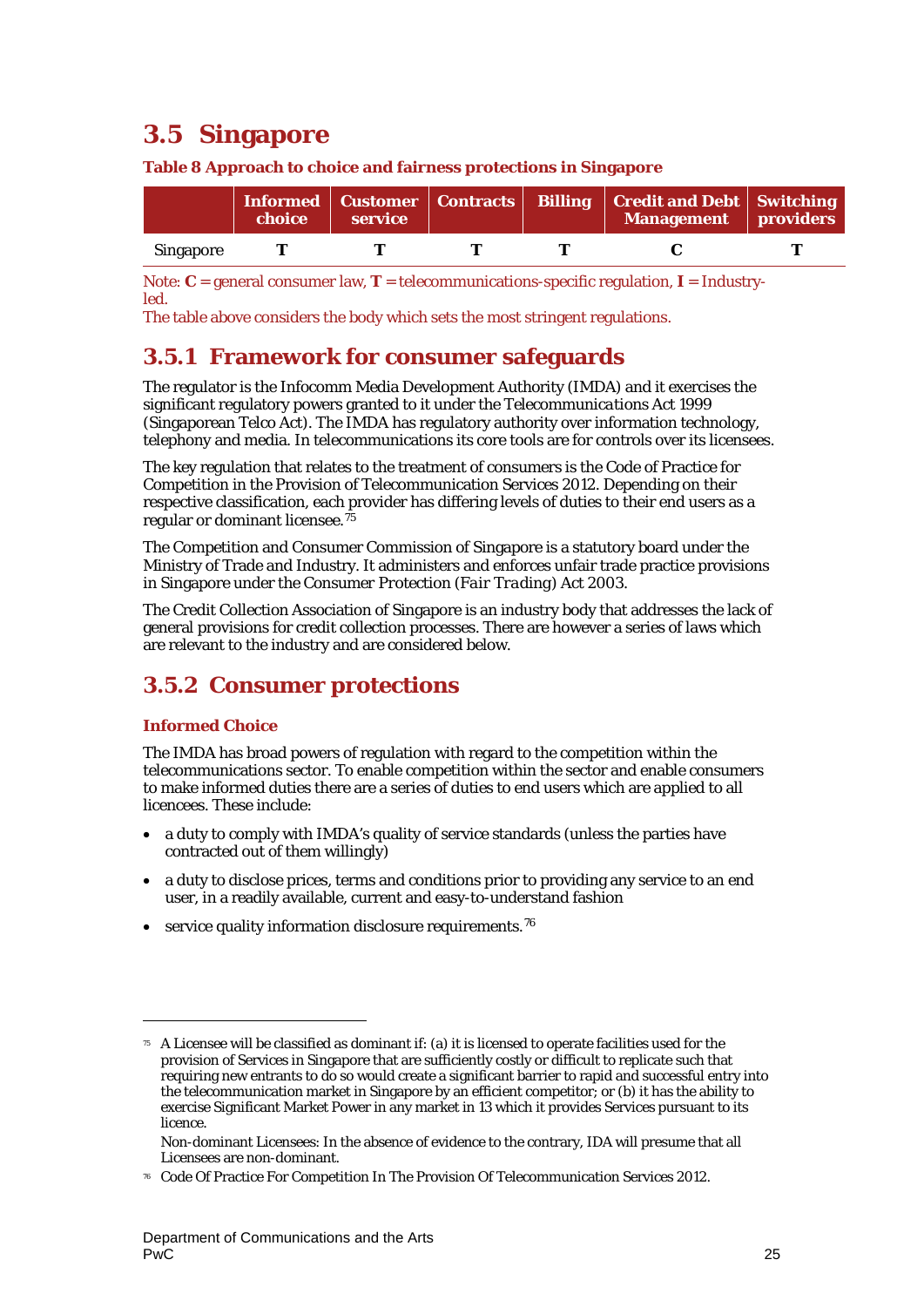Dominant licencees have additional obligations which include the obligation to both file and have approved by the regulator the tariffs and the terms and conditions on which services are sold to end users. They must disclose:

- the effective tariff for any service
- a service description
- prices (including any discount structures)
- service suspension and termination provisions (including any early termination charges)
- service availability and eligibility requirements.

A primary mechanism for informing consumers that is undertaken by the IMDA is the provision of quality of service reports.[77](#page-26-0) Reports are issued for basic telecoms, mobile, internet access and fibre connection services. This allows consumers to compare the performance of various providers across a wide variety of metrics.[78](#page-26-1)

## **Customer service**

The IMDA has established various restrictions on the relationship between a telecommunications provider and the end user. A key tool used for assessing the quality of customer service is the Quality of Service metrics collected by the IMDA. The number of complaints received per 1,000 subscribers is reported as a key metric across various technologies. However, it is collected for monitoring purposes only and there are no set obligations or penalties for low performance.[79](#page-26-2)

Additionally, providers are obligated to provide information such as breakdowns of bills to enable consumers to identify possible causes of high charges and advice on the management and restriction of premium SMS services. Should a consumer defer payment of a disputed portion of a bill, a telecommunications provider must not demand that consumers pay the disputed charges while the investigation is ongoing.<sup>[80](#page-26-3)</sup>

## **Contracts**

 $\overline{a}$ 

Mandatory contractual provisions are issued by the IMDA under the powers granted to it under the Singaporean Telco Act.<sup>81</sup> Provisions mandated include:

- specification of the billing period
- prices, and the terms and conditions on which a service will be provided must be explicitly stated
- procedures to contest charges
- procedures for private dispute resolution
- procedure for termination by the provider and the basis on which it is undertaken.

<span id="page-26-0"></span><sup>77</sup> IMDA (2018) Quality of Service Reports, available at: [https://www.imda.gov.sg/regulations](https://www.imda.gov.sg/regulations-licensing-and-consultations/licensing/licences/licence-for-the-sale-of-telecommunication-equipment/compliance-to-imda-standards/quality-of-service/quality-of-service-reports)[licensing-and-consultations/licensing/licences/licence-for-the-sale-of-telecommunication](https://www.imda.gov.sg/regulations-licensing-and-consultations/licensing/licences/licence-for-the-sale-of-telecommunication-equipment/compliance-to-imda-standards/quality-of-service/quality-of-service-reports)[equipment/compliance-to-imda-standards/quality-of-service/quality-of-service-reports](https://www.imda.gov.sg/regulations-licensing-and-consultations/licensing/licences/licence-for-the-sale-of-telecommunication-equipment/compliance-to-imda-standards/quality-of-service/quality-of-service-reports)

<span id="page-26-1"></span><sup>78</sup> IMDA (2018) Quality of Service, available at[: https://www.imda.gov.sg/regulations-licensing-and](https://www.imda.gov.sg/regulations-licensing-and-consultations/licensing/licences/licence-for-the-sale-of-telecommunication-equipment/compliance-to-imda-standards/quality-of-service)[consultations/licensing/licences/licence-for-the-sale-of-telecommunication](https://www.imda.gov.sg/regulations-licensing-and-consultations/licensing/licences/licence-for-the-sale-of-telecommunication-equipment/compliance-to-imda-standards/quality-of-service)[equipment/compliance-to-imda-standards/quality-of-service](https://www.imda.gov.sg/regulations-licensing-and-consultations/licensing/licences/licence-for-the-sale-of-telecommunication-equipment/compliance-to-imda-standards/quality-of-service)

<span id="page-26-2"></span><sup>79</sup> IMDA (2018) Quality of Service, available at[: https://www.imda.gov.sg/regulations-licensing-and](https://www.imda.gov.sg/regulations-licensing-and-consultations/licensing/licences/licence-for-the-sale-of-telecommunication-equipment/compliance-to-imda-standards/quality-of-service)[consultations/licensing/licences/licence-for-the-sale-of-telecommunication](https://www.imda.gov.sg/regulations-licensing-and-consultations/licensing/licences/licence-for-the-sale-of-telecommunication-equipment/compliance-to-imda-standards/quality-of-service)[equipment/compliance-to-imda-standards/quality-of-service](https://www.imda.gov.sg/regulations-licensing-and-consultations/licensing/licences/licence-for-the-sale-of-telecommunication-equipment/compliance-to-imda-standards/quality-of-service)

<span id="page-26-3"></span><sup>80</sup> CASE (Accessed June 2018) General Advice, available at: [https://www.case.org.sg/consumer\\_guides.aspx](https://www.case.org.sg/consumer_guides.aspx)

<span id="page-26-4"></span><sup>81</sup> Code Of Practice For Competition In The Provision Of Telecommunication Services 2012.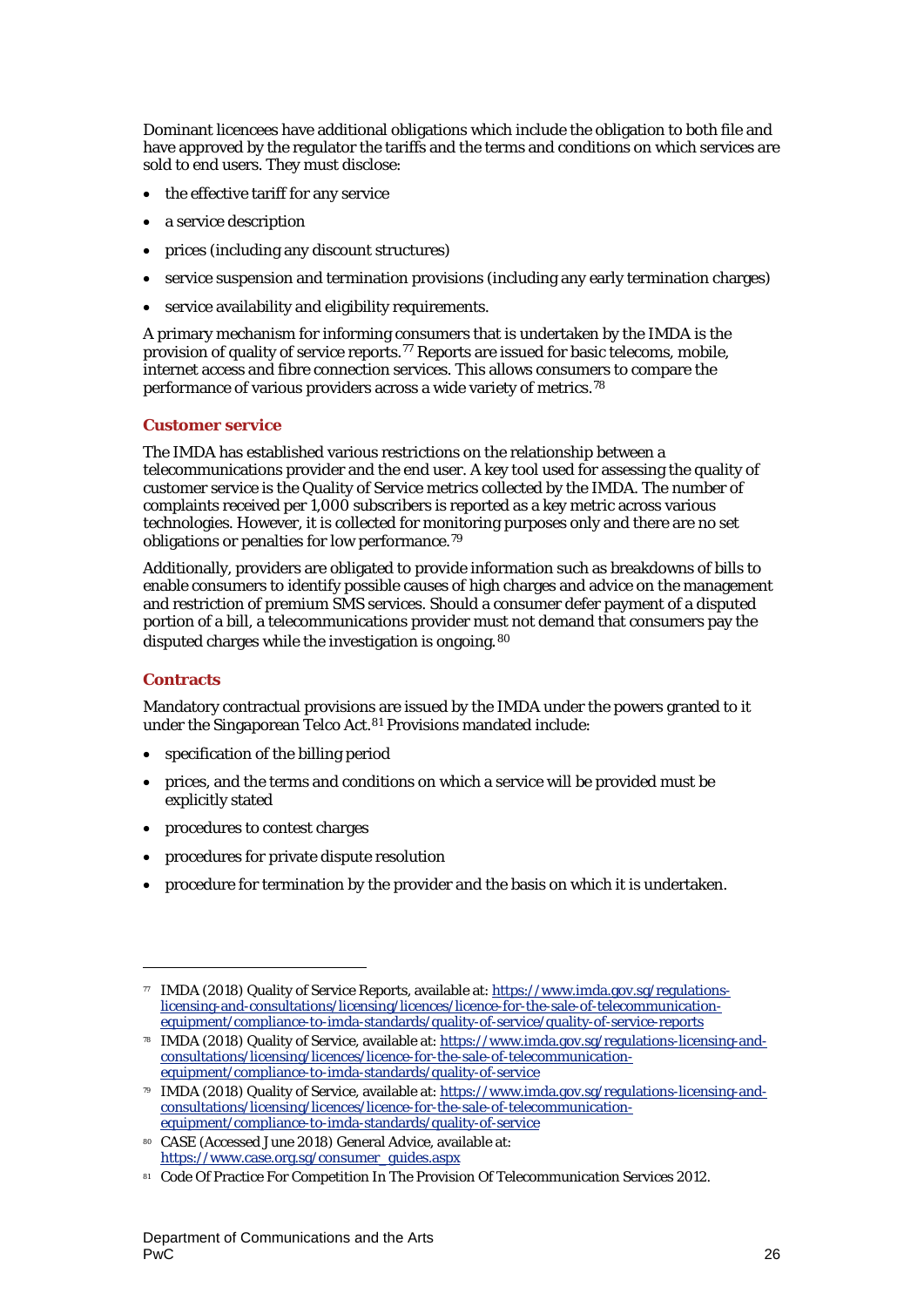## **Billing**

The Code of Practice for Competition contains multiple provisions which are designed to ensure fair billing practices by providers of retail services. A fundamental element of this is the prohibition on charges for unsolicited services. Service agreements must also commit providers to providing clear and accurate bills. Bills must be provided monthly if nothing else is agreed.

The procedure to contest charges is outlined in the Code of Practice for Competition. If a consumer wishes to contest a bill after paying it, they must do so within one year of having paid it. The provider will then have 30 days to respond.

The IMDA has established a premium rate barring service that stops consumers from sending or receiving premium rate services, which are mobile content services such as ringtones transmitted by SMS and charged to the recipient.[82](#page-27-0) Additionally, providers in Singapore are now obligated to require their customers to opt-in to data roaming services while travelling to prevent unexpected bills.<sup>[83](#page-27-1)</sup>

## **Credit and debt management**

The provisions for debt management in Singapore come from a variety of sources. The broad mechanisms are contained within a series of legislative instruments, including:

- *Banking Act 1970*
- *Bankruptcy Act 1995*
- *Bills of Sale Act 1886*
- *Hire Purchase Act 1969*
- *Personal Data Protection Act 2012*
- *Protection from Harassment Act 2014.*[84](#page-27-2)

Singapore has an industry body for credit collection called the Credit Collection Association of Singapore. It issues a code of conduct and requires members to abide by it.<sup>[85](#page-27-3)</sup> It includes provisions for dealing with complaints and appropriate behaviour.

## **Switching providers**

1

A series of protections have been developed by the IMDA to enable consumers to move between providers of telecommunications services easily. One of these is issued under the Code of Practice for Competition and protects against disproportionate early termination charges.

<span id="page-27-0"></span><sup>82</sup> IMDA (2017) Premium Rate Services, available at: [https://www.imda.gov.sg/community/consumer-education/infocomm-regulation/premium-rate](https://www.imda.gov.sg/community/consumer-education/infocomm-regulation/premium-rate-services)[services](https://www.imda.gov.sg/community/consumer-education/infocomm-regulation/premium-rate-services)

<span id="page-27-1"></span><sup>83</sup> IMDA (2017) IDA's New Regulations for Mobile and Broadband Services Empower Consumers to Make Informed Choices, available at: [https://www.imda.gov.sg/about/newsroom/archived/ida/media-releases/2011/idas-new](https://www.imda.gov.sg/about/newsroom/archived/ida/media-releases/2011/idas-new-regulations-for-mobile-and-broadband-services-empower-consumers-to-make-informed-choices)[regulations-for-mobile-and-broadband-services-empower-consumers-to-make-informed-choices](https://www.imda.gov.sg/about/newsroom/archived/ida/media-releases/2011/idas-new-regulations-for-mobile-and-broadband-services-empower-consumers-to-make-informed-choices)

<span id="page-27-2"></span><sup>84</sup> Credit Collection Association of Singapore (2013) Code of Conduct & Practice, available at: <http://www.creditcollection.org.sg/files/CCASCodeofEthics.pdf>

<span id="page-27-3"></span><sup>85</sup> Credit Collection Association of Singapore (Accesses June 2018) Code of Conduct & Practice, available at[: http://www.creditcollection.org.sg/commitment.html](http://www.creditcollection.org.sg/commitment.html)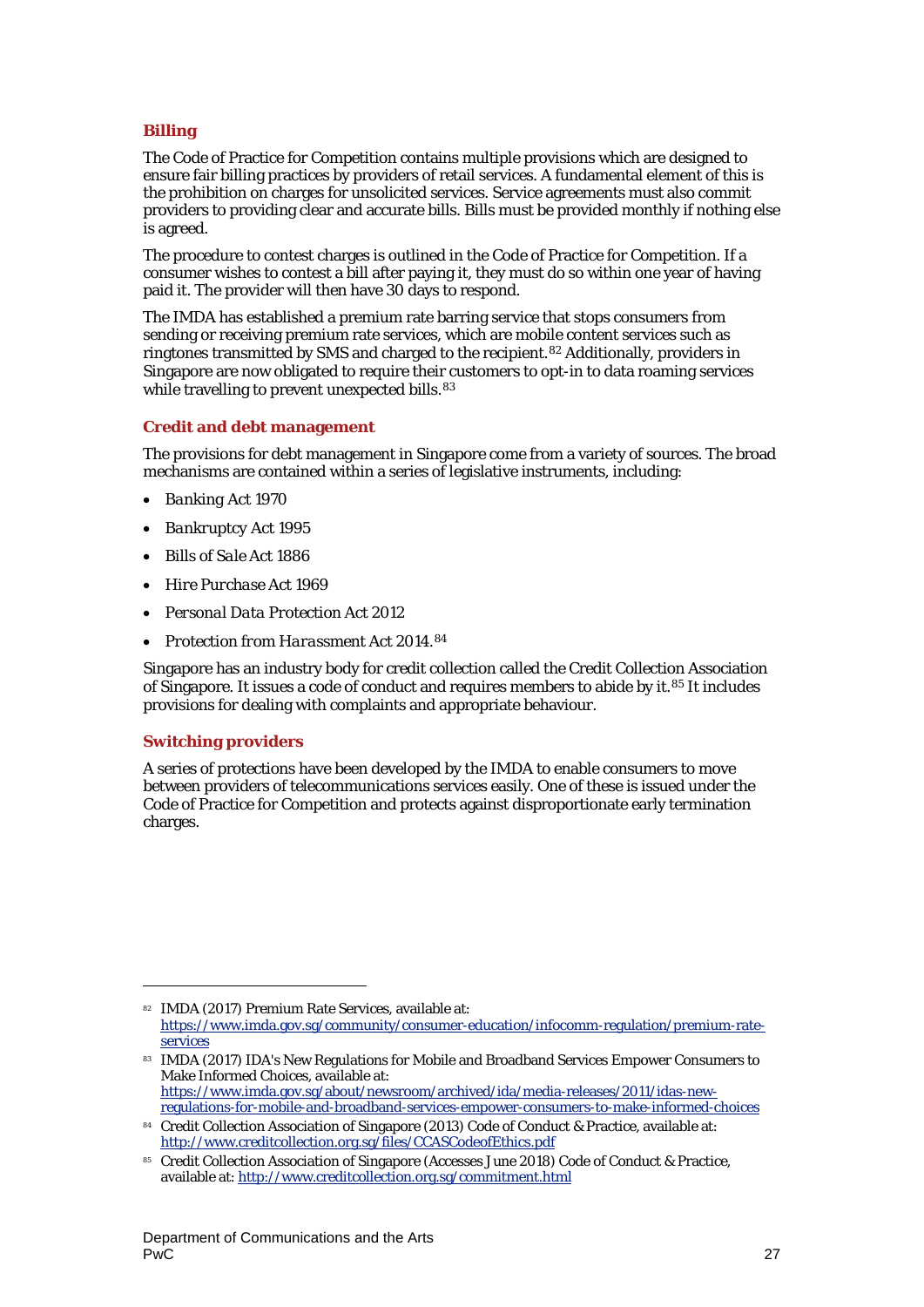Singapore has full number porting capabilities for mobile and fixed line phones.<sup>[86](#page-28-0)</sup> This both promotes competition and choice in the market.<sup>[87](#page-28-1)</sup> Some providers however charge fees for the service. In response, the IMDA approved appropriate fees for fixed number portability.

The previously mentioned Quality of Service requirements include service activation time as a key metric.<sup>[88](#page-28-2)</sup> The ability to end a service and begin another quickly with a different provider is significant to consumers when seeking to change providers. As with the customer service support measurements, this metric is only measured for the regulator and the public's monitoring purposes.

1

<span id="page-28-0"></span><sup>86</sup> IMDA (2017) Number Portability for Fixed and Mobile Services - IDA Determines Inter-Operator Number Portablity Charges, available at:

<https://www.imda.gov.sg/about/newsroom/archived/ida/media-releases/2000/20061124093320> 87 IMDA (2017) Singapore To Enjoy Full Mobile Number Portability From 13 June, available at:

<span id="page-28-2"></span><span id="page-28-1"></span><https://www.imda.gov.sg/about/newsroom/archived/ida/media-releases/2008/20080416085608> 88 IDMA (Accessed June 2018) Quality of Service Framework for Retail Fixed-Line Broadband Internet

Access Services (ADSL / Cable Broadband Services), available at[: https://www.imda.gov.sg/-](https://www.imda.gov.sg/-/media/imda/files/regulation-licensing-and-consultations/licensing/licenses/compliance-to-ida-standards/page-a---qos-framework-for-adsl-and-cable-broadband-services.pdf?la=en) [/media/imda/files/regulation-licensing-and-consultations/licensing/licenses/compliance-to-ida](https://www.imda.gov.sg/-/media/imda/files/regulation-licensing-and-consultations/licensing/licenses/compliance-to-ida-standards/page-a---qos-framework-for-adsl-and-cable-broadband-services.pdf?la=en)[standards/page-a---qos-framework-for-adsl-and-cable-broadband-services.pdf?la=en](https://www.imda.gov.sg/-/media/imda/files/regulation-licensing-and-consultations/licensing/licenses/compliance-to-ida-standards/page-a---qos-framework-for-adsl-and-cable-broadband-services.pdf?la=en)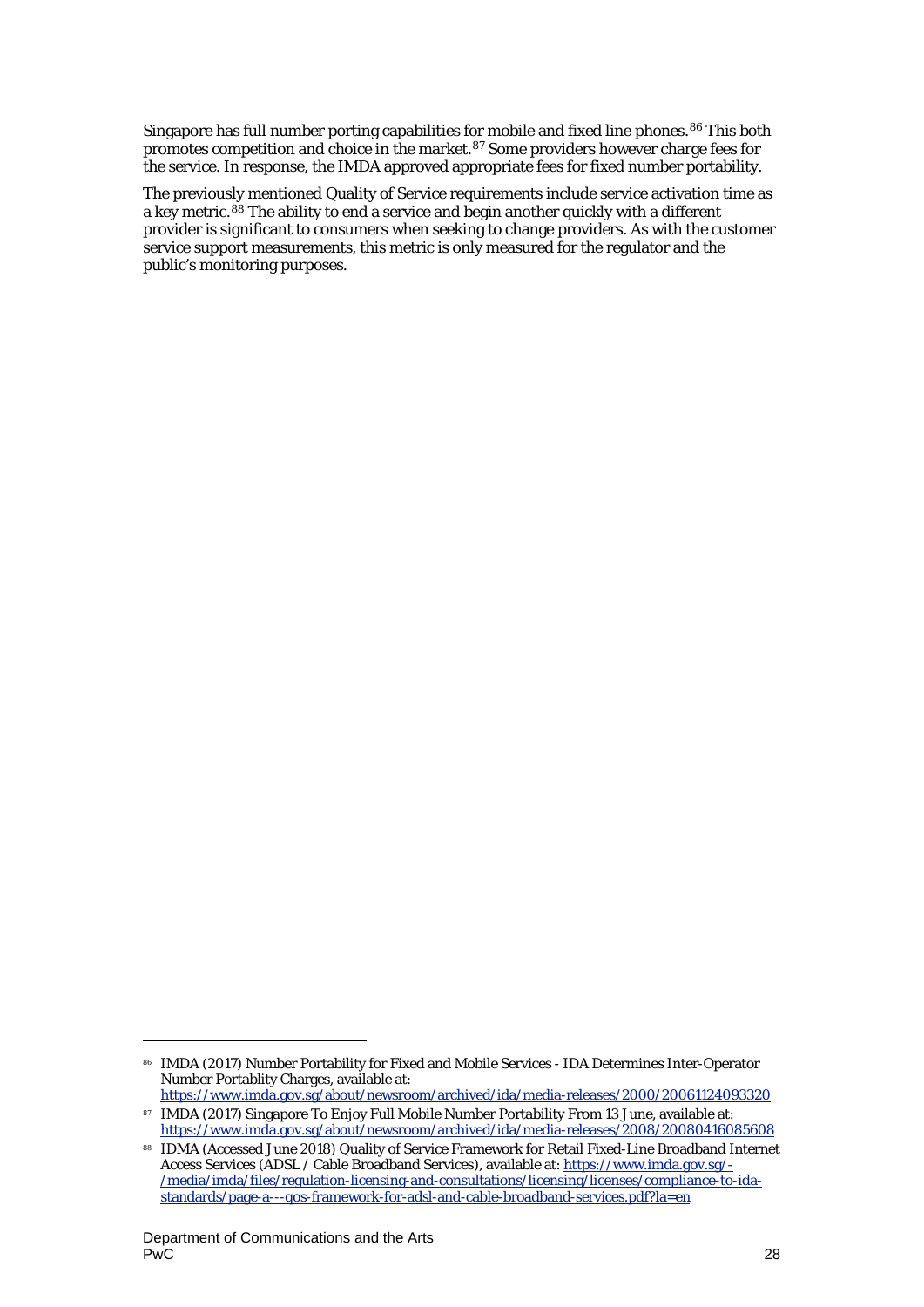# <span id="page-29-0"></span>**3.6 South Korea**

|       | choice | service |  | Informed   Customer   Contracts   Billing   Credit and Debt   Switching  <br>Management providers |  |
|-------|--------|---------|--|---------------------------------------------------------------------------------------------------|--|
| South |        |         |  |                                                                                                   |  |
| Korea |        |         |  |                                                                                                   |  |

**Table 9 Approach to choice and fairness protections in South Korea**

Note: **C** = general consumer law, **T** = telecommunications-specific regulation, **I** = Industryled.

The table above considers the body which sets the most stringent regulations.

# **3.6.1 Framework for consumer safeguards**

The South Korean system for consumer choice and fairness in telecommunications services is governed primarily by the regulator, the Korea Consumer Commission (KCC). This body is granted significant powers under its various establishing laws, including most notably the *Telecommunications Business Act 2008 (TBA).*

Additionally, significant generic powers are granted to the Korea Fair Trade Commission. A notable element of this is the powers granted to enforce breaches of the TBA with respect to regulation of terms and conditions.

It is unclear if there are any protections developed by industry bodies. The co-regulatory approach has not been employed in South Korea, with additional flexibility being given to the regulator through the TBA rather than through explicit legislative instruments or industry codes.

South Korea does not have specific laws governing the collection of outstanding debts in telecommunications. However, generic protections are available under the *Use and Protection of Credit Information Act 2008 (*Use and Protection of Credit Information Act)*.*

# **3.6.2 Consumer protections**

## **Informed choice**

With respect to the TBA, the KCC requires certain information to be provided to consumers in the marketplace. A unique element of the South Korean telecommunications market is the significant subsidies offered by service providers to consumers for some services. Article 36-4 of the TBA places disclosure requirements on operators in the market to ensure that consumers are able to make informed decisions.[89](#page-29-1)

## **Customer service**

 $\overline{a}$ 

Under the TBA, service providers are required to have mechanisms to resolve consumer complaints. This can be either internal or external.<sup>[90](#page-29-2)</sup> Breaches of this section can be sanctioned by the regulator.

There are additional requirements with respect to complaints within the TBA. These include:

- a requirement to promptly address the reasonable opinions or dissatisfactions raised by users
- if it is difficult to promptly address complaints, the provider must notify the users of the reasons for the delay and the schedule for the provision of a remedy

<span id="page-29-1"></span><sup>89</sup> *Telecommunications Business Act 2008.*

<span id="page-29-2"></span><sup>90</sup> Kim, Gwangjae (2016) The Shape and Implications of Korea's Telecommunication Industry: Crisis, Opportunity and Challenge, available at: [https://telsoc.org/sites/default/files/tja/pdf/75-776-1](https://telsoc.org/sites/default/files/tja/pdf/75-776-1-pb.pdf) [pb.pdf](https://telsoc.org/sites/default/files/tja/pdf/75-776-1-pb.pdf)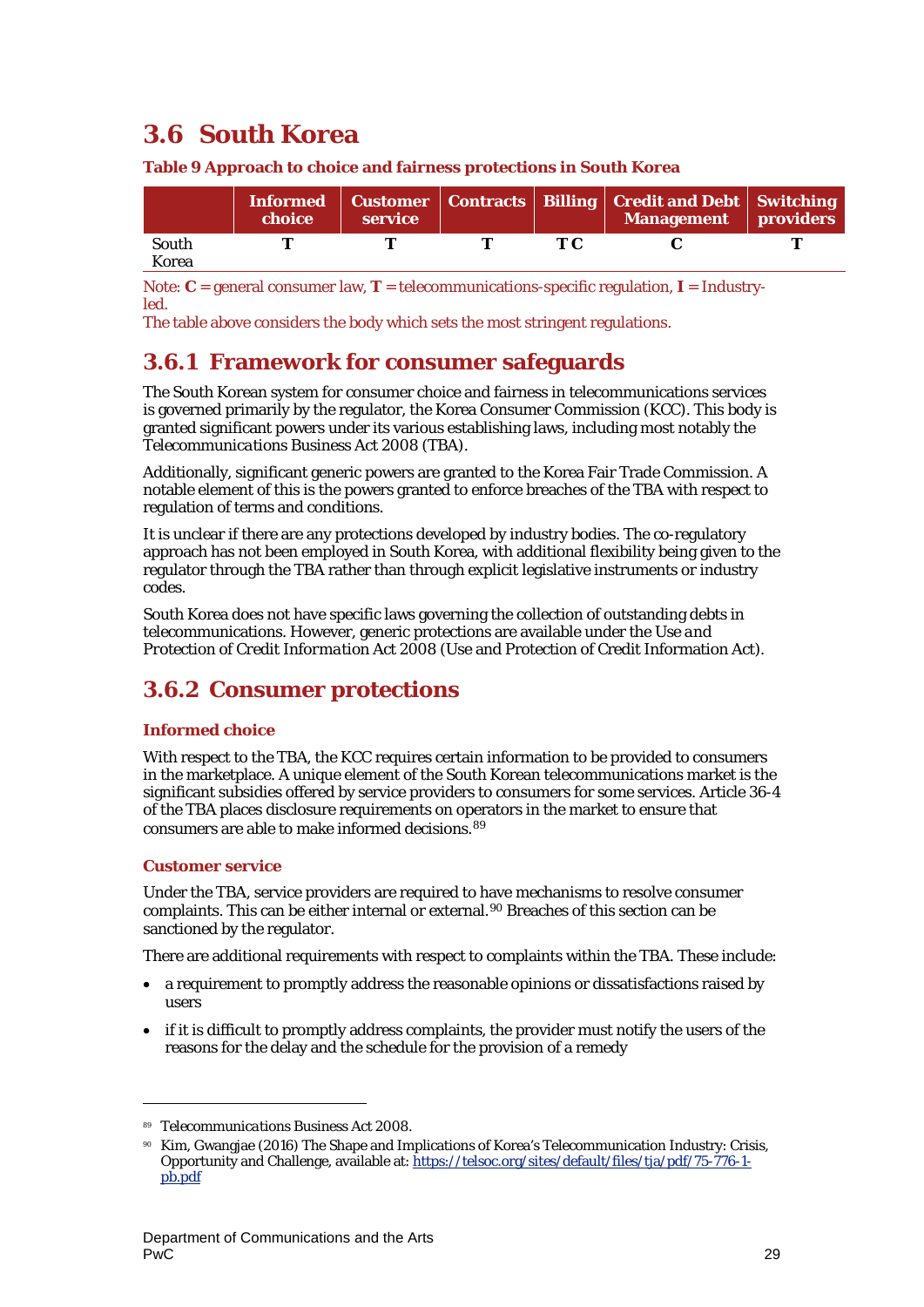• losses must be compensated and delays in this can attract further penalties.

Additionally, general provisions for the duty to provide services exist. Operators of telecommunications companies must not refuse to provide a service without a justification. These general provisions also include general standards of fairness, timeliness and accuracy in business.<sup>[91](#page-30-0)</sup>

## **Contracts**

The KCC requires providers to issue standard terms of use. This includes pricing terms for retail and wholesale services. The KCC requires that the two dominant players in the market, KT Corporation and SK Telecom must have their conditions approved by the KCC.<sup>[92](#page-30-1)</sup>

The regulator will authorise the terms if they satisfy key requirements. These include:

- charges being set with reasonable consideration of the cost of supply and profits
- not unfairly discriminating
- submitting information about the contracts including subscription expenses, basic rates, user fees, additional service charges and actual expenses.

A central part of the telecommunications market is the use of standard contracts for the provision of services. The *Regulation of Terms and Conditions Act 2013* was introduced to limit the power of one contracting party over another (such as the provider of a telecommunications service and a consumer). This is specifically implemented with restrictions on adhesion (ie standard) contracts. There are two types of clauses which are considered unacceptable. These relate to violations of the principle of trust and good faith, and individual prohibitive provisions which are divided into eight categories:

- prohibition of exemption clauses
- predetermination of the amount of indemnification
- restriction on a business owner's right to unfairly cancel or terminate a contract
- performance of obligations
- protecting rights and interests of consumers
- deemed expression of intent
- additional obligations of agents
- limitations on a customer's right to file lawsuits.<sup>[93](#page-30-2)</sup>

## **Billing**

 $\overline{a}$ 

The combination of the TBA and generic consumer protection acts provide consumers with multiple safeguards with respect to billing. These include protection from double billing, and overpayment from operator errors.[94](#page-30-3)

<span id="page-30-0"></span><sup>91</sup> *Telecommunications Business Act 2008.*

<span id="page-30-1"></span><sup>92</sup> Global Legal Group, *Telecommunicatoins Law and Regulation* 2009, available at: [http://www.kimchang.com/UserFiles/files/ICLG\\_TelecommunicationLawsandRegulations09\[0\].p](http://www.kimchang.com/UserFiles/files/ICLG_TelecommunicationLawsandRegulations09%5b0%5d.pdf) [df](http://www.kimchang.com/UserFiles/files/ICLG_TelecommunicationLawsandRegulations09%5b0%5d.pdf) 

<span id="page-30-2"></span><sup>93</sup> Fair Trade Commission (Accessed June 2018) Adhesion Contract Review, available at: <http://www.ftc.go.kr/eng/contents.do?key=507>

<span id="page-30-3"></span><sup>94</sup> Kim, Gwangjae (2016) The Shape and Implications of Korea's Telecommunication Industry: Crisis, Opportunity and Challenge, available at: [https://telsoc.org/sites/default/files/tja/pdf/75-776-1](https://telsoc.org/sites/default/files/tja/pdf/75-776-1-pb.pdf) [pb.pdf](https://telsoc.org/sites/default/files/tja/pdf/75-776-1-pb.pdf)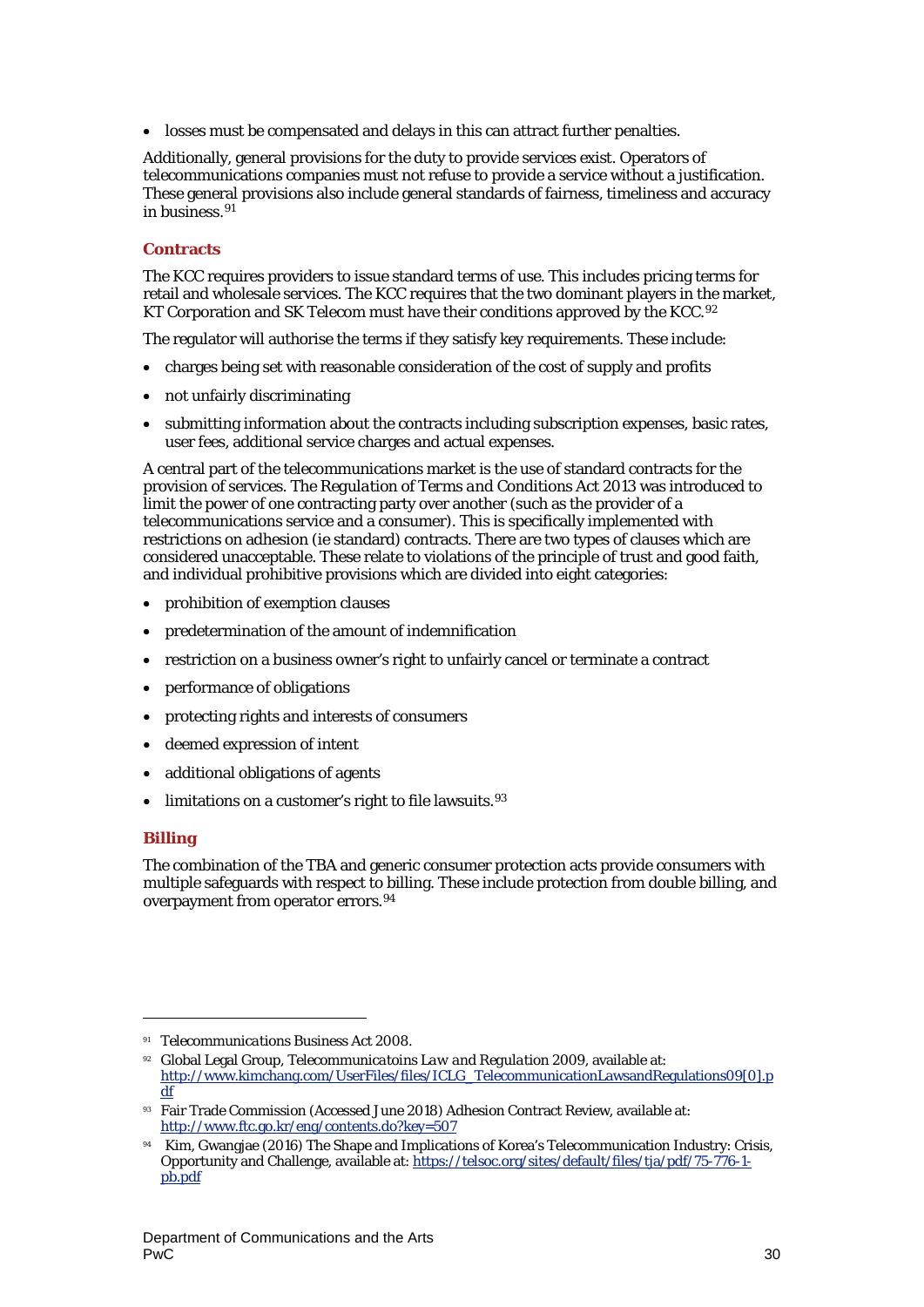## **Credit and debt management**

There are general protections regarding credit collection in South Korea. The central protections are contained within the Use and Protection of Credit Information Act. The key limitations are prohibitions on:

- resorting to violence, threat, deceptive means or force
- providing false information on the debt to the debtor or their associates
- informing anyone but the debtor of the existence of the debt
- disturbing the privacy of the debtor
- $\bullet$  coercion of any form.  $95$

## **Switching providers**

The KCC has mandated the requirements for number porting on both fixed line and mobile services. Service providers must not limit the ability of consumers to transfer their numbers.<sup>[96](#page-31-1)</sup> The KCC may also order the providers to make plans to enable consumers to change between services under the TBA.

<span id="page-31-0"></span><sup>95</sup> *Use and Protection of Credit Information Act 2008*, available at: <http://www.moleg.go.kr/english/korLawEng?pstSeq=47589>

<span id="page-31-1"></span><sup>96</sup> Kim & Chang (2009) The International Comparative Legal Guide to: Telecommunication Laws and Regulations 2009 – Korea, available at: [http://www.kimchang.com/UserFiles/files/ICLG\\_TelecommunicationLawsandRegulations09\[0\].p](http://www.kimchang.com/UserFiles/files/ICLG_TelecommunicationLawsandRegulations09%5b0%5d.pdf) [df](http://www.kimchang.com/UserFiles/files/ICLG_TelecommunicationLawsandRegulations09%5b0%5d.pdf)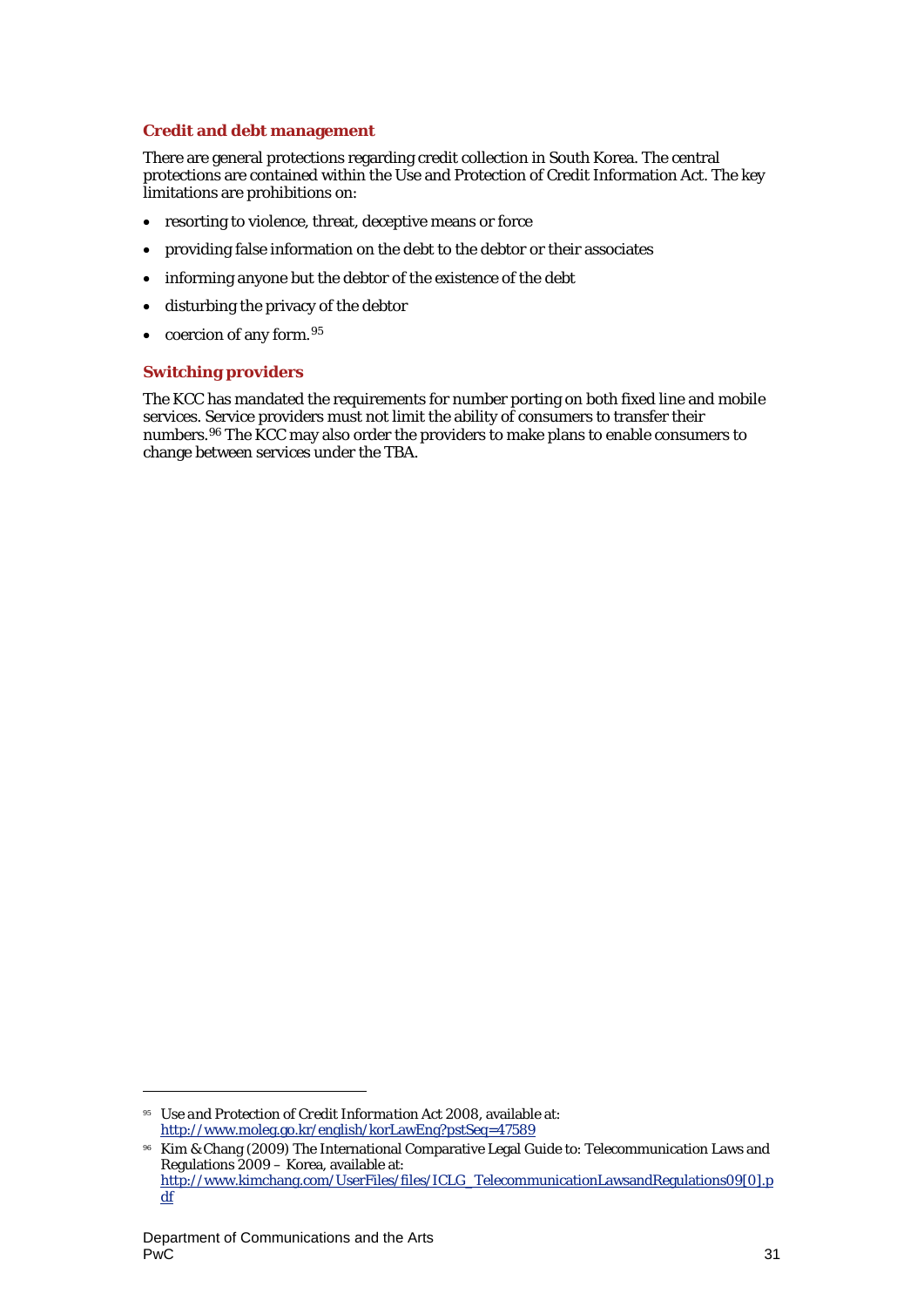# <span id="page-32-0"></span>**3.7 United Kingdom**

|                   | choice | Informed   Customer   Contracts   Billing  <br>service |  | <b>Credit and</b><br><b>Debt</b><br><b>Management</b> | <b>Switching</b><br>providers |
|-------------------|--------|--------------------------------------------------------|--|-------------------------------------------------------|-------------------------------|
| United<br>Kingdom |        |                                                        |  |                                                       |                               |

**Table 10 Approach to choice and fairness protections in the United Kingdom**

Note: **C** = general consumer law, **T** = telecommunications-specific regulation, **I** = Industryled.

The table above considers the body which sets the most stringent regulations.

# **3.7.1 Framework for consumer safeguards**

In the United Kingdom, protections for consumers across broad sectors of the economy are provided for in the *Consumer Rights Act 2015* (CRA). The CRA works to ensure fairness in consumer transactions through applying tests of fairness and transparency to all terms in consumer contracts used by traders in transactions with consumers. A term is considered unfair 'if, contrary to the requirement of good faith, it causes significant imbalance in the parties' rights and obligations under the contract to the detriment of the consumer.' The Competition and Markets Authority has the lead role in relation to unfair terms law, however, it shares its consumer powers with Trading Standard Services and a number of other sector specific agencies including Ofcom. [97](#page-32-1)

Ofcom is the telecommunications regulator in the UK. It aims to ensure that consumers in the UK get the best from their communications services and are protected from scams and sharp practices, while ensuring competition can thrive.<sup>[98](#page-32-2)</sup> One of Ofcom's regulatory principles is to operate with a bias against intervention, but with a willingness to intervene in an effective manner when required.<sup>[99](#page-32-3)</sup> As a result, Ofcom uses a range of tools to provide consumer safeguards in the telecommunications industry.

The majority of consumer protections (similar to those set out in the Australian TCP Code) are included in the General Conditions of Entitlement (General Conditions) that all communications providers must comply with to operate in the UK.[100](#page-32-4) These conditions are set by Ofcom pursuant to its powers under the *Communications Act 2003* ('UK Comms Act'). Matters that Ofcom may set conditions about are provided in the UK Comms Act and include the power to set conditions that Ofcom considers appropriate for protecting the interest of consumers of communications services.[101](#page-32-5) The general conditions for the protection of consumers are, unless stated otherwise, applicable to both communications network and service providers. Areas of consumer protection covered by the General Conditions include sales and marketing, price transparency, contracts, billing, non-payment of bills and switching providers.

<span id="page-32-1"></span><sup>97</sup> Competition and Markets Authority (2015) Unfair Contract Terms Guidance, available at: [https://assets.publishing.service.gov.uk/government/uploads/system/uploads/attachment\\_data/fi](https://assets.publishing.service.gov.uk/government/uploads/system/uploads/attachment_data/file/450440/Unfair_Terms_Main_Guidance.pdf) [le/450440/Unfair\\_Terms\\_Main\\_Guidance.pdf](https://assets.publishing.service.gov.uk/government/uploads/system/uploads/attachment_data/file/450440/Unfair_Terms_Main_Guidance.pdf)

<span id="page-32-2"></span><sup>98</sup> Ofcom (Accessed June 2018) What is Ofcom, available at: [https://www.ofcom.org.uk/about](https://www.ofcom.org.uk/about-ofcom/what-is-ofcom)[ofcom/what-is-ofcom](https://www.ofcom.org.uk/about-ofcom/what-is-ofcom)

<span id="page-32-3"></span><sup>99</sup> Ofcom (Accessed June 2018) What is Ofcom, available at: [https://www.ofcom.org.uk/about](https://www.ofcom.org.uk/about-ofcom/what-is-ofcom)[ofcom/what-is-ofcom](https://www.ofcom.org.uk/about-ofcom/what-is-ofcom)

<span id="page-32-4"></span><sup>100</sup> Ofcom (2012) Guidance on individual General Conditions, available at: [https://www.ofcom.org.uk/phones-telecoms-and-internet/information-for-industry/telecoms](https://www.ofcom.org.uk/phones-telecoms-and-internet/information-for-industry/telecoms-competition-regulation/general-authorisation-regime/background)[competition-regulation/general-authorisation-regime/background](https://www.ofcom.org.uk/phones-telecoms-and-internet/information-for-industry/telecoms-competition-regulation/general-authorisation-regime/background)

<span id="page-32-5"></span>*Communications Act 2003* (UK) s45.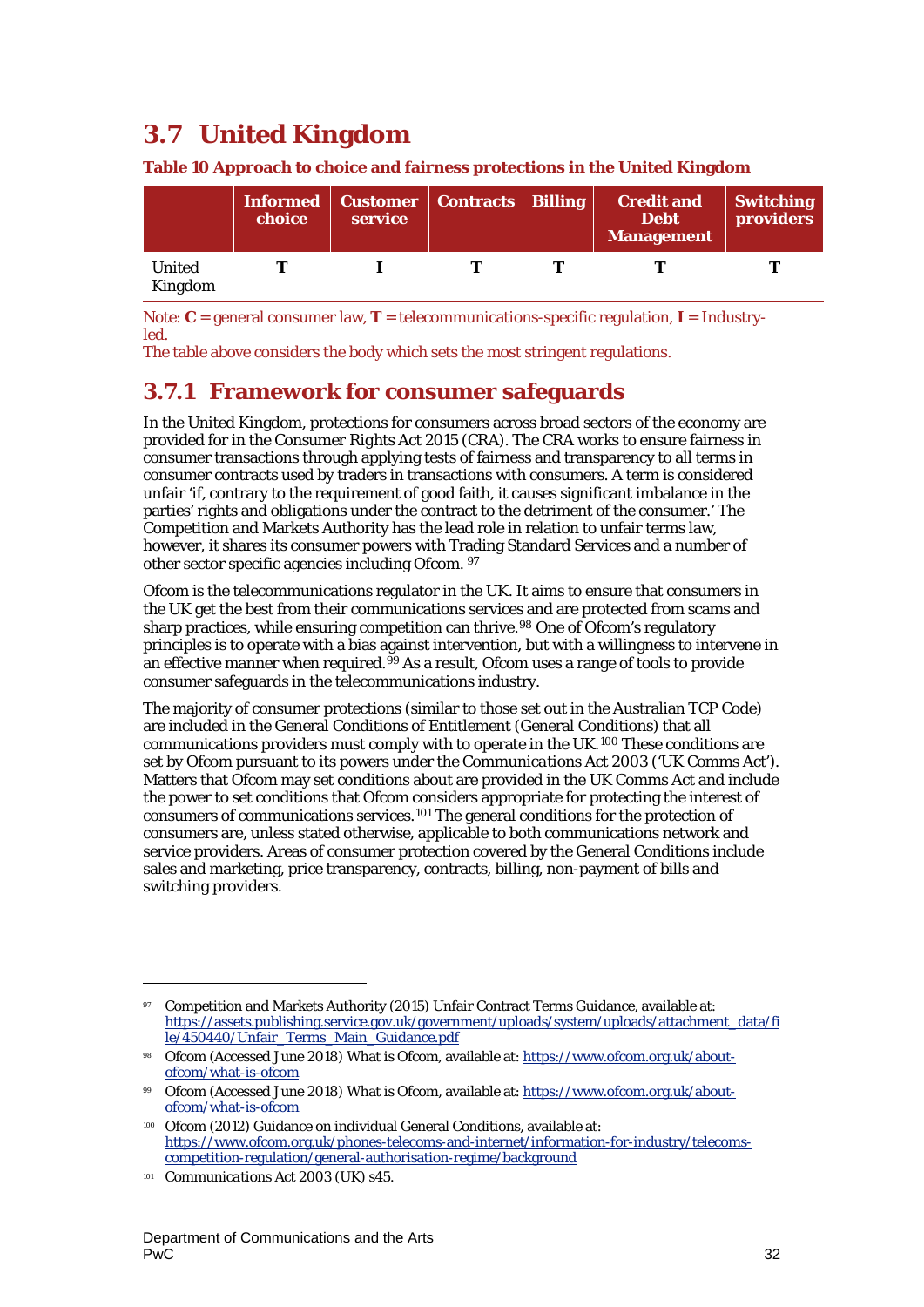In addition to these conditions, Ofcom has also developed codes of practice for the industry which typically respond to particular issues it has identified within the sector. Of particular relevance are the Voluntary Code of Practice on Residential Broadband Speeds, and the Voluntary Code of Practice for the Sales and Marketing of Subscriptions to Mobile Networks. These voluntary codes are only applicable to those providers that sign up to the code. Ofcom monitors compliance with the codes, and will typically ask providers to rectify an issue where it identifies non-compliance. In cases of more persistent non-compliance, Ofcom may remove a signatory from the code.

Additionally, EU level protections exist however they are focussed on promoting market opening and creating equal competition conditions.[102](#page-33-0)

# **3.7.2 Consumer protections**

## **Informed choice**

1

The General Conditions place a range of requirements on providers to enable consumers to make more informed choices regarding communications services. For example, the conditions require providers to produce a basic Code of Practice for its consumers which sets out, at a minimum, where consumers can find specific information in relation to offers and contracts of the provider. The Code of Practice must be in plain English, easy to understand and be provided on request to consumers.<sup>[103](#page-33-1)</sup> Information that must be provided includes clear and up to date information on its applicable prices and tariffs, and on its standard terms and conditions.

Additionally, in relation to the sales and marketing of telephony services, it places obligations on providers regarding information it should be providing at the point of sale, retention of records, training of staff, use of information and sale incentives.[104](#page-33-2)

Specific protections for consumers in relation to broadband speeds are provided in the Voluntary Code of Practice on Broadband Speeds. The objective of this code is to increase the overall standard of information on broadband speeds (and other relevant metrics) that should be made available to consumers at point of sale to help them make more informed choices about service products offered in the broadband market.[105](#page-33-3) Under this code Internet Service Providers agree to give clear information on broadband speed to consumers when they consider or buy a home broadband service and to provide redress when speed performance is poor.[106](#page-33-4) Principles of the code cover training of Internet Service Providers staff, information at the point of sale and after, accuracy of information provided, managing speed related problems, presentation of information on the website and ensuring consumer awareness of Internet Service Provider adoption of the Code.

<span id="page-33-0"></span><sup>102</sup> Regulation (EU) 2017/2394 of the European Parliament and of the Council, available at: [https://eur-lex.europa.eu/legal-content/EN/TXT/PDF/?uri=CELEX:32017R2394&from=EN.](https://eur-lex.europa.eu/legal-content/EN/TXT/PDF/?uri=CELEX:32017R2394&from=EN)

<span id="page-33-1"></span><sup>103</sup> Ofcom (Accessed June 2018) Consolidated version of General Conditions. Condition 14, available at: [https://www.ofcom.org.uk/\\_\\_data/assets/pdf\\_file/0026/86273/CONSOLIDATED\\_VERSION\\_OF](https://www.ofcom.org.uk/__data/assets/pdf_file/0026/86273/CONSOLIDATED_VERSION_OF_GENERAL_CONDITION_AS_AT_28_MAY_2015-1.pdf) [\\_GENERAL\\_CONDITION\\_AS\\_AT\\_28\\_MAY\\_2015-1.pdf](https://www.ofcom.org.uk/__data/assets/pdf_file/0026/86273/CONSOLIDATED_VERSION_OF_GENERAL_CONDITION_AS_AT_28_MAY_2015-1.pdf)

<span id="page-33-2"></span><sup>104</sup> Ofcom (Accessed June 2018) Consolidated version of General Conditions. Condition 23, available at: https://www.ofcom.org.uk/ data/assets/pdf\_file/0026/86273/CONSOLIDATED\_VERSION\_OF [\\_GENERAL\\_CONDITION\\_AS\\_AT\\_28\\_MAY\\_2015-1.pdf](https://www.ofcom.org.uk/__data/assets/pdf_file/0026/86273/CONSOLIDATED_VERSION_OF_GENERAL_CONDITION_AS_AT_28_MAY_2015-1.pdf)

<span id="page-33-3"></span><sup>105</sup> Ofcom (2015) Voluntary Code of Practice: Broadband Speeds, available at: https://www.ofcom.org.uk/ data/assets/pdf\_file/0028/85780/Broadband\_Speeds\_Code\_June\_ [2015.pdf](https://www.ofcom.org.uk/__data/assets/pdf_file/0028/85780/Broadband_Speeds_Code_June_2015.pdf)

<span id="page-33-4"></span><sup>106</sup> Ofcom (Accessed June 2018) Codes of Practice, available at[: https://www.ofcom.org.uk/phones](https://www.ofcom.org.uk/phones-telecoms-and-internet/information-for-industry/codes-of-practice)[telecoms-and-internet/information-for-industry/codes-of-practice](https://www.ofcom.org.uk/phones-telecoms-and-internet/information-for-industry/codes-of-practice)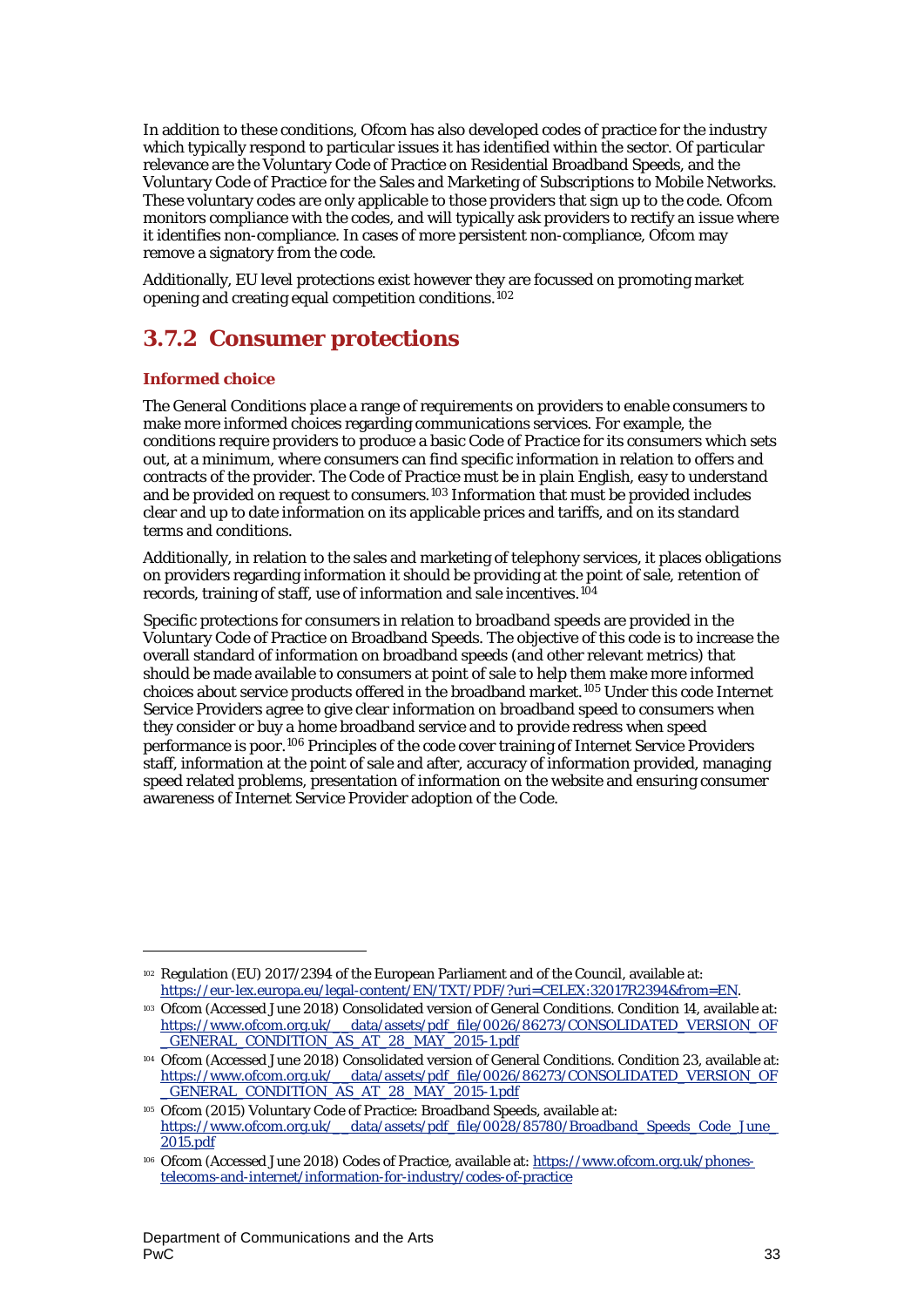#### **Customer service**

In the UK there do not appear to be specific obligations on providers in relation to customer service above those conditions requiring the provision of information and the use of plain language in communications with consumers.

The voluntary Industry Code of Practice for Sales and Marketing of Subscriptions to Mobile Networks however, does include principles of best practice for customer contact. This includes basic principles such as only calling current or prospective customers during an appropriate time of day, and clearly and fully stating the purpose of any telephone call with a consumer.[107](#page-34-0)

#### **Contracts**

The General Conditions contain specific requirements in relation to contracts with consumers. In particular, Condition 9 requires providers to offer contracts with a number of minimum terms. For example, the provider must provide the consumer with a minimum set of information about the terms of the contract if requested by the consumer. It must also ensure that the conditions of termination do not create disincentives for consumers to change providers (eg through excessive termination charges). Other requirements include offering at least one 12 month contract for each service on offer, ie landline and broadband services, and giving the consumer at least one month's notice of any changes to their contract that are likely to be of material detriment.[108](#page-34-1)

The voluntary Industry Code of Practice for Sales and Marketing of Subscriptions to Mobile Networks also contains some minimum requirements for contracts including taking reasonable steps to ensure the consumer understands key features of the contract and providing the consumer with appropriate information once they have agreed to place an order.[109](#page-34-2)

#### **Billing**

1

Metering and Billing requirements are also included in the General Conditions. This requires the provider to ensure that it is accurately billing the customer, and the bill does not exceed the true extent of the service actually provided to the customer. Additionally, providers must provide customers with a basic level of itemised billing on their request, either free of charge or for a reasonable fee.[110](#page-34-3)

#### **Credit and debt management**

Safeguards relating to non-payment of bills by consumers are provided for in the General Conditions. If the consumer has any problems with their bill, the provider must act fairly when it takes action to secure payment. The measures taken by the provider must be proportionate and not unduly discriminatory. Providers are also required to publish details on their websites outlining the measures they may take to effect payment or disconnection in the case of non-payment.<sup>[111](#page-34-4)</sup>

<span id="page-34-0"></span><sup>107</sup> Ofcom (2007) Code of Practice for the sales and marketing of subscriptions to mobile networks, available at: https://www.ofcom.org.uk/ data/assets/pdf\_file/0032/85991/cop.pdf

<span id="page-34-1"></span><sup>108</sup> Ofcom (2016) Ofcom's General Conditions, available at: [https://www.ofcom.org.uk/advice-for](https://www.ofcom.org.uk/advice-for-businesses/knowing-your-rights/gen-conditions)[businesses/knowing-your-rights/gen-conditions](https://www.ofcom.org.uk/advice-for-businesses/knowing-your-rights/gen-conditions)

<span id="page-34-2"></span><sup>109</sup> Ofcom (2007) Code of Practice for the sales and marketing of subscriptions to mobile networks, available at: https://www.ofcom.org.uk/ data/assets/pdf\_file/0032/85991/cop.pdf

<span id="page-34-3"></span><sup>110</sup> Ofcom (Accessed June 2018) Consolidated version of General Conditions. Condition 11,12, available at:

[https://www.ofcom.org.uk/\\_\\_data/assets/pdf\\_file/0026/86273/CONSOLIDATED\\_VERSION\\_OF](https://www.ofcom.org.uk/__data/assets/pdf_file/0026/86273/CONSOLIDATED_VERSION_OF_GENERAL_CONDITION_AS_AT_28_MAY_2015-1.pdf) [\\_GENERAL\\_CONDITION\\_AS\\_AT\\_28\\_MAY\\_2015-1.pdf](https://www.ofcom.org.uk/__data/assets/pdf_file/0026/86273/CONSOLIDATED_VERSION_OF_GENERAL_CONDITION_AS_AT_28_MAY_2015-1.pdf)

<span id="page-34-4"></span><sup>111</sup> Ofcom (Accessed June 2018) Consolidated version of General Conditions. Condition 13, available at: [https://www.ofcom.org.uk/\\_\\_data/assets/pdf\\_file/0026/86273/CONSOLIDATED\\_VERSION\\_OF](https://www.ofcom.org.uk/__data/assets/pdf_file/0026/86273/CONSOLIDATED_VERSION_OF_GENERAL_CONDITION_AS_AT_28_MAY_2015-1.pdf) [\\_GENERAL\\_CONDITION\\_AS\\_AT\\_28\\_MAY\\_2015-1.pdf](https://www.ofcom.org.uk/__data/assets/pdf_file/0026/86273/CONSOLIDATED_VERSION_OF_GENERAL_CONDITION_AS_AT_28_MAY_2015-1.pdf)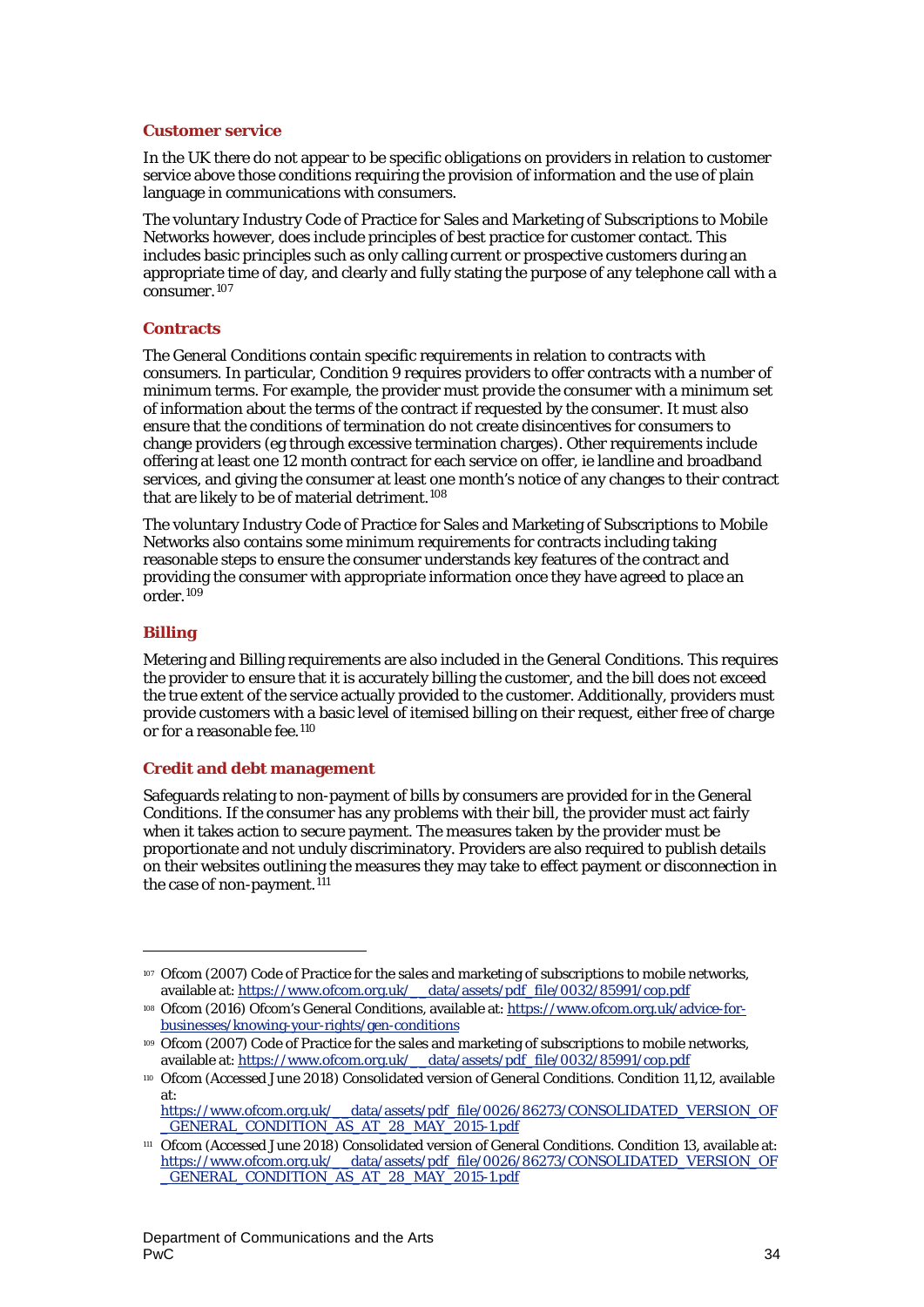#### **Switching providers**

Number portability is regulated by EU Law and UK Law through Ofcom. Ofcom has included obligations for number portability in the General Conditions. The main obligation on providers is to provide number portability within the shortest possible time, including subsequent activation, on reasonable terms and conditions, including charges to consumers who request it.[112](#page-35-0) This rule is consistent with the European Union Directive that requires countries within the EU to ensure that all consumers who request to keep their telephone number may do so.

<span id="page-35-0"></span><sup>112</sup> Ofcom (Accessed June 2018) Consolidated version of General Conditions. Condition 18, available at: [https://www.ofcom.org.uk/\\_\\_data/assets/pdf\\_file/0026/86273/CONSOLIDATED\\_VERSION\\_OF](https://www.ofcom.org.uk/__data/assets/pdf_file/0026/86273/CONSOLIDATED_VERSION_OF_GENERAL_CONDITION_AS_AT_28_MAY_2015-1.pdf) [\\_GENERAL\\_CONDITION\\_AS\\_AT\\_28\\_MAY\\_2015-1.pdf](https://www.ofcom.org.uk/__data/assets/pdf_file/0026/86273/CONSOLIDATED_VERSION_OF_GENERAL_CONDITION_AS_AT_28_MAY_2015-1.pdf)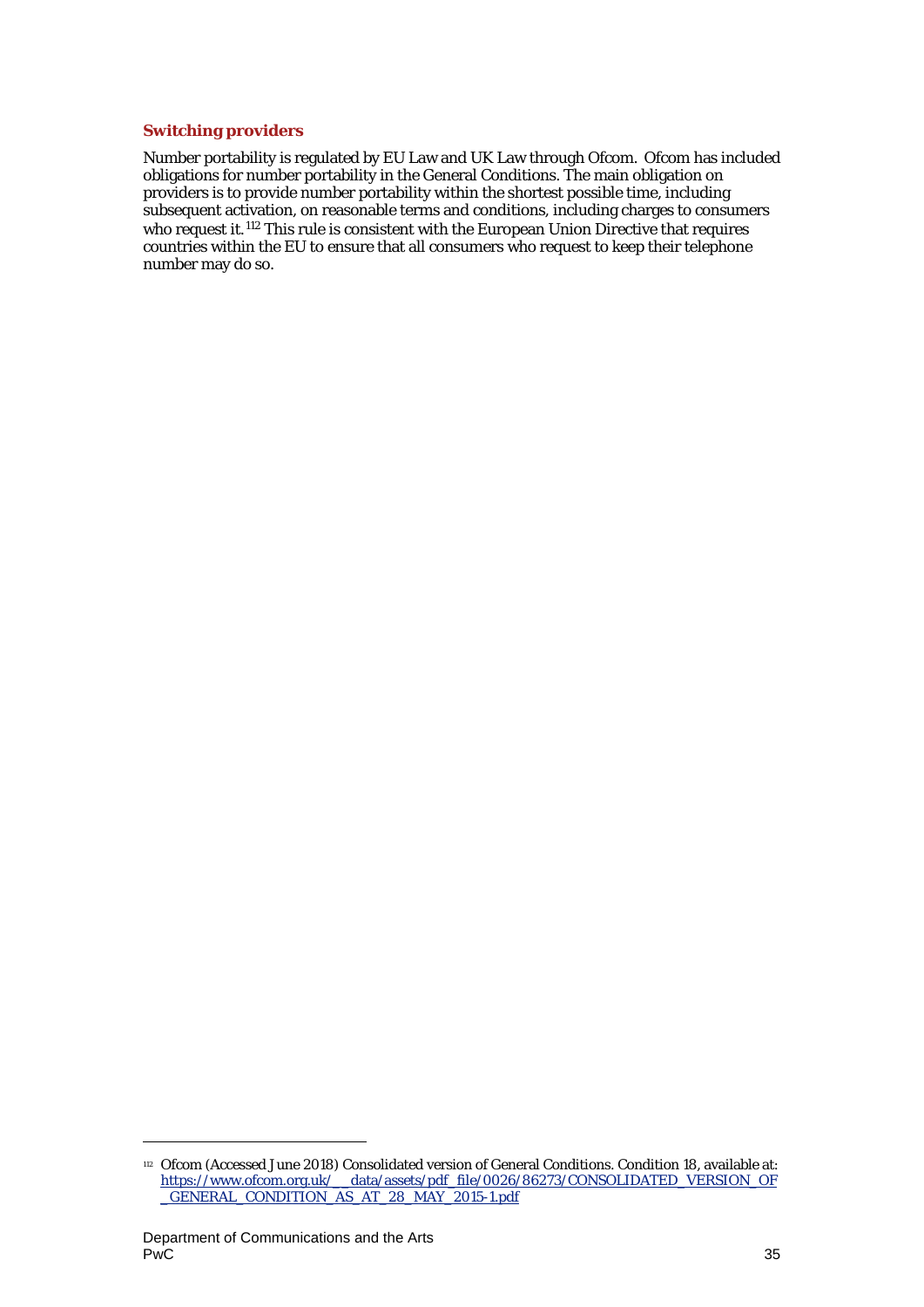# <span id="page-36-0"></span>**3.8 United States of America**

**Table 11 Approach to choice and fairness protections in the United States of America**

|                                       | Informed<br>choice | service |  | Customer   Contracts   Billing   Credit and Debt   Switching<br><b>Management</b> providers |  |
|---------------------------------------|--------------------|---------|--|---------------------------------------------------------------------------------------------|--|
| United<br><b>States of</b><br>America |                    |         |  |                                                                                             |  |

Note: **C** = general consumer law, **T** = telecommunications-specific regulation, **I** = Industryled.

The table above considers the body which sets the most stringent regulations.

# **3.8.1 Framework for consumer safeguards**

Consumer protection policy in the United States is largely based on the premise that consumers should be empowered to protect their own self interests. As a result, there is an emphasis on requiring sellers to provide full disclosure about their products to enable consumers to make informed choices.[113](#page-36-1)

At a federal level, the Federal Trade Commission (FTC) and the Federal Communications Commission (FCC) work together to protect consumers from acts and practices that are deceptive, unfair, unjust or unreasonable.[114](#page-36-2) General consumer protections, across broad sectors of the economy, come under the jurisdiction of the FTC. Under the *Federal Trade Commission Act 1914* the FTC is empowered, among other things, to set rules defining acts or practices that are unfair or deceptive, seek redress or relief for conduct injurious to consumers, and conduct investigations and make legislative recommendations to Congress.<sup>[115](#page-36-3)</sup>

In the USA, there are also sector specific rules and regulations for protecting consumers. The FCC is an independent US government agency responsible for implementing and enforcing America's communications law and regulations. Under this mandate, the FCC has responsibility for regulating and enforcing a number of consumer protection rules. This includes implementing and enforcing the *Communications Act 1934* (USA Comms Act)*,*  which requires all common carrier charges, practices, classifications, and regulations for communication service by wire or radio to be just and reasonable. The USA Comms Act also empowers the FCC to create other protections for consumers of broadband, wireless and wireline telecommunications services.<sup>[116](#page-36-4)</sup> Of particular relevance to this report are the Truthin-Billing Rules that apply to telephone service providers and the Open Internet Transparency Rules.

Protections for telecommunications consumers are also provided by industry associations such as the Cellular Telecommunications Industry Association (CTIA). The CTIA represents the USA wireless communications industry including carriers, equipment manufacturers, mobile app developers and content creators. The CTIA and the wireless carriers that are signatories to the Consumer Code for Wireless Service have made a voluntary commitment to helping consumers make informed choices when selecting their wireless service. Signatories to the Code have committed to adhere to 12 points, covering areas such as

<span id="page-36-1"></span><sup>113</sup> Corones (2016) Comparative analysis of overseas consumer policy frameworks, available at: [http://consumerlaw.gov.au/files/2016/05/ACL\\_Comparative-analysis-overseas-consumer-policy](http://consumerlaw.gov.au/files/2016/05/ACL_Comparative-analysis-overseas-consumer-policy-frameworks_Part5-1.pdf?bcsi-ac-07a6dcb1018c8505=2A32FCCF000001023H/jCMTkrts/sPoy12zHNYFokOQ8AAAAAgEAAHLdAwCEAwAAAAAAACZQAAA)[frameworks\\_Part5-1.pdf?bcsi-ac-](http://consumerlaw.gov.au/files/2016/05/ACL_Comparative-analysis-overseas-consumer-policy-frameworks_Part5-1.pdf?bcsi-ac-07a6dcb1018c8505=2A32FCCF000001023H/jCMTkrts/sPoy12zHNYFokOQ8AAAAAgEAAHLdAwCEAwAAAAAAACZQAAA)[07a6dcb1018c8505=2A32FCCF000001023H/jCMTkrts/sPoy12zHNYFokOQ8AAAAAgEAAHLdAw](http://consumerlaw.gov.au/files/2016/05/ACL_Comparative-analysis-overseas-consumer-policy-frameworks_Part5-1.pdf?bcsi-ac-07a6dcb1018c8505=2A32FCCF000001023H/jCMTkrts/sPoy12zHNYFokOQ8AAAAAgEAAHLdAwCEAwAAAAAAACZQAAA) [CEAwAAAAAAACZQAAA=](http://consumerlaw.gov.au/files/2016/05/ACL_Comparative-analysis-overseas-consumer-policy-frameworks_Part5-1.pdf?bcsi-ac-07a6dcb1018c8505=2A32FCCF000001023H/jCMTkrts/sPoy12zHNYFokOQ8AAAAAgEAAHLdAwCEAwAAAAAAACZQAAA)

<span id="page-36-2"></span><sup>114</sup> FCC and FTC (2015) FCC-FTC Consumer Protection Memorandum of Understanding.

<span id="page-36-3"></span><sup>115</sup> FTC, Statutes enforced and administered by the Commission, available at: <https://www.ftc.gov/enforcement/statutes>

<span id="page-36-4"></span><sup>116</sup> FCC and FTC (2015) FCC-FTC Consumer Protection Memorandum of Understanding.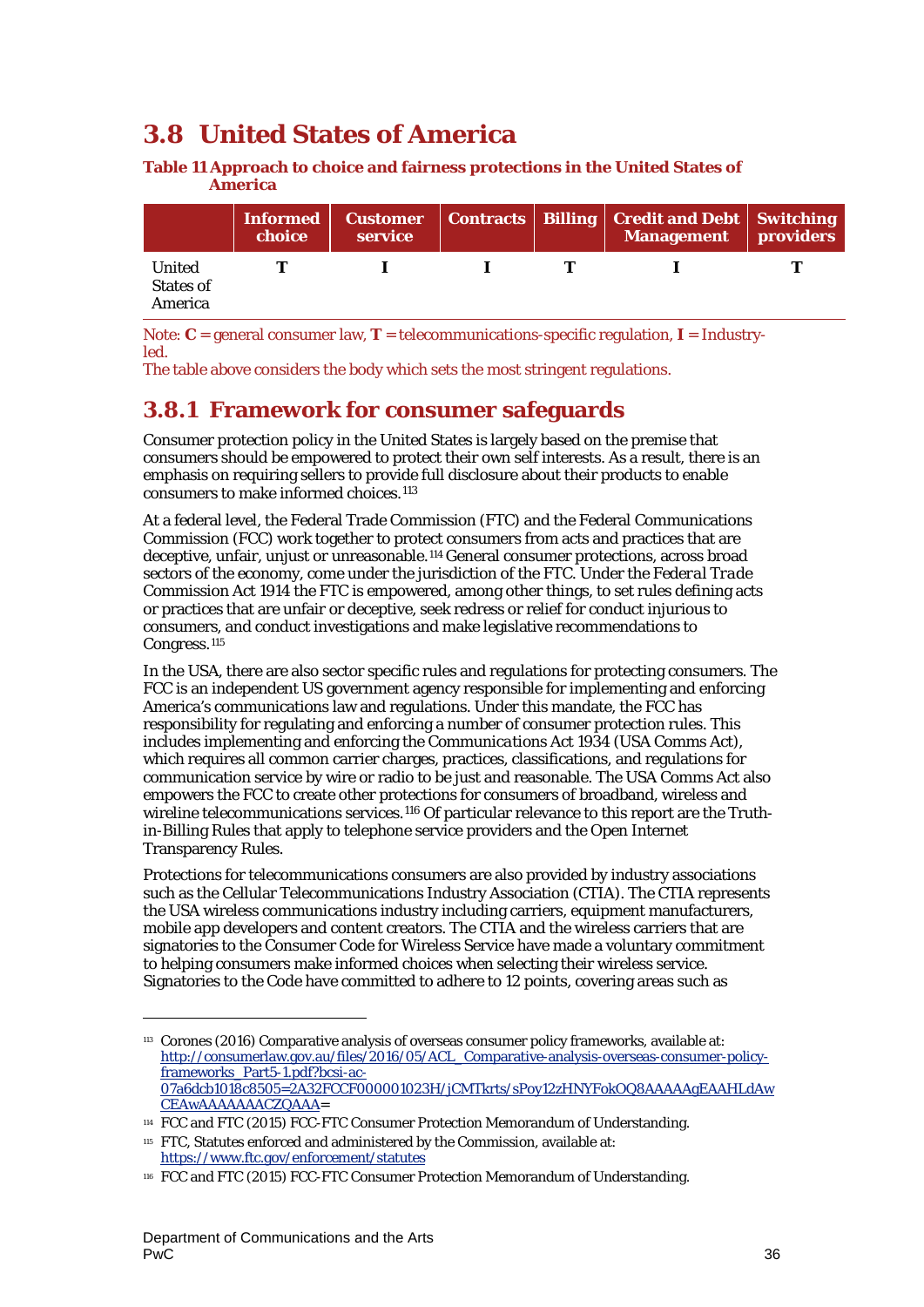information provision, contracts and customer service, to empower consumers to make informed choices.[117](#page-37-0)

# **3.8.2 Consumer protections**

## **Informed choice**

The FCC's Internet Freedom Transparency Rule requires an Internet Service Provider to publicly disclose information about its network management practices, performance characteristics, and commercial terms of its broadband internet access services. An Internet Service Provider may make a disclosure through its website in an easily accessible form or it can submit a disclosure to the FCC for publishing.[118](#page-37-1) The purpose of the Internet Freedom Transparency Rule is to empower consumers to make informed choices about broadband services. It applies to service descriptions, including broadband speed and latency, and to pricing (eg monthly prices, usage-based fees and any additional charges the consumer may be charged). $119$ 

Wireless providers that are signatories to the CTIA Consumer Code for Wireless Service have also committed to disclose rates and terms of service to consumers at the point of sale and on their website.<sup>[120](#page-37-3)</sup>

## **Customer service**

 $\overline{a}$ 

Under the CTIA Consumer Code for Wireless Service, Wireless providers have agreed to provide consumers with ready access to customer service.[121](#page-37-4) Customers are provided with a phone number to access the carrier's customer service free of charge. Details of customer service contact information are required to be provided to consumers online and on billing statements. Providers have also committed to respond in writing to state or federal administrative agencies within 30 days of receiving written consumer complaints from any such agency.<sup>[122](#page-37-5)</sup>

<span id="page-37-0"></span><sup>117</sup> CTIA (Accessed June 2018) Consumer Code for Wireless Services, available at: [https://www.ctia.org/the-wireless-industry/industry-commitments/consumer-code-for-wireless](https://www.ctia.org/the-wireless-industry/industry-commitments/consumer-code-for-wireless-service)[service](https://www.ctia.org/the-wireless-industry/industry-commitments/consumer-code-for-wireless-service)

<span id="page-37-1"></span><sup>118</sup> FCC (Accessed June 2018) Internet Service Provider Disclosures, available at: <https://www.fcc.gov/isp-disclosures#block-menu-block-4>

<span id="page-37-2"></span><sup>119</sup> FCC (2017) Open Internet Transparency Rule, available at: <https://transition.fcc.gov/cgb/consumerfacts/Open-Internet-Transparency-Rule.pdf>

<span id="page-37-3"></span><sup>120</sup> CTIA (Accessed June 2018) Consumer Code for Wireless Service, available at: [https://www.ctia.org/the-wireless-industry/industry-commitments/consumer-code-for-wireless](https://www.ctia.org/the-wireless-industry/industry-commitments/consumer-code-for-wireless-service)[service](https://www.ctia.org/the-wireless-industry/industry-commitments/consumer-code-for-wireless-service)

<span id="page-37-4"></span><sup>&</sup>lt;sup>121</sup> Customers will be provided a toll-free telephone number to access a carrier's customer service during normal business hours. Customer service contact information will be provided to customers online and on billing statements. Each wireless carrier will provide information about how customers can contact the carrier in writing, by toll-free telephone number, via the Internet or otherwise with any inquiries or complaints, and this information will be included, at a minimum, on all billing statements, in written responses to customer inquiries and on carriers' web sites. Each carrier will also make such contact information available, upon request, to any customer calling the carrier's customer service departments.

<span id="page-37-5"></span><sup>122</sup> CTIA (Accessed June 2018) Consumer Code for Wireless Service, available at: [https://www.ctia.org/the-wireless-industry/industry-commitments/consumer-code-for-wireless](https://www.ctia.org/the-wireless-industry/industry-commitments/consumer-code-for-wireless-service)[service](https://www.ctia.org/the-wireless-industry/industry-commitments/consumer-code-for-wireless-service)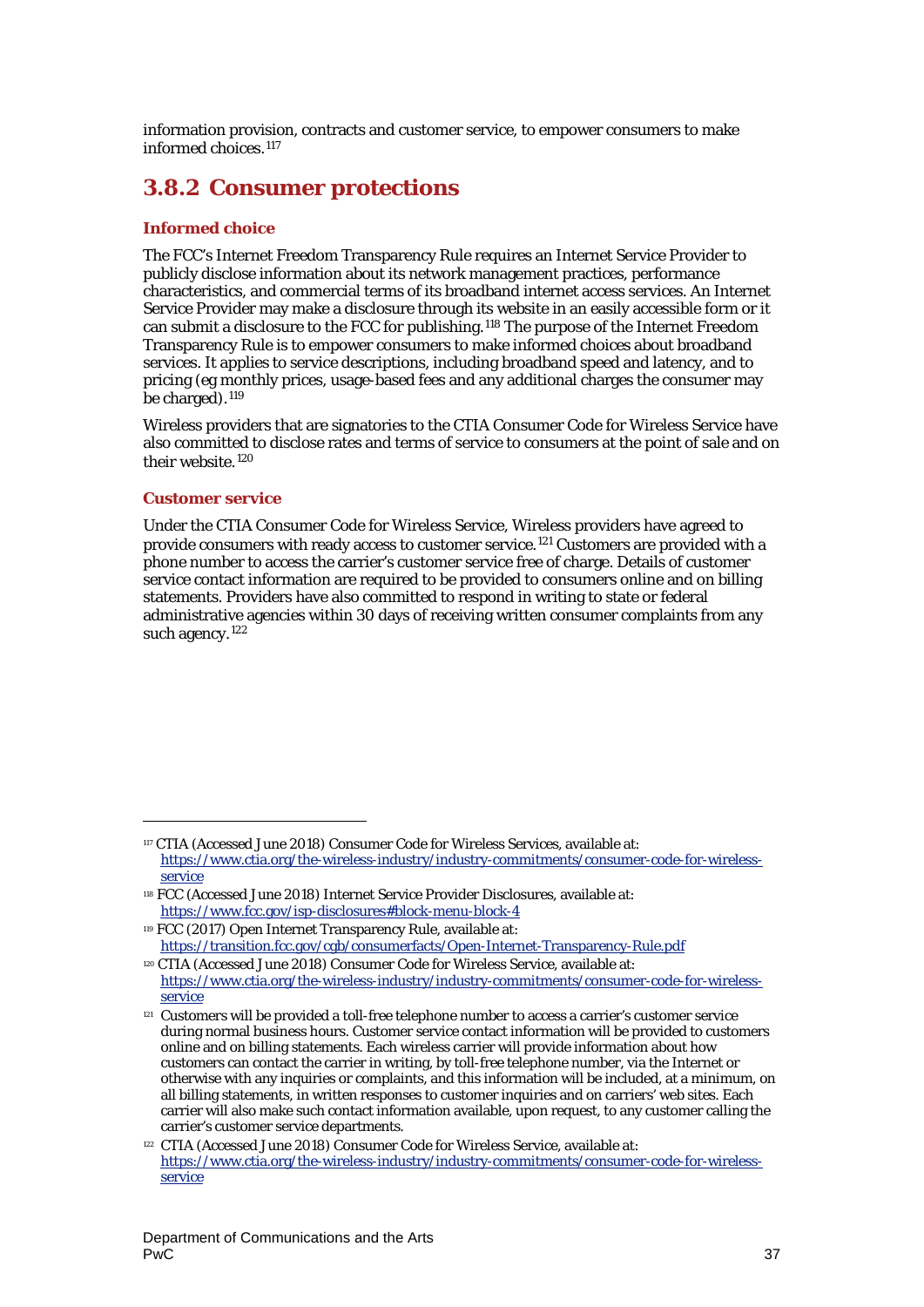### **Contracts**

Wireless providers have committed to provide contract terms to customers and confirm changes in service under the CTIA Consumer Code for Wireless Services. For example, when a consumer initiates a new service or a change in existing service, the carrier will provide or confirm any new material terms and conditions of the ongoing service with the consumer.[123](#page-38-0) Similarly, if the provider wishes to materially modify the contract of its postpaid customer in a manner that is adverse to the customer, the provider must provide reasonable notification of the change and allow the consumer to cancel their contract without incurring an early termination fee.[124](#page-38-1)

## **Billing**

 $\overline{a}$ 

The FTC plays a role in monitoring telecommunications providers and taking action against them for unfair or deceptive practices. Under the law, providers must take steps to ensure that charges to customers' credit cards, debit cards, phone bills and other accounts are authorised. These principles are also applicable to mobile payments.[125](#page-38-2)

The FCC has implemented a specific law in relation to billing for telephone services. The Truth-in-Billing Rule seeks to define what constitutes unjust and unreasonable practices by telecommunications providers under the USA Comms Act. The Truth-in-Billing Rule provides broad, binding principles for service providers to promote accurate and fair billing practices.[126](#page-38-3) Among other things the rules provide that a telephone company's bills must:

- provide brief, clear, non-misleading, plain language description of the service or services rendered to accompany each charge
- identify the service provider associated with each charge and clearly identify any change in service provider
- contain full and non-misleading descriptions of charges
- identify those charges for which failure to pay will not result in disconnection of the customer's basic local service
- provide a number for customers to call in order to lodge a complaint or obtain information free of charge
- place charges from third parties that are not telephone companies in a distinct section of the bill, and provide a separate subtotal for third-party charges in the separate bill section and on the payment page.<sup>[127](#page-38-4)</sup>

Telephone companies also must notify consumers, on their websites and at the point of sale, of any options they offer to block charges from third parties that are not telephone companies.

<span id="page-38-0"></span><sup>123</sup> CTIA (Accessed June 2018) Consumer Code for Wireless Service, available at: [https://www.ctia.org/the-wireless-industry/industry-commitments/consumer-code-for-wireless](https://www.ctia.org/the-wireless-industry/industry-commitments/consumer-code-for-wireless-service)[service](https://www.ctia.org/the-wireless-industry/industry-commitments/consumer-code-for-wireless-service)

<span id="page-38-1"></span><sup>124</sup> CTIA (Accessed June 2018) Consumer Code for Wireless Service, available at: [https://www.ctia.org/the-wireless-industry/industry-commitments/consumer-code-for-wireless](https://www.ctia.org/the-wireless-industry/industry-commitments/consumer-code-for-wireless-service)[service](https://www.ctia.org/the-wireless-industry/industry-commitments/consumer-code-for-wireless-service)

<span id="page-38-2"></span><sup>125</sup> FTC (Accessed June 2018) Payments and Billing, available at: [https://www.ftc.gov/tips](https://www.ftc.gov/tips-advice/business-center/credit-and-finance/payments-and-billing)[advice/business-center/credit-and-finance/payments-and-billing](https://www.ftc.gov/tips-advice/business-center/credit-and-finance/payments-and-billing)

<span id="page-38-3"></span><sup>126</sup> FCC (1999) FCC Adopts Truth-in-Billing Principles and Guidelines to Help Consumers Understand Their Phone Bills, available at:

[https://transition.fcc.gov/Bureaus/Common\\_Carrier/News\\_Releases/1999/nrcc9025.html](https://transition.fcc.gov/Bureaus/Common_Carrier/News_Releases/1999/nrcc9025.html)

<span id="page-38-4"></span><sup>&</sup>lt;sup>127</sup> FCC (2015) Truth-in-Billing Policy, available at[: https://www.fcc.gov/general/truth-billing-policy](https://www.fcc.gov/general/truth-billing-policy)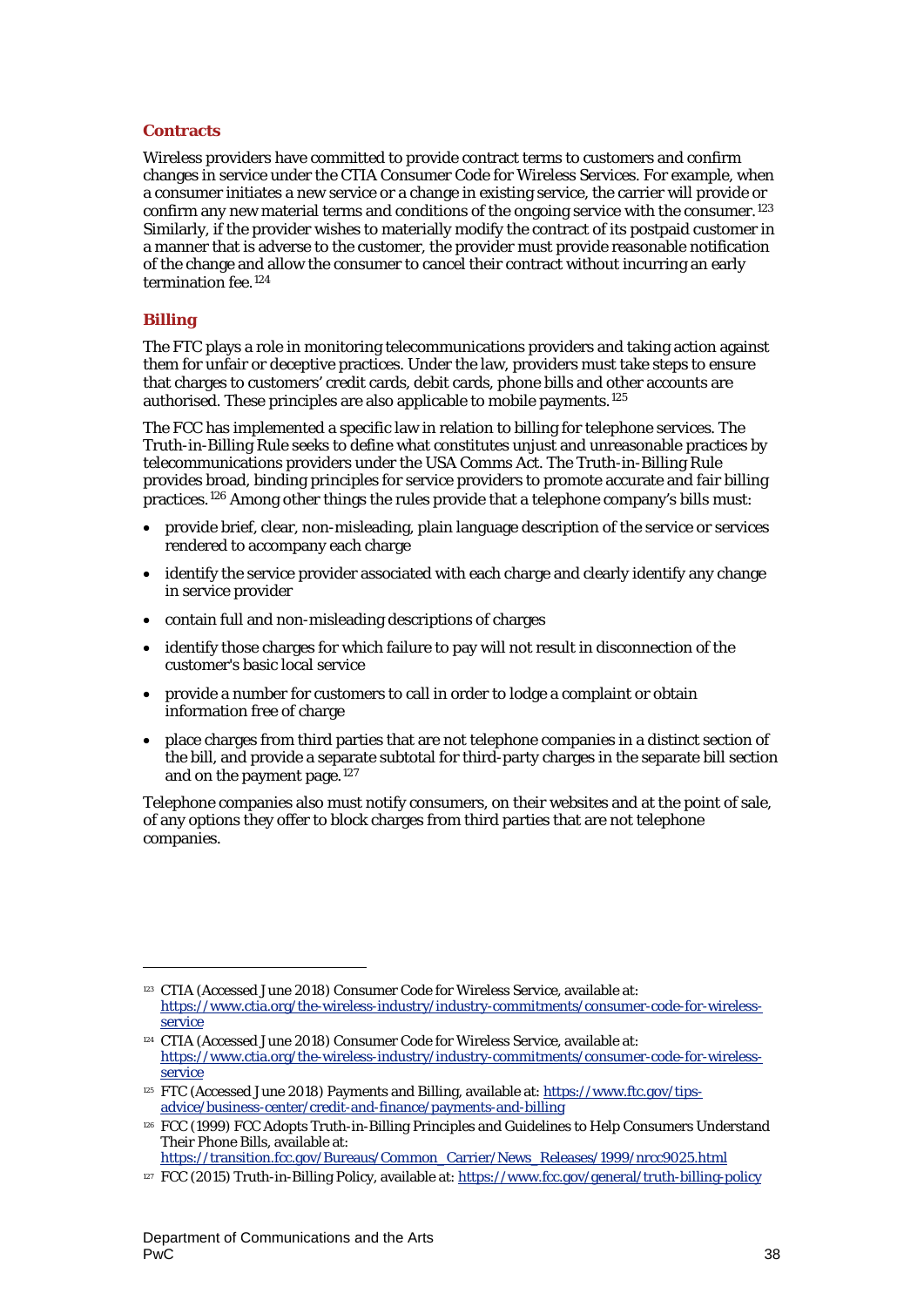#### **Credit and debt management**

Of the consumer safeguard instruments considered, there does not appear to be any specific requirements on telecommunications providers in the USA in relation to credit and debt management. However, under the CTIA Consumer Code for Wireless Service, providers have committed to provide consumers with free notifications for voice, data and messaging usage, as well as notifications for international roaming, so that consumers can monitor their usage and avoid excess charges.

#### **Switching providers**

The FCC has implemented rules under the USA Comms Act with respect to porting of telephone numbers. Under these rules, companies are able to charge the customer to port a number, however, they cannot refuse to port a number. The rules also require simple ports, those that do not involve more than one line or more complex adjustments to telephone switching equipment, to be processed in one day.[128](#page-39-0)

<span id="page-39-0"></span><sup>&</sup>lt;sup>128</sup> FCC (2016) Porting: Keeping your phone number when you change providers, available at: <https://transition.fcc.gov/cgb/consumerfacts/numbport.pdf>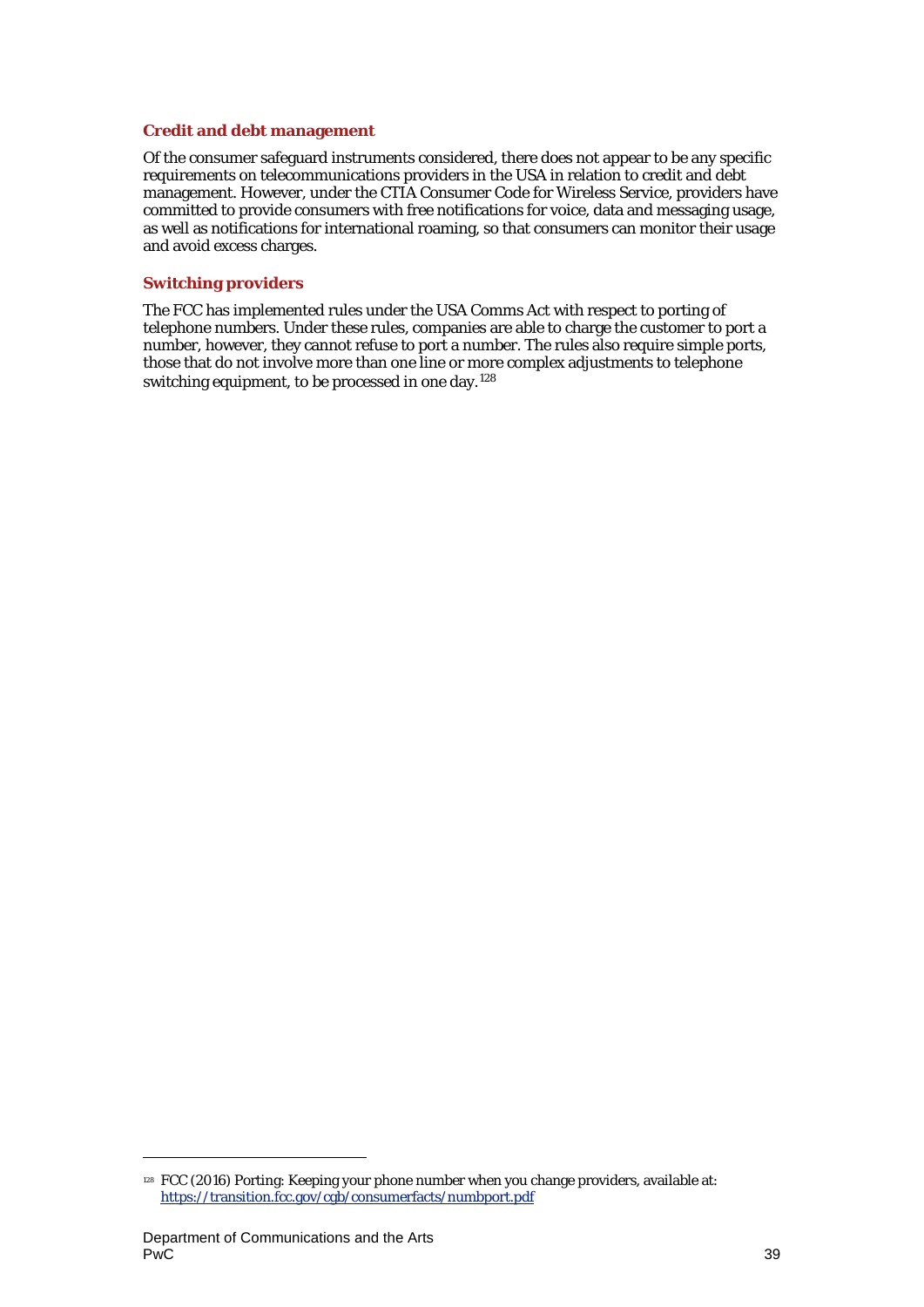# <span id="page-40-0"></span>**4. Consumer protection laws in other Australian industries**

# <span id="page-40-1"></span>**4.1 Energy sector**

**Table 12 Choice and fairness protections in the Australian Energy Sector, by category**

|                  | choice | service |  | Informed   Customer   Contracts   Billing   Credit and Debt   Switching<br>Management   providers |  |
|------------------|--------|---------|--|---------------------------------------------------------------------------------------------------|--|
| Energy<br>sector |        |         |  |                                                                                                   |  |

Note: **C** = general consumer law, **E** = energy specific regulation, **I** = Industry-led, **N** = no specific provisions.

The table above considers the body which sets the most stringent regulations.

# **4.1.1 Framework for consumer safeguards**

The Australian energy market is somewhat fragmented with a national regulator, the Australian Energy Regulator (AER), being responsible for implementing decisions made by the Australian Energy Market Commission. This is a body established by the Council of Australian Governments to consider market development and make rule changes which impact the national energy market. The AER is established in legislation under the *Australian Competition and Consumer Act 2010*[129.](#page-40-2) The AER has an independent board and shares staff, resources and facilities with the Australian Competition and Consumer Commission (ACCC).

The Commonwealth and State governments have established a National Energy Customer Framework which is a collection of legal instruments that govern the sale and supply of electricity and gas to retail customers.<sup>[130](#page-40-3)</sup> This applies differently in each state depending on their passage and implementation of corresponding state laws.

The key instruments which implement the national framework are the:

- National Electricity Law.
- National Energy Retail Law (NERL) the NERL applies to the Commonwealth, South Australia, New South Wales, Victoria, Queensland, Tasmania and the Australian Capital Territory.
- National Gas Law.

 $\overline{a}$ 

At the federal level, there are consumer laws which are not specific to energy that have a significant impact upon the functioning of the market. Centrally, the Australian Consumer Law and the Competition and Consumer Regulations are designed to restrict the practices of businesses with the objective of ensuring fair competition.

<span id="page-40-2"></span><sup>129</sup> Australian Energy Regulator (Accessed June 2018) Energy Industry Regulation, available at: <https://www.aer.gov.au/industry-information/energy-industry-regulation>

<span id="page-40-3"></span><sup>130</sup> AEMC (Accessed June 2018) National Energy Customer Framework, available at: [https://www.aemc.gov.au/regulation/energy-rules/national-energy-retail-rules/national-energy](https://www.aemc.gov.au/regulation/energy-rules/national-energy-retail-rules/national-energy-customer-framework)[customer-framework](https://www.aemc.gov.au/regulation/energy-rules/national-energy-retail-rules/national-energy-customer-framework)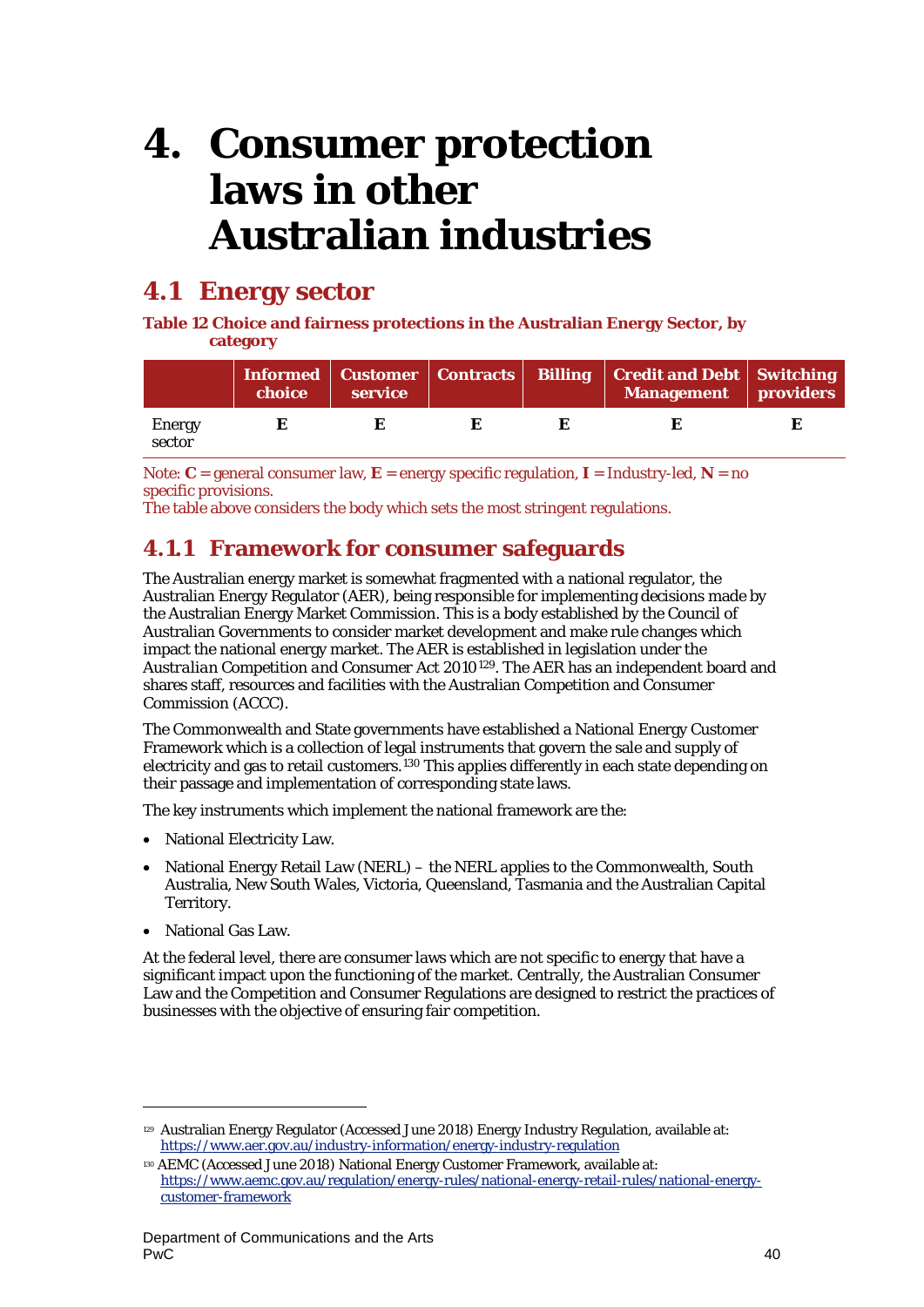# **4.1.2 Consumer protections**

## **Informed choice**

Australian consumer law mandates that service providers give all necessary information to consumers. Under the NERL and the related rules, customers are required to provide explicit informed consent when entering into a market contract for the sale of electricity, and in some other situations. This ensures that customers are provided with the information that they need in order to make a decision, and that there is a record of their decision should there be a dispute about whether consent was given.

## **Customer service**

The NERL and regulations developed by the National Energy Regulator set the conditions governing how retailers engage energy consumers. Energy retailers are required to:

- provide fair contracts with clear terms and conditions
- provide printed material on their offer or a one page summary of their offer (an Energy Price Fact Sheet and written product disclosure statement)
- provide flexible payment options
- provide hardship programs that provide assistance such as payment plans, energy efficiency advice or waiving late payment fees
- maintain a 'no contact' list which states that sales people cannot contact nominated consumers at their home
- inform consumers about their right to complain.

There are general provisions designed to ensure fair and honest dealings between a consumer and their retailer. Energy retailers, like all businesses, must comply with laws around advertising and marketing. There also specific rules that door-to-door and telephone salespeople must follow.[131](#page-41-0)

There is a specified level of service that energy providers are required to provide when in business. The details of the plans are available in a consumer's contract. However, the core elements are outlined below:

- Limitations on when supply may be disconnected.
- If electricity supply is not connected by a date agreed, the provider must pay the customer at least \$60 for each extra day (maximum \$300).
- Interruption to supply: Providers must give affected customers four days' notice of any planned interruptions to the electricity or gas supply. This does not apply if the work is unplanned or beyond the control of the provider – for example, emergency repairs.
- Repairing street lights by the date agreed to by the provider and the affected consumer. If not, the provider must pay at least \$15 in compensation to the customer.
- Energy providers must provide both a 24-hour emergency line, and a business-hours information line. The service must not cost more than a local call, and must give consumers an option of speaking directly with a person.[132](#page-41-1)

<span id="page-41-0"></span><sup>131</sup> AER (Accessed June 2018) Your energy rights, available at: <https://www.aer.gov.au/consumers/choosing-an-energy-retailer/your-energy-rights>

<span id="page-41-1"></span><sup>132</sup> Energy and Water Ombudsman NSW (Accessed June 2018) Service Standards, available at: <https://www.ewon.com.au/page/suppliers/supplier-responsibilities/service-standards>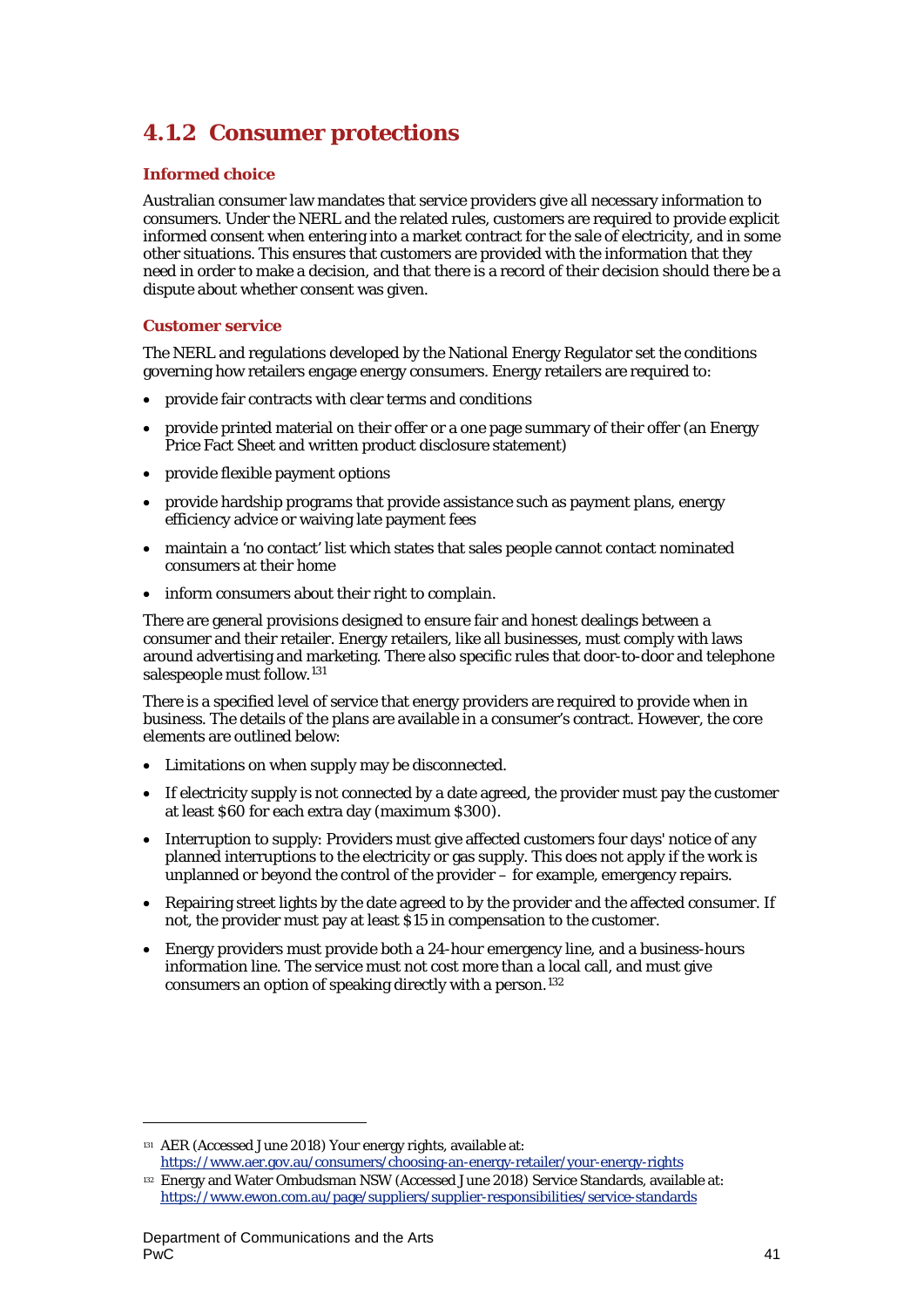## **Contracts**

There are two types of energy contracts offered to consumers in Australia. These are standard and market contracts. The standard provisions of contracting under the Australian Consumer Law apply. The features and requirements of each are outlined below:

Standard contracts:

- have set terms and conditions that can't be changed
- are approved by local states and territories
- prices may be set by state or territory governments.

#### Market contracts:

- have some set terms and conditions which vary depending upon the contract
- may have lower fees than standard contracts and offer renewable energy or discounts
- sometimes have fixed periods with exit fees that may be charged
- vary significantly among retailers.<sup>[133](#page-42-0)</sup>

## **Billing**

Under the NERL, requirements may be set for billing. Elements of billing and charging which may be regulated include:

- the way in which tariff structures should be expressed
- the regulation of estimates for the purposes of billing, including information to be provided to customers
- the regulation of critical peak pricing and critical peak rebates
- the provision of information to customers about metering and consumption data on the bill
- requirement to notify the customer if they change a contract including the cost of gas and electricity
- provision of clear information on the bill, including how a consumer electricity usage compares to other households in their area.

#### **Credit and debt management**

Under the NERL there are specific requirements which mandate providers to establish customer hardship policies. These policies are approved by the regulator. Elements of the hardship policies include flexible payment options, identification and notification of financial counselling services, and reviews of the customer's contract.[134](#page-42-1)

## **Switching providers**

There are a number of regulatory instruments which determine the ability to transfer customers between providers. There are the National Energy Rules, the National Energy Retail Rules, Australian Energy Market procedures, and relevant jurisdictional regulatory codes. Switching must occur in five steps.[135](#page-42-2) These are:

• customer chooses a new retailer

<span id="page-42-0"></span><sup>133</sup> AER (Accessed June 2018) Shopping around and changing your electricity or gas offer, available at: [https://www.aer.gov.au/system/files/Shopping%20around%20and%20changing%20your%20electr](https://www.aer.gov.au/system/files/Shopping%20around%20and%20changing%20your%20electricity%20or%20gas%20offer_1.pdf) [icity%20or%20gas%20offer\\_1.pdf](https://www.aer.gov.au/system/files/Shopping%20around%20and%20changing%20your%20electricity%20or%20gas%20offer_1.pdf)

<span id="page-42-1"></span><sup>134</sup> NERL, NSW.

<span id="page-42-2"></span><sup>135</sup> AEMC (2013) Issues Paper: Review of Electricity Customer Switching, available at: [https://www.aemc.gov.au/sites/default/files/content/e52915c8-8a1a-450b-bb75-](https://www.aemc.gov.au/sites/default/files/content/e52915c8-8a1a-450b-bb75-09268cacc563/Issues-Paper.pdf) [09268cacc563/Issues-Paper.pdf](https://www.aemc.gov.au/sites/default/files/content/e52915c8-8a1a-450b-bb75-09268cacc563/Issues-Paper.pdf)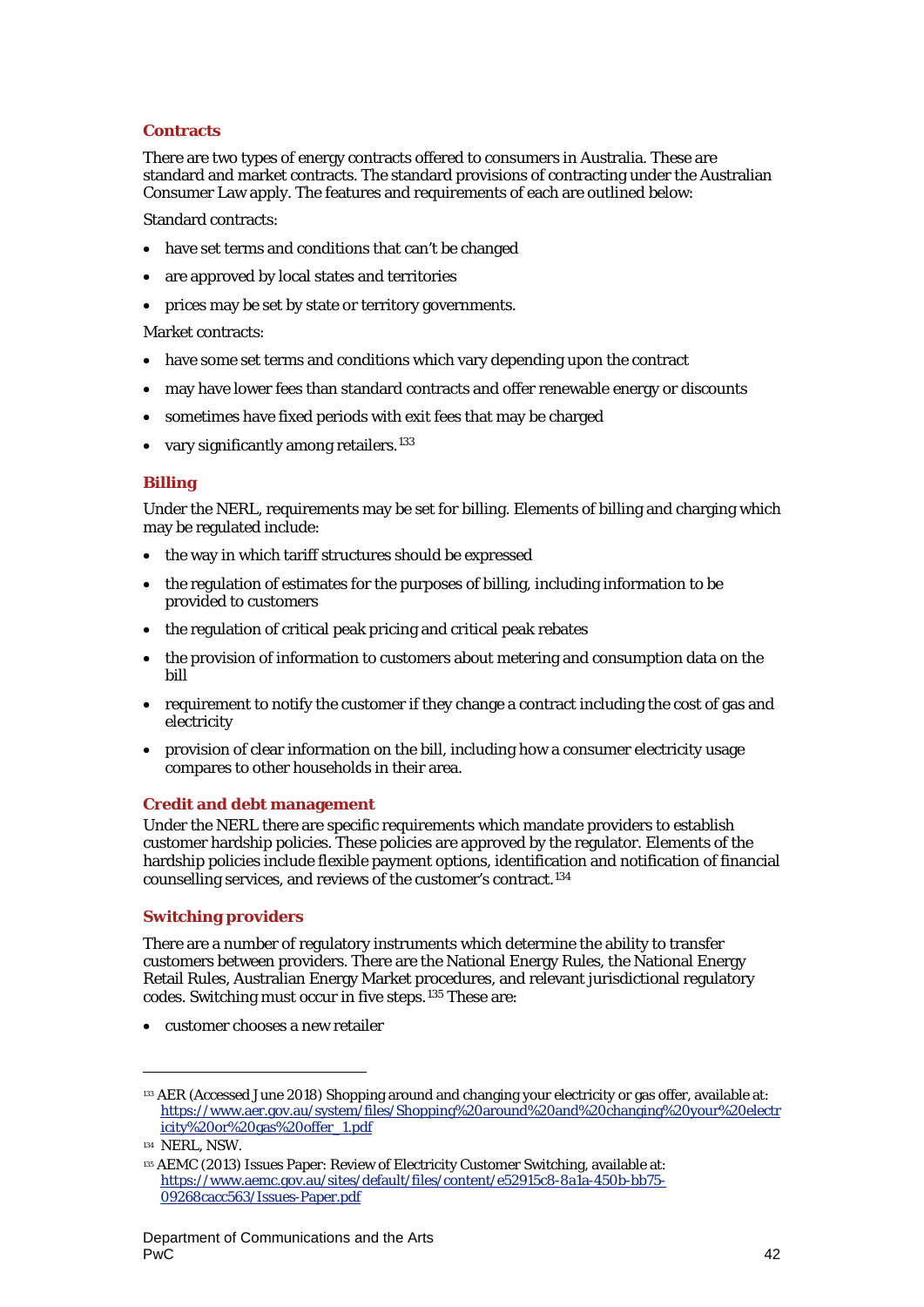- new retailer gains information and consent from the customer in order to commence the transfer process
- new retailer uses the largely automated Market Settlement and Transfer Solution (MSATS) business system, operated by the Australian Energy Market Operator, to request meter reading data for the customer
- billing and settlement processes are initiated amongst the various registered participants and the Australian Energy Market Operator
- new retailer begins supply.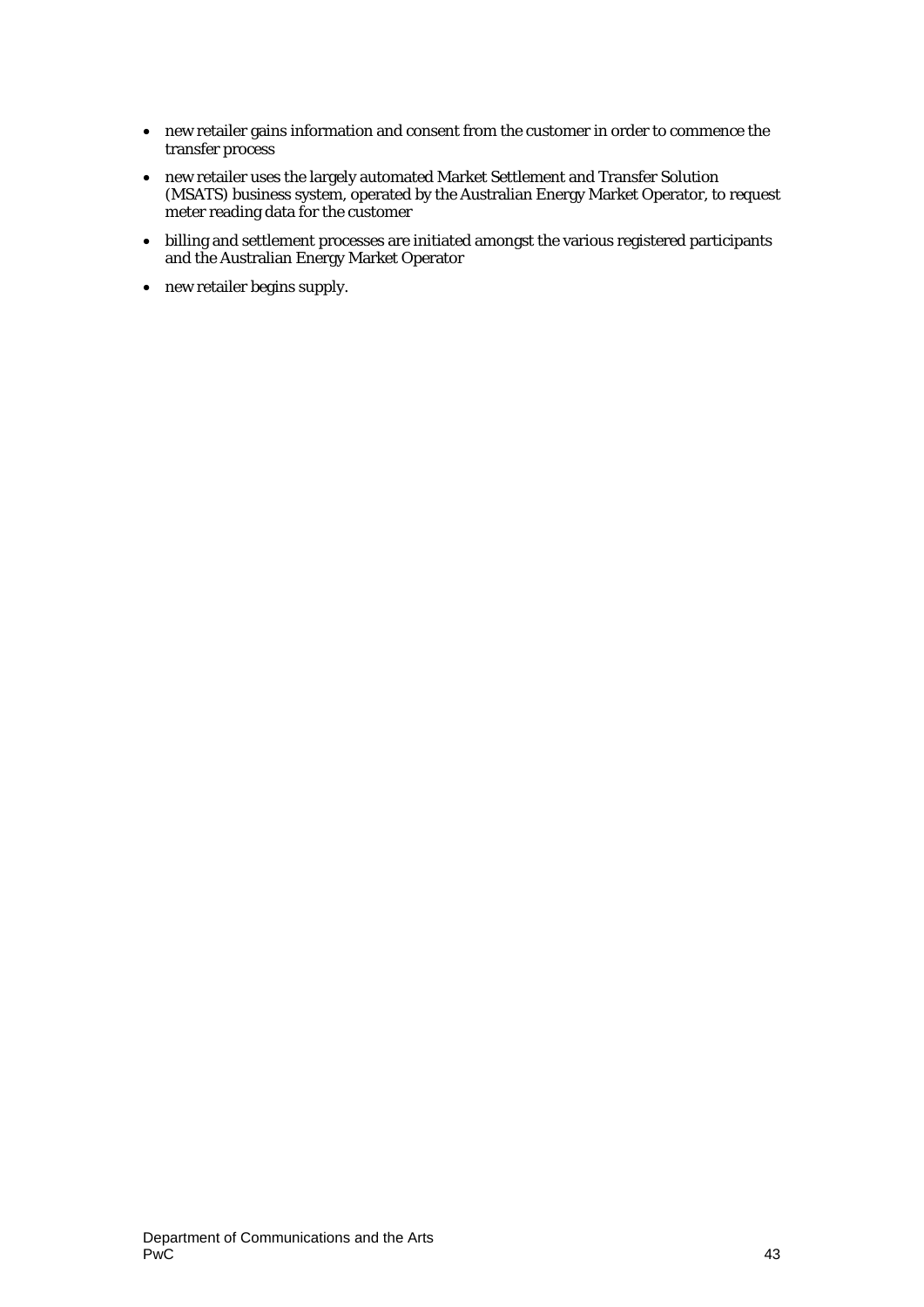# <span id="page-44-0"></span>**4.2 Banking sector**

**Table 13 Choice and fairness protections in the Australian Banking Sector, by category**

|                          | Informed<br>choice | Customer   Contracts   Billing<br>service |  | Credit and<br><b>Debt</b><br>Management | Switching<br>providers |
|--------------------------|--------------------|-------------------------------------------|--|-----------------------------------------|------------------------|
| <b>Banking</b><br>sector | C I                |                                           |  |                                         |                        |

Note:  $C =$  general consumer law,  $E =$  energy specific regulation,  $I =$  Industry-led,  $N =$  no specific provisions.

The table above considers the body which sets the most stringent regulations.

# **4.2.1 Framework for consumer safeguards**

There are two central authorities with regulatory oversight of the Australian finance sector. These are:

- The Australian Prudential Regulation Authority (APRA): has responsibility for the prudential regulation of deposit taking institutions (banks, building societies, credit unions) as well as life and general insurance and superannuation.
- The Australian Securities and Investments Commission (ASIC): administers and enforces a range of legislative provisions relating to financial markets. It aims to protect markets and consumers from manipulation, deception and unfair practices and, more generally, to promote confident participation in the financial system by investors and consumers. ASIC was established under the *Australian Securities and Investment Commission Act 2001* and carries out most of its tasks under the *Corporations Act 2001*.

The Reserve Bank of Australia and the Department of the Treasury also play a role in the regulation of finance. Representatives of these institutions form the Council of Financial Regulators in Australia.

The Australian Banking Association (the Association) is the industry association for the banking industry in Australia. The Association represents 24 different banks, providing analysis, advice and advocacy for the banking industry.[136](#page-44-1) Members voluntarily sign up to the Association's customer charter, the Code of Banking Practice*,* which sets standards of practice for banks and representatives<sup>[137](#page-44-2)</sup>. This code goes beyond the regulatory framework to define the way in which banks interact with their consumers.

In addition to the Code of Banking Practice, the central regulation which places limitations upon the ability to lend to consumers is the National Credit Code. This was established under the *National Consumer Credit Protection Act 2009* and is administered by ASIC*.*

<span id="page-44-1"></span><sup>136</sup> Australian Banking Association (2018) What we do, available at: <https://www.ausbanking.org.au/about-us/the-aba/>

<span id="page-44-2"></span><sup>137</sup> Australian Banking Association (Accessed June 2018) Code of Banking Practice, available at: <https://www.ausbanking.org.au/code/code-of-banking-practice/>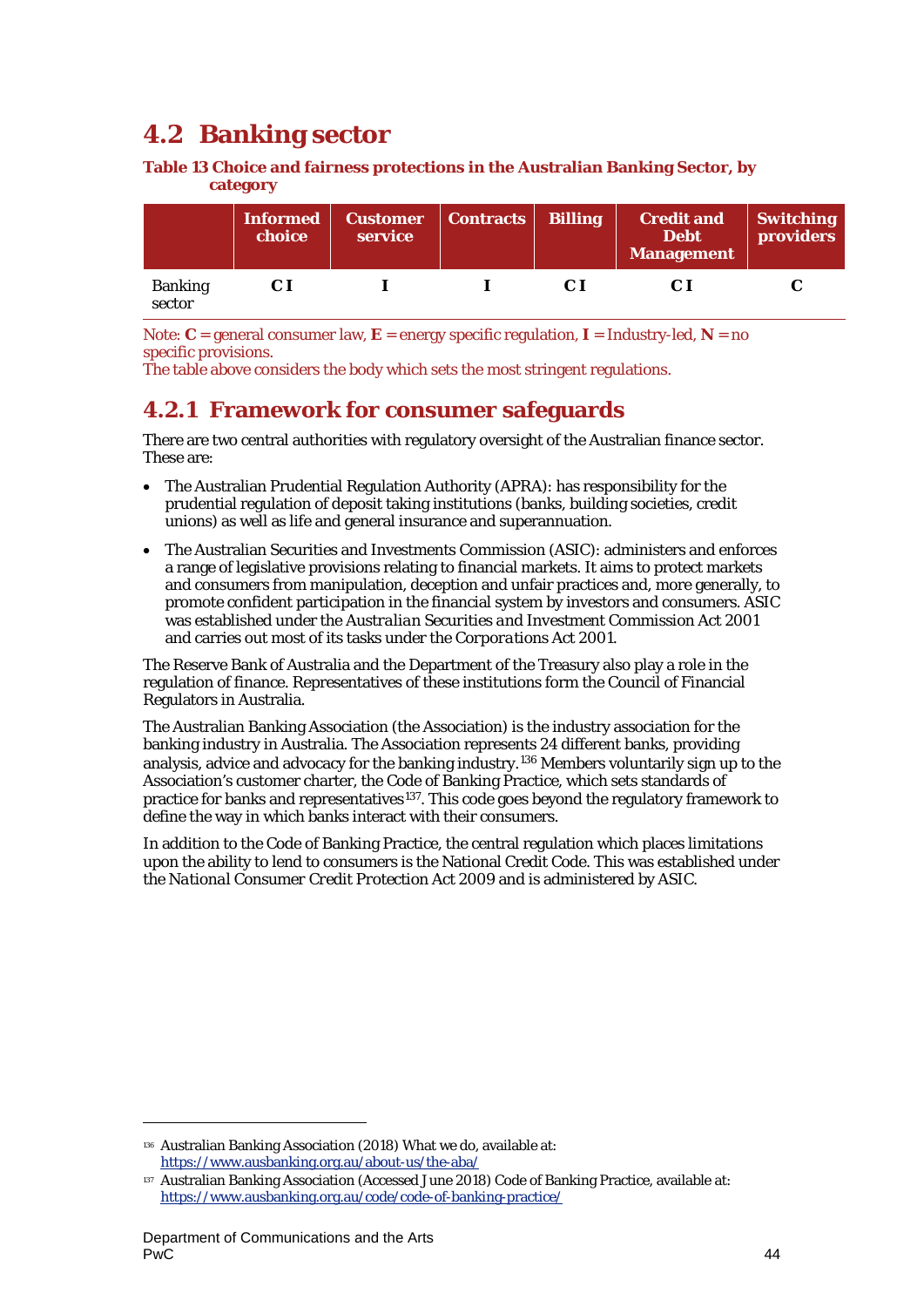# **4.2.2 Consumer protections**

## **Informed choice**

Under the National Credit Code, when making an offer for a credit agreement, an institution must provide certain information which can be used by individuals to compare products. This information is provided in a pre-contractual statement or credit guide. It must include:

- credit provider name and license number
- contact details
- amount of the credit
- repayment terms
- percentage rate
- fees and charges
- details of the consumer's right to complain and access to their External Dispute Resolution Scheme.

The National Credit Code also requires inclusion of a comparison rate by the credit providers when advertising fixed term credit so that consumers are aware of the interest rate, fees and any commissions. This is provided to enable consumers to compare credit products easily.

The Banking Code of Practice sets additional requirements upon its members when offering to provide banking services. This includes limitations on the provision of a service. For example, consumers are required to inform the bank of their situation, and account suitability rules require low income or disadvantaged people to be provided with information on the selection of an appropriate account at a financial institution. Staff are also required to be trained to identify those who may qualify for particular concessional accounts.

Similarly, banks have an obligation under the National Credit Code to make available information to those in remote Indigenous communities about products which may be appropriate to their needs. This includes:

- making general information about appropriate products accessible
- providing details of accounts which may be suitable to the customer's needs, including in a remote location. This may include details of accounts which attract no or low standard fees and charges
- appropriately training staff who regularly deal with those in a remote location to be culturally aware
- considering publicly-announced key Commonwealth, State and Territory government programs, such as income management programs, that may be relevant in providing banking services.

Finally, under the National Credit Code banks must make available some standard information to enable accurate comparisons between providers. In the case of credit products, this includes interest rates and standard fees and charges applicable to a banking service used to compile comparison rates.

#### **Customer service**

Under the Banking Code of Practice the Association has required members to make key commitments of service to their customers. This includes:

- working through the Association to consult widely to continuously work towards improving the standards of practice and service in the banking industry
- promote better informed decisions about banking services through disclosure, explanation and referrals
- providing general information about rights and obligations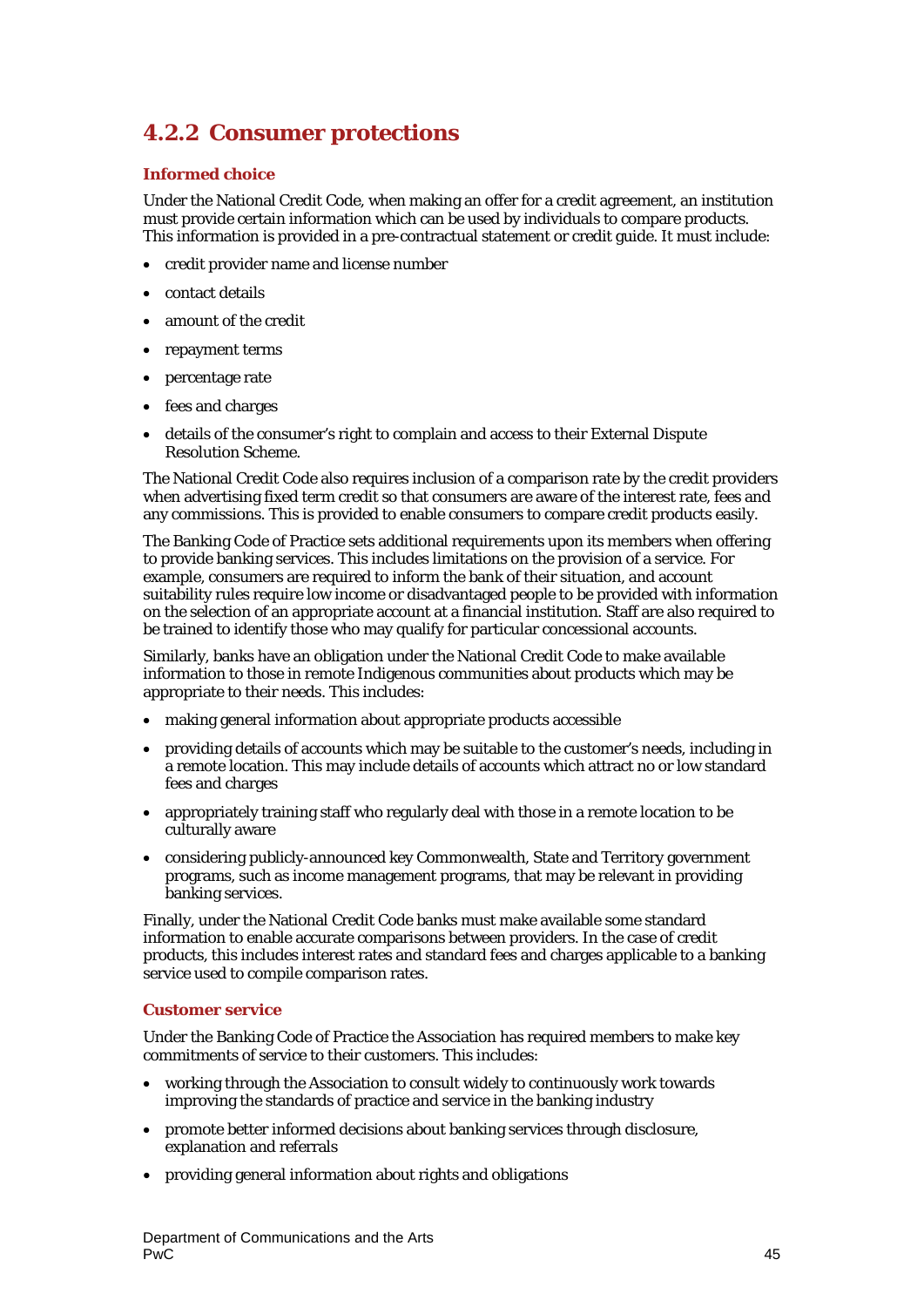- providing information in plain language
- communicating in a timely and responsible manner.

### **Contracts**

The Banking Code of Practice sets standards for terms and conditions in the banks' provision of services to their customers. The main components of the Banking Code of Practice include the expeditious provision of terms and conditions upon request, full particulars of fees and charges, and interest rate information. A fundamental element is that the terms and conditions must be distinguishable from marketing material, in English or other languages as appropriate, and be consistent with other elements of the Banking Code of Practice.

The Banking Code of Practice details the full range of information that will be provided to the consumer when contracting for a banking service. Also noted are the obligations of the banks to comply with other regulatory instruments. This includes the reporting requirements under the ePayments Code (the ASIC electronic payment regulations).

## **Billing**

 $\overline{a}$ 

Much of the billing standards for financial services are determined in the contracting requirements outlined within the Banking Code of Practice. This includes when banks must provide particular assistance to customers experiencing financial hardship. Additionally, under the Future of Financial Advice amendments to the *Corporations Act 2001* there are additional restrictions placed on those providing financial advice.

The key elements of the reforms include:

- a ban on conflicted remuneration structures such as volume based payments
- an opt-in obligation which requires advisors to renew ongoing billing relationships every two years
- an annual fee disclosure statement where, in addition to the bills sent to consumers, a statement is issued to show the fees paid, services received and the services to which they were entitled over the previous 12 months.<sup>[138](#page-46-0)</sup>

## **Credit and debt management**

A fundamental element of the requirements placed upon financial service providers includes the restrictions on the provision of credit and the obligations to debtors. Firstly, the Banking Code of Practice requires banks to engage in appropriate assessments of the borrower to ensure they will be able to repay the debt.

Additionally, those experiencing financial difficulties with credit facilities have rights available under the Code of Banking Practice to seek assistance from external expertise.[139](#page-46-1) This also includes protections for the selling of debt and compliance with the ACCC's requirements on debt collection techniques. The National Credit Code similarly requires the provision of financial hardship assistance. However this has legislative force and significant sanctions for non-compliance.

<span id="page-46-0"></span><sup>138</sup> ASIC (2017) RG 245 Fee disclosure statements, available at: [https://asic.gov.au/regulatory](https://asic.gov.au/regulatory-resources/find-a-document/regulatory-guides/rg-245-fee-disclosure-statements/)[resources/find-a-document/regulatory-guides/rg-245-fee-disclosure-statements/](https://asic.gov.au/regulatory-resources/find-a-document/regulatory-guides/rg-245-fee-disclosure-statements/)

<span id="page-46-1"></span><sup>139</sup> Code of Banking Practice (2013), available at: [https://www.commbank.com.au/content/dam/commbank/about-us/download-printed](https://www.commbank.com.au/content/dam/commbank/about-us/download-printed-forms/CodeofBankingPractice_ADB2555_0604.pdf)[forms/CodeofBankingPractice\\_ADB2555\\_0604.pdf](https://www.commbank.com.au/content/dam/commbank/about-us/download-printed-forms/CodeofBankingPractice_ADB2555_0604.pdf)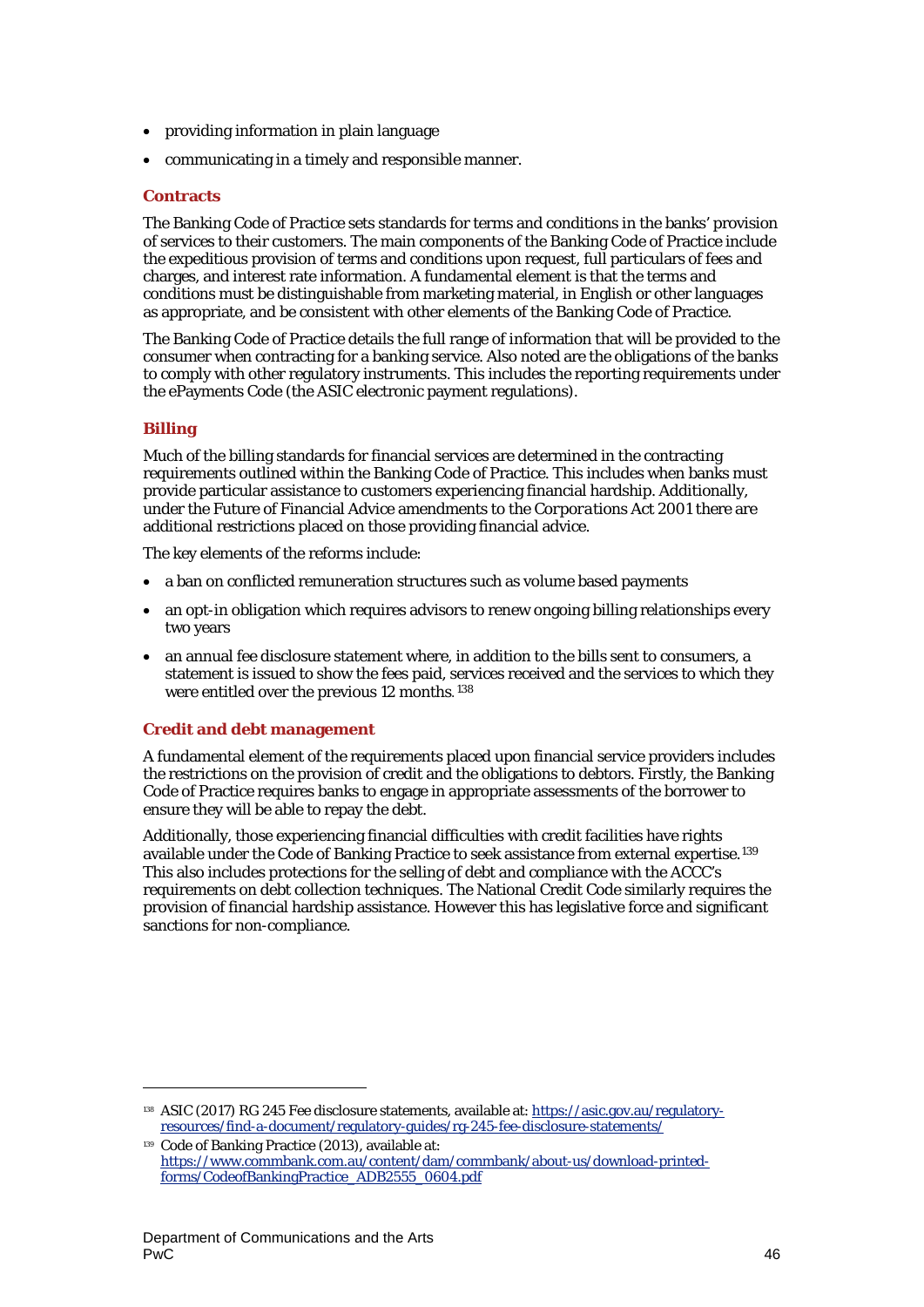## **Switching providers**

ASIC has implemented rules to enable consumers to switch between bank accounts easily. Under these rules, should a customer wish to change transaction accounts, their new provider may contact the previous provider to receive a list of the customer's regular direct debits or credits made to or from their previous account in the 13 months prior. These are established under the ePayments Code.<sup>[140](#page-47-0)</sup>

For home loans, creditors are not able to charge break fees to customers who decide to refinance their mortgages. These are fees which are designed to recover the profitability of a lender had a loan run its full course.<sup>[141](#page-47-1)</sup> This regulatory ban has enabled consumers to change lenders more easily and at a lower cost.

<span id="page-47-0"></span><sup>140</sup> ASIC (2012) 12-139MR ASIC implements new bank account switching rules, available at: [https://asic.gov.au/about-asic/media-centre/find-a-media-release/2012-releases/12-139mr-asic](https://asic.gov.au/about-asic/media-centre/find-a-media-release/2012-releases/12-139mr-asic-implements-new-bank-account-switching-rules/)[implements-new-bank-account-switching-rules/](https://asic.gov.au/about-asic/media-centre/find-a-media-release/2012-releases/12-139mr-asic-implements-new-bank-account-switching-rules/)

<span id="page-47-1"></span><sup>141</sup> ASIC (2010) Rules on exit fees are clear, available at: [https://asic.gov.au/about-asic/media](https://asic.gov.au/about-asic/media-centre/speeches/rules-on-exit-fees-are-clear/)[centre/speeches/rules-on-exit-fees-are-clear/](https://asic.gov.au/about-asic/media-centre/speeches/rules-on-exit-fees-are-clear/)